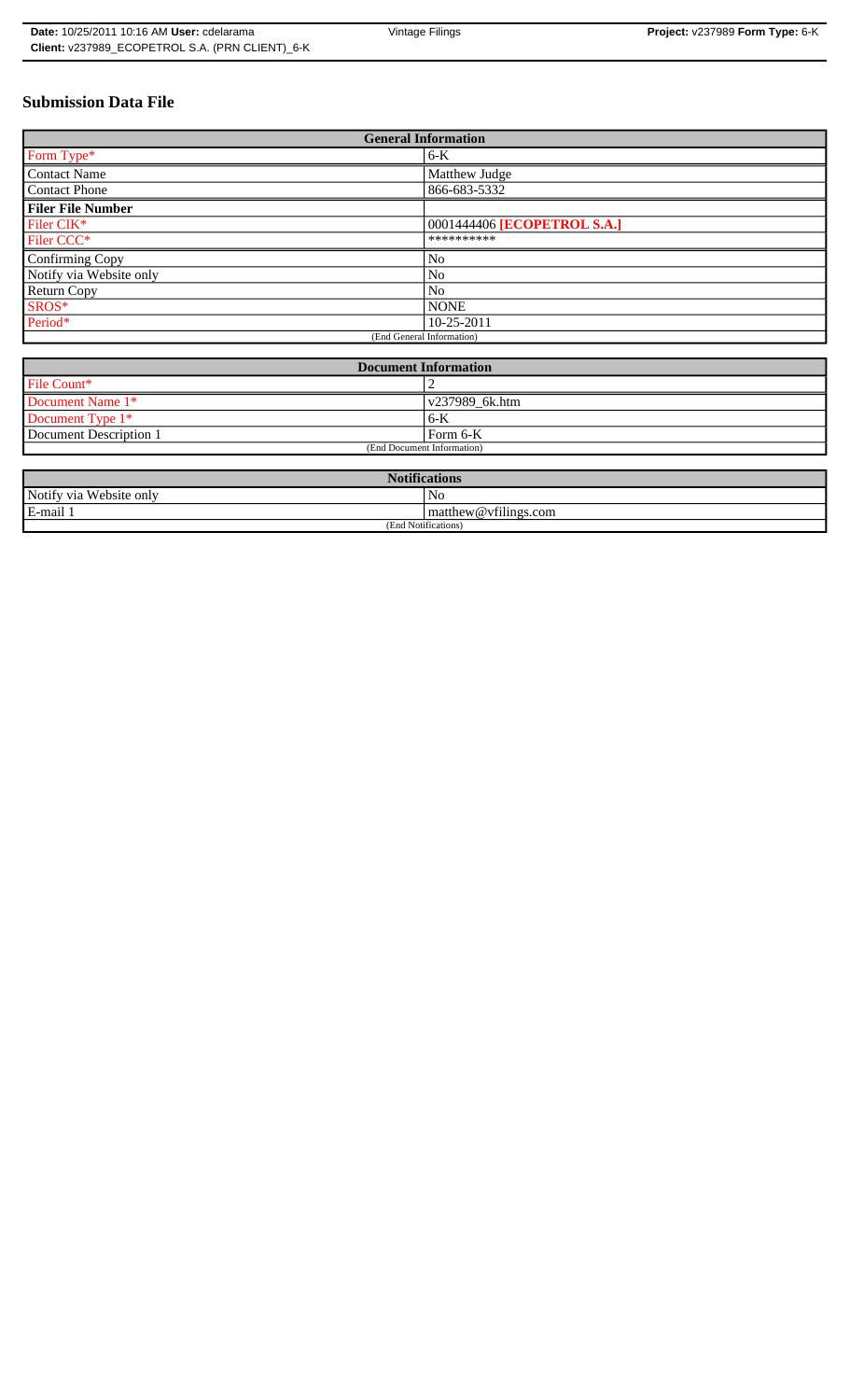#### **SECURITIES AND EXCHANGE COMMISSION Washington, D.C. 20549**

 $\overline{a}$ 

 $\overline{a}$ 

 $\overline{a}$ 

 $\overline{a}$ 

 $\overline{a}$ 

#### **FORM 6-K REPORT OF FOREIGN PRIVATE ISSUER PURSUANT TO RULE 13a-16 OR 15d-16 OF THE SECURITIES EXCHANGE ACT OF 1934**

October 2011

Commission File Number: 333-153452

**ECOPETROL S.A.**

*(Exact name of registrant as specified in its Charter)*

Carrera 7 No. 37 – 69 BOGOTA – COLOMBIA

*(Address of registrant's principal executive offices)*

Indicate by check mark whether the registrant files or will file annual reports under cover Form 20-F or Form 40-F.

Form 20-F  $\boxtimes$  Form 40-F  $\Box$ 

Indicate by check mark if the registrant is submitting the Form 6-K in paper as permitted by Regulation S-T Rule 101(b)(1):

Yes □ No ⊠

Indicate by check mark if the registrant is submitting the Form 6-K in paper as permitted by Regulation S-T Rule 101(b)(7):

| Y es | N.<br>שו | __<br>$\overline{v}$<br>ᅜ |
|------|----------|---------------------------|
|      |          |                           |

Indicate by check mark whether by furnishing the information contained in this Form, the registrant is also thereby furnishing the information to the Commission pursuant to Rule 12g3-2(b) under the Securities Exchange Act of 1934.

 $Yes$   $\square$  No  $\boxtimes$ 

If "Yes" is marked, indicate below the file number assigned to the registrant in connection with Rule 12g3-2(b): 82- $N/A$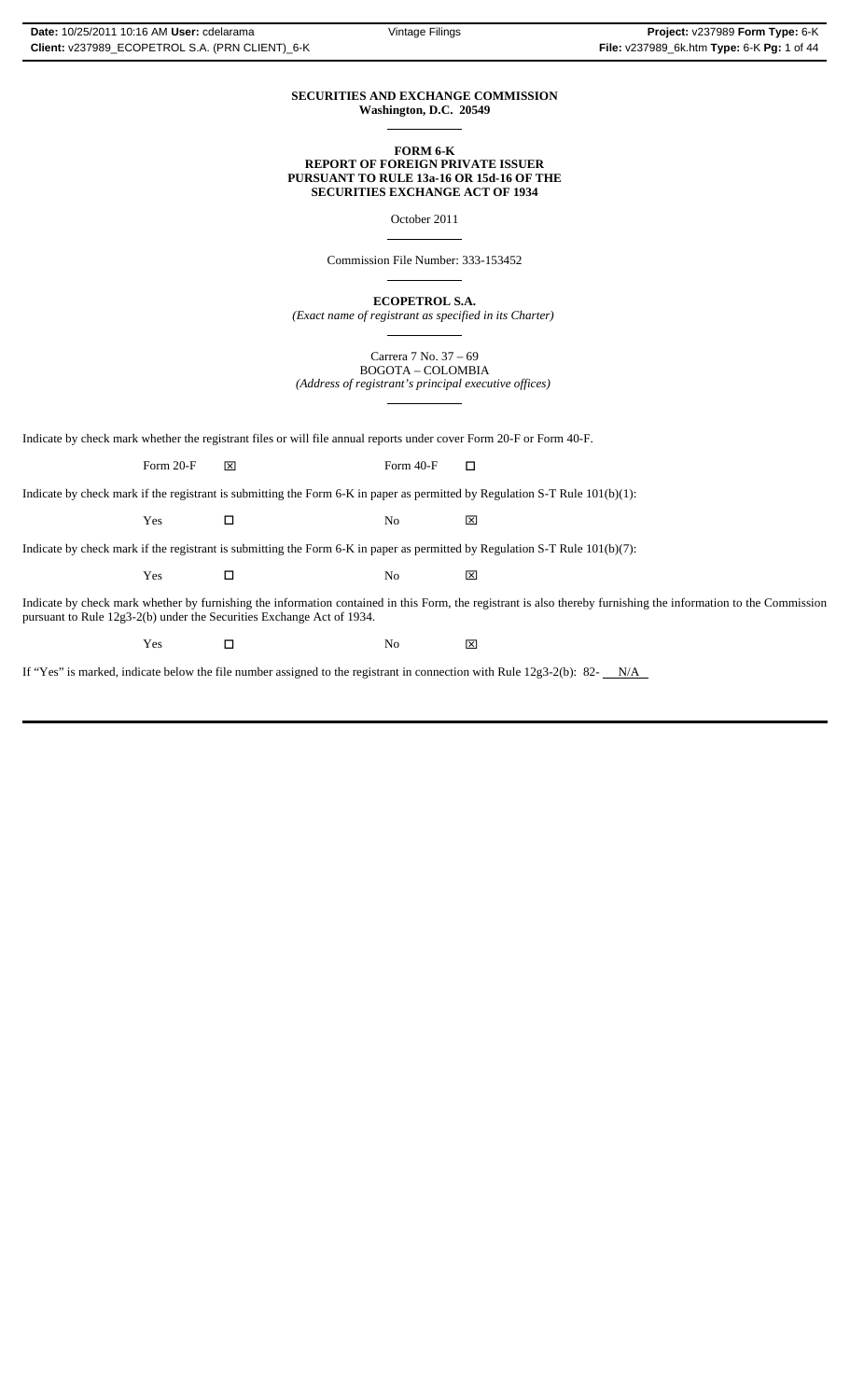

## **Ecopetrol S.A Announces Results for the Third Quarter and the nine-month period ended September 30, 2011**

- *Corporate Group's production for the nine-month period ended September 30, 2011 was 18.5% higher than in the same period of 2010. Production for the third quarter of the year grew by 15.7% compared to the third quarter of the previous year.*
- *Revenues, operating income, EBITDA and net income for Ecopetrol S.A. during the nine-month period ended Sept. 30 of 2011 grew by 52.3%, 94.6%, 74.6% and 96.6%, respectively, compared to the same period of 2010.*
- *Net income for Ecopetrol S.A. during the nine-month period ended September 30, 2011 was COL\$11,015.7 billion, equivalent to COL\$272.16 per share.*

BOGOTA, Oct. 24, 2011 /PRNewswire/ -- Ecopetrol S.A. (BVC: ECOPETROL; NYSE: EC; BVL: EC; TSX: ECP) (the "Company") announced today unaudited financial results, both consolidated as well as unconsolidated, for the third quarter and nine-month period ended September 30, 2011, prepared and filed in accordance with the Public Accountancy Legal Framework (Régimen de Contabilidad Pública - RCP) of the Colombian General Accounting Office, in Colombian pesos (COL\$).

#### **Highlights of Ecopetrol S.A.'s Financial Results**

The table below sets forth the highlights of Ecopetrol's financial results for the periods indicated

#### **Unconsolidated**

|                            |             |          |               | <b>Jan-Sep</b> | Jan-Sep  |               |
|----------------------------|-------------|----------|---------------|----------------|----------|---------------|
| (COP\$ Billion)            | $30\,2011*$ | 30 2010* | $\frac{0}{0}$ | $2011*$        | 2010*    | $\frac{6}{6}$ |
| Total sales                | 14,067.7    | 8.586.6  | 63.8%         | 40.288.9       | 26.461.6 | 52.3%         |
| Operating profit           | 6.214.0     | 2,865.8  | 116.8%        | 17,041.5       | 8.757.3  | 94.6%         |
| Net Income                 | 4.196.7     | 1,702.3  | 146.5%        | 11,015.7       | 5.604.1  | 96.6%         |
| Earnings per share (COP\$) | 103.68      | 42.06    |               | 272.16         | 138.46   |               |
| <b>EBITDA</b>              | 7.092.3     | 3,952.1  | 79.5%         | 20.415.8       | 11,694.3 | 74.6%         |
| <b>EBITDA</b> Margin       | 50%         | 46%      |               | 51%            | 44%      |               |

| Consolidated |  |
|--------------|--|
|--------------|--|

|                      |          |          |               | <b>Jan-Sep</b> | <b>Jan-Sep</b> |               |
|----------------------|----------|----------|---------------|----------------|----------------|---------------|
| (COP\$ Billion)      | 30 2011* | 30 2010* | $\frac{0}{0}$ | $2011*$        | $2010*$        | $\frac{6}{9}$ |
| <b>Total sales</b>   | 16.294.5 | 9.892.2  | 64.7%         | 46,900.6       | 30.324.2       | 54.7%         |
| Operating profit     | 6.625.6  | 2.833.4  | 133.8%        | 18.292.9       | 8.927.3        | 104.9%        |
| Net Income           | 4.152.8  | 1.789.6  | 132.1%        | 11.014.5       | 5.444.9        | 102.3%        |
| <b>EBITDA</b>        | 7.627.7  | 4.033.0  | 89.1%         | 22,069.1       | 12.067.3       | 82.9%         |
| <b>EBITDA Margin</b> | 47%      | 41%      |               | 47%            | 40%            |               |

\* Not audited, for illustration purposes only

Ecopetrol Investor Relations. Phone Number: 2345190, e-mail: investors@ecopetrol.com.co www.ecopetrol.com.co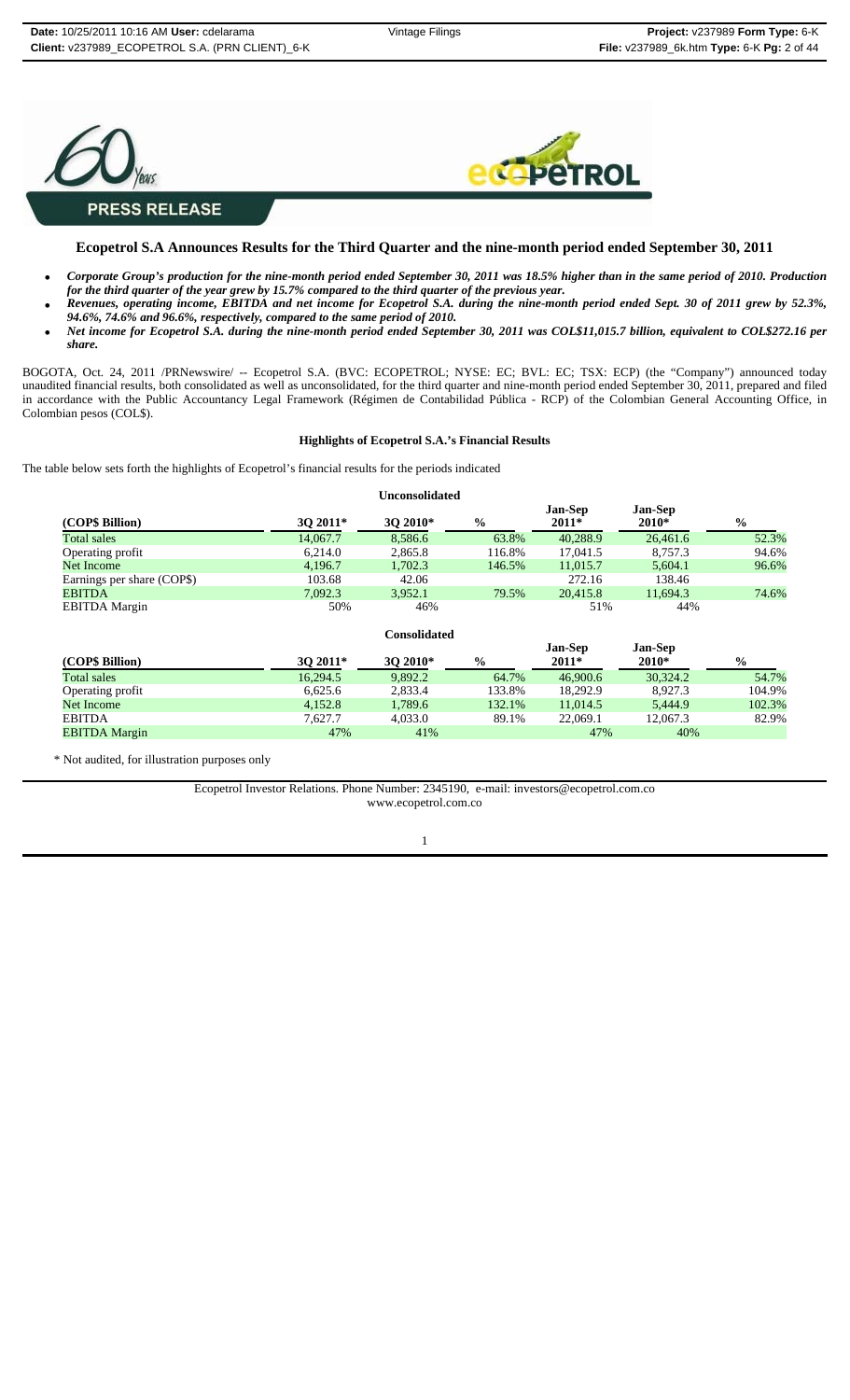ROI



The CEO of Ecopetrol, Javier Gutiérrez, stated: *"We had a very active quarter. In the July-September period, the company again reached historically high operating and financial results. Operationally I highlight the oil findings in the Caño Sur Block, the new production record, the growth in transportation infrastructure and the progress in the modernization projects of our refineries.*

*Between July 27th and August 17th, we undertook the second round of our primary share offering exclusively in Colombia to Colombian investors, as part of the capitalization process. We had outstanding results given the adverse international capital markets situation. The proceeds of the offering were COL\$2.4 trillion to be used to fund our Capex plan. 219,054 Colombian investors acquired shares in the offering increased our shareholder base up to 521.540.*

*Finally, in September we reached an important milestone for our corporate social responsibility strategy: We are now part of the Dow Jones Sustainability World Index (DJSIW). With this accomplishment Ecopetrol is now part of the select group of the top 10% of companies with the best sustainability performance out of a group of 2,500 public companies listed in the Dow Jones world index. This milestone came four years ahead of schedule, as Ecopetrol had initially envisioned becoming a part of the DJSI by year 2015.*

> Ecopetrol Investor Relations. Phone Number: 2345190, e-mail: investors@ecopetrol.com.co www.ecopetrol.com.co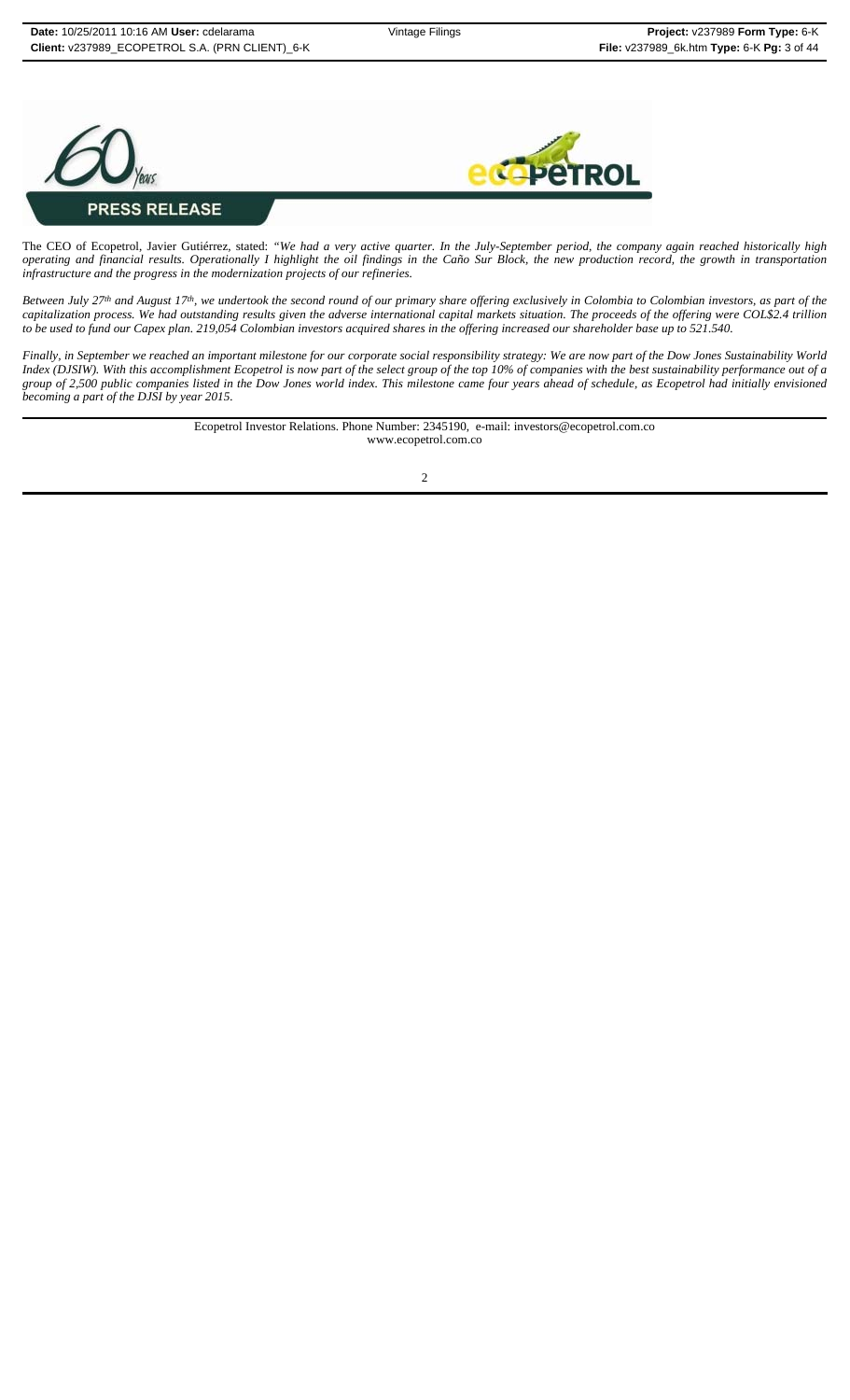

## **Ecopetrol S.A Announces Results for the Third Quarter and the nine-month period ended September, 30, 2011**

|                      | I. Financial and operating results                                                           | $\overline{4}$ |
|----------------------|----------------------------------------------------------------------------------------------|----------------|
| a.                   | Availability of crude oil and products                                                       |                |
| $\mathbf b$ .        | Sales volume                                                                                 |                |
| $\mathbf{c}$ .       | Prices of crudes and products                                                                |                |
| d.                   | <b>Financial results</b>                                                                     |                |
| e.                   | Cash flow                                                                                    | 10             |
| f.                   | Segment results                                                                              | 10             |
| g.                   | <b>Balance Sheet</b>                                                                         | 12             |
|                      | <b>II. Business Aspects</b>                                                                  | 13             |
| a.                   | Exploration                                                                                  | 13             |
| b.                   | Production                                                                                   | 15             |
| c.                   | Refining                                                                                     | 18             |
| d.                   | Transportation                                                                               | 19             |
| e.                   | <b>Biofuels</b>                                                                              | 21             |
|                      | Investment plan                                                                              | 22             |
|                      | III. Organizational consolidation, Social Corporate Responsibility, and Corporate Governance | 22             |
| a.                   | Organizational consolidation                                                                 | 22             |
| b.                   | Corporate Social Responsibility                                                              | 23             |
| C <sub>1</sub>       | <b>Corporate Governance</b>                                                                  | 24             |
|                      | IV. Financial results of Ecopetrol and subsidiaries (consolidated)                           | 25             |
| V. Glossary          |                                                                                              | 26             |
|                      | VI. Presentation of results                                                                  | 27             |
| <b>VII.</b> Exhibits |                                                                                              | 29             |
|                      | VIII. Subsidiaries results                                                                   | 35             |
|                      |                                                                                              |                |

Ecopetrol Investor Relations. Phone Number: 2345190, e-mail: investors@ecopetrol.com.co www.ecopetrol.com.co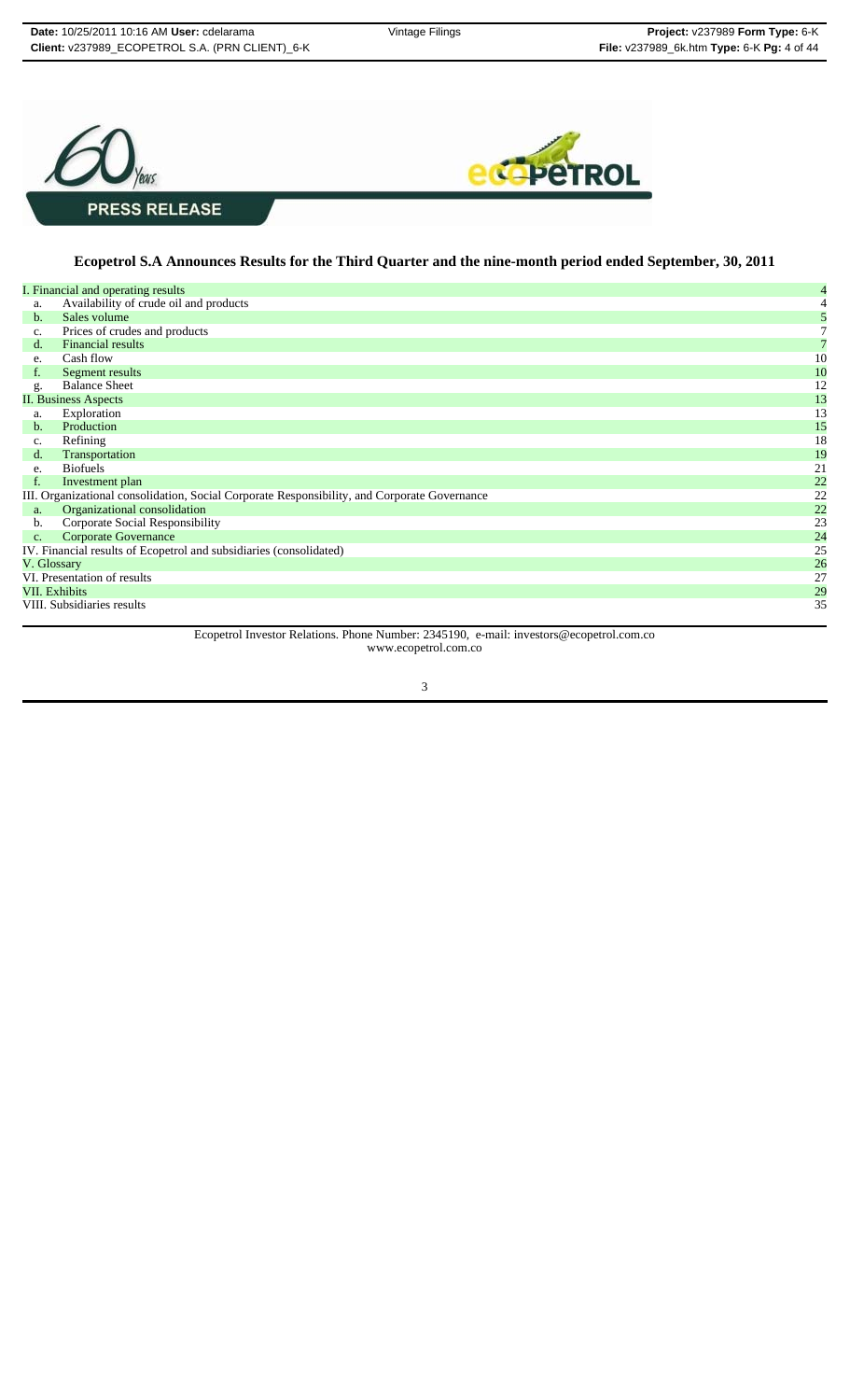



## **I. Financial and operating results**

## **a. Availability of crude oil and products**

The availability of Ecopetrol S.A. crude oil and products and volumes produced, purchased and imported is summarized in the following exhibit:

#### **Ecopetrol S.A. (unconsolidated) Gross oil and gas production**

| (MBOED)                                     | 3Q 2011 | 3Q 2010        | $\frac{6}{9}$ | <b>Jan-Sep 2011</b> | <b>Jan-Sep 2010</b> | $\frac{0}{0}$ |
|---------------------------------------------|---------|----------------|---------------|---------------------|---------------------|---------------|
| Crude Oil                                   | 575.2   | 498.9          | 15.3%         | 563.5               | 471.9               | 19.4%         |
| Natural Gas                                 | 102.3   | 98.4           | 4.0%          | 99.3                | 97.5                | 1.8%          |
| <b>Total</b>                                | 677.5   | 597.3          | 13.4%         | 662.8               | 569.4               | 16.4%         |
| (-) Royalties                               |         |                |               |                     |                     |               |
| (MBOED)                                     | 3Q 2011 | 3Q 2010        | $\%$          | <b>Jan-Sep 2011</b> | <b>Jan-Sep 2010</b> | $\frac{0}{0}$ |
| Crude Oil                                   | 87.5    | 77.8           | 12.5%         | 86.4                | 71.3                | 21.2%         |
| Natural Gas                                 | 22.2    | 20.3           | 9.4%          | 21.1                | 19.1                | 10.5%         |
| <b>Total</b>                                | 109.7   | 98.1           | 11.8%         | 107.5               | 90.4                | 18.9%         |
| $(=)$ Net oil and gas production<br>(MBOED) | 3Q 2011 | 3Q 2010        | $\frac{0}{0}$ | Jan-Sep 2011        | <b>Jan-Sep 2010</b> | $\frac{0}{0}$ |
| Crudo                                       | 487.7   | 421.1          | 15.8%         | 477.1               | 400.6               | 19.1%         |
| Gas natural                                 | 80.1    | 78.1           | 2.6%          | 78.2                | 78.4                | $(0.3)$ %     |
| <b>Total</b>                                | 567.8   | 499.2          | 13.7%         | 555.3               | 479.0               | 15.9%         |
| <b>Purchase volume (MBOED)</b>              | 3Q 2011 | 3Q 2010        | $\frac{0}{0}$ | <b>Jan-Sep 2011</b> | <b>Jan-Sep 2010</b> | $\frac{0}{0}$ |
| Crude Oil                                   | 190.8   | 174.4          | 9.4%          | 184.9               | 175.1               | 5.6%          |
| Products                                    | 7.5     | 3.5            | 114.3%        | 6.7                 | 5.2                 | 28.8%         |
| Natural Gas                                 | 40.2    | 36.4           | 10.4%         | 37.5                | 37.9                | $(1.1)$ %     |
| <b>Total Purchases</b>                      | 238.5   | 214.3          | 11.3%         | 229.1               | 218.2               | 5.0%          |
| <b>Imports volume (MBD)</b>                 | 3Q 2011 | <b>3Q 2010</b> | $\frac{0}{0}$ | <b>Jan-Sep 2011</b> | <b>Jan-Sep 2010</b> | $\frac{0}{0}$ |
| Products                                    | 80.3    | 48.1           | 66.9%         | 74.3                | 59.5                | 24.9%         |

\*Purchase volume includes royalties from Ecopetrol and other companies Does not include inventories variations

Ecopetrol Investor Relations. Phone Number: 2345190, e-mail: investors@ecopetrol.com.co www.ecopetrol.com.co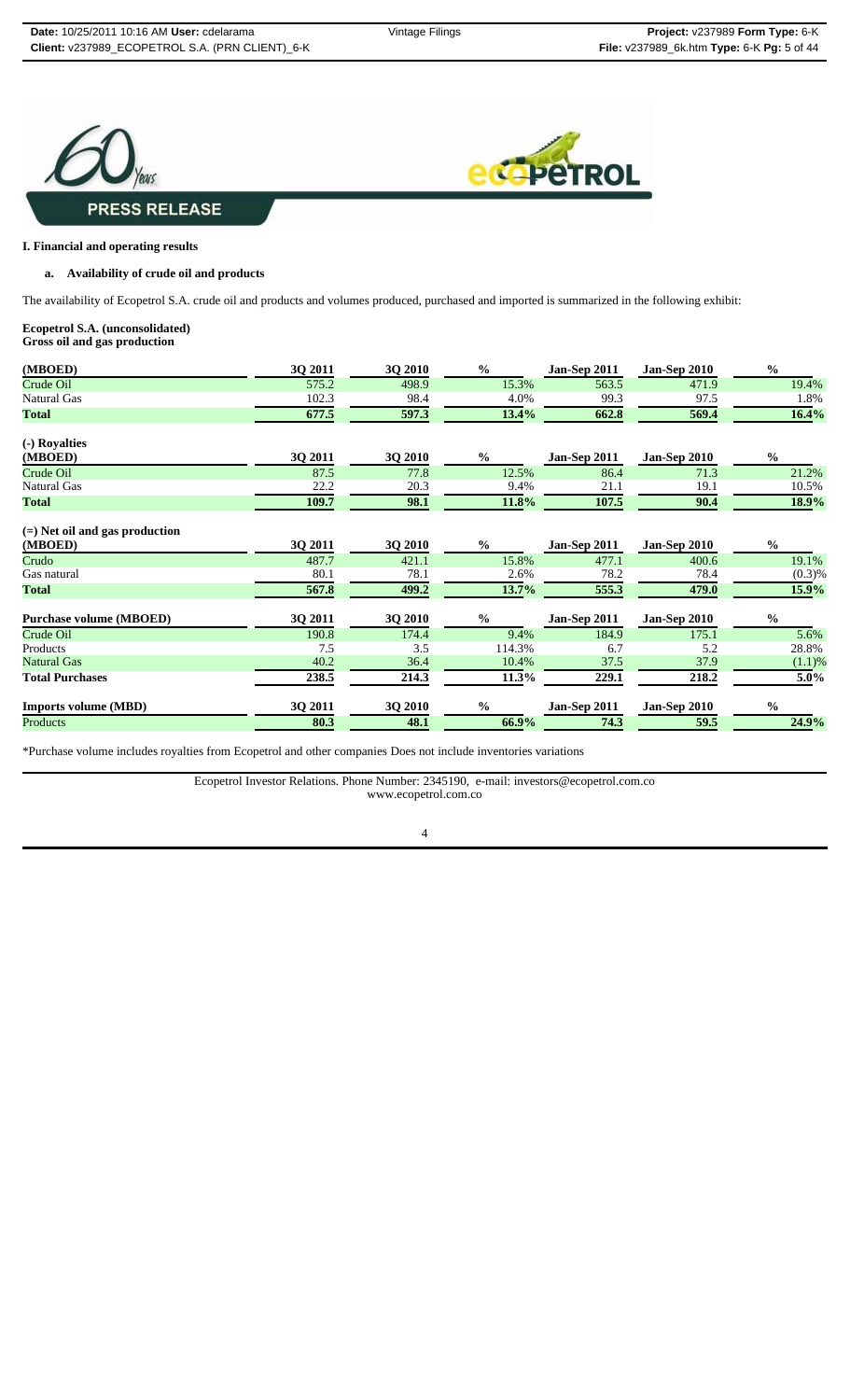



The main source of hydrocarbons for the operations of Ecopetrol S.A. was the net production of crude oil and natural gas, which during the first nine-months of 2011 increased by 15.9% compared to the same period in 2010. Net production for the third quarter of 2011 was 13.7% higher than in the third quarter of the prior year.

For the third quarter as well as for the year to date results as of September, higher volumes were purchased given the continuous growth in the production of the country according to the agreement to purchase royalties from ANH. During the third quarter additional volumes of jet fuel were purchased in order to supply local demand.

Natural gas purchases increased 10.4% between the third quarter of 2010 and the same period of 2011, due to the rising demand in the country as well as to growing exports. During the third quarter of 2011, additional Cusiana gas was purchased to meet this demand.

Volume of imported products also increased as a result of the higher solvent requirements for heavy crude oil transportation.

#### **b. Sales volume**

The exhibit below summarizes the Company's sales volumes during the third quarter and the nine-month period ended September 30, 2011 as compared to the same periods of 2010:

# **Ecopetrol S.A. (unconsolidated)**

**Sales volume**

| 3Q 2011 | 3Q 2010 | $\frac{0}{0}$ | <b>Jan-Sep 2011</b> | <b>Jan-Sep 2010</b> | $\frac{0}{0}$ |
|---------|---------|---------------|---------------------|---------------------|---------------|
| 5.1     | 4.8     | 6.3%          | 3.8                 | 3.6                 | 5.6%          |
| 71.3    | 87.1    | $(18.1)\%$    | 70.7                | 96.1                | $(26.4)\%$    |
| 63.5    | 59.3    | 7.1%          | 65.1                | 61.8                | 5.3%          |
| 110.5   | 99.9    | 10.6%         | 108.2               | 101.6               | 6.5%          |
| 17.5    | 17.3    | 1.2%          | 16.4                | 16.9                | $(3.0)\%$     |
| 0.5     | 0.5     | $0.0\%$       | 0.6                 | 1.1                 | $(45.5)\%$    |
| 13.9    | 14.2    | (2.1)%        | 15.6                | 14.1                | 10.6%         |
| 282.3   | 283.1   | $(0.3)\%$     | 280.4               | 295.2               | $(5.0)\%$     |
| 3Q 2011 | 3Q 2010 | $\%$          | Jan-Sep 2011        | <b>Jan-Sep 2010</b> | $\frac{0}{0}$ |
| 429.3   | 303.0   | 41.7%         | 400.0               | 293.9               | 36.1%         |
| 55.8    | 54.0    | 3.3%          | 55.8                | 50.7                | 10.1%         |
| 28.2    | 5.6     | 403.6%        | 24.4                | 2.3                 | 960.9%        |
| 513.3   | 362.6   | 41.6%         | 480.2               | 346.9               | 38.4%         |
| 3Q 2011 | 3Q 2010 | $\%$          | Jan-Sep 2011        | <b>Jan-Sep 2010</b> | $\%$          |
| 74.1    | 75.9    |               | 76.1                | 77.5                | $(1.8)\%$     |
| 1.0     | 2.9     | $(65.5)\%$    | 1.9                 | 2.3                 | (17.4)%       |
| 2.2     | 2.1     | 4.8%          | 2.4                 | 2.4                 | $0.0\%$       |
| 77.3    | 80.9    | $(4.4)\%$     | 80.4                | 82.2                | $(2.2)\%$     |
| 872.9   | 726.6   | 20.1%         | 841.0               | 724.3               | $16.1\%$      |
|         |         |               | (2.4)%              |                     |               |

Ecopetrol Investor Relations. Phone Number: 2345190, e-mail: investors@ecopetrol.com.co www.ecopetrol.com.co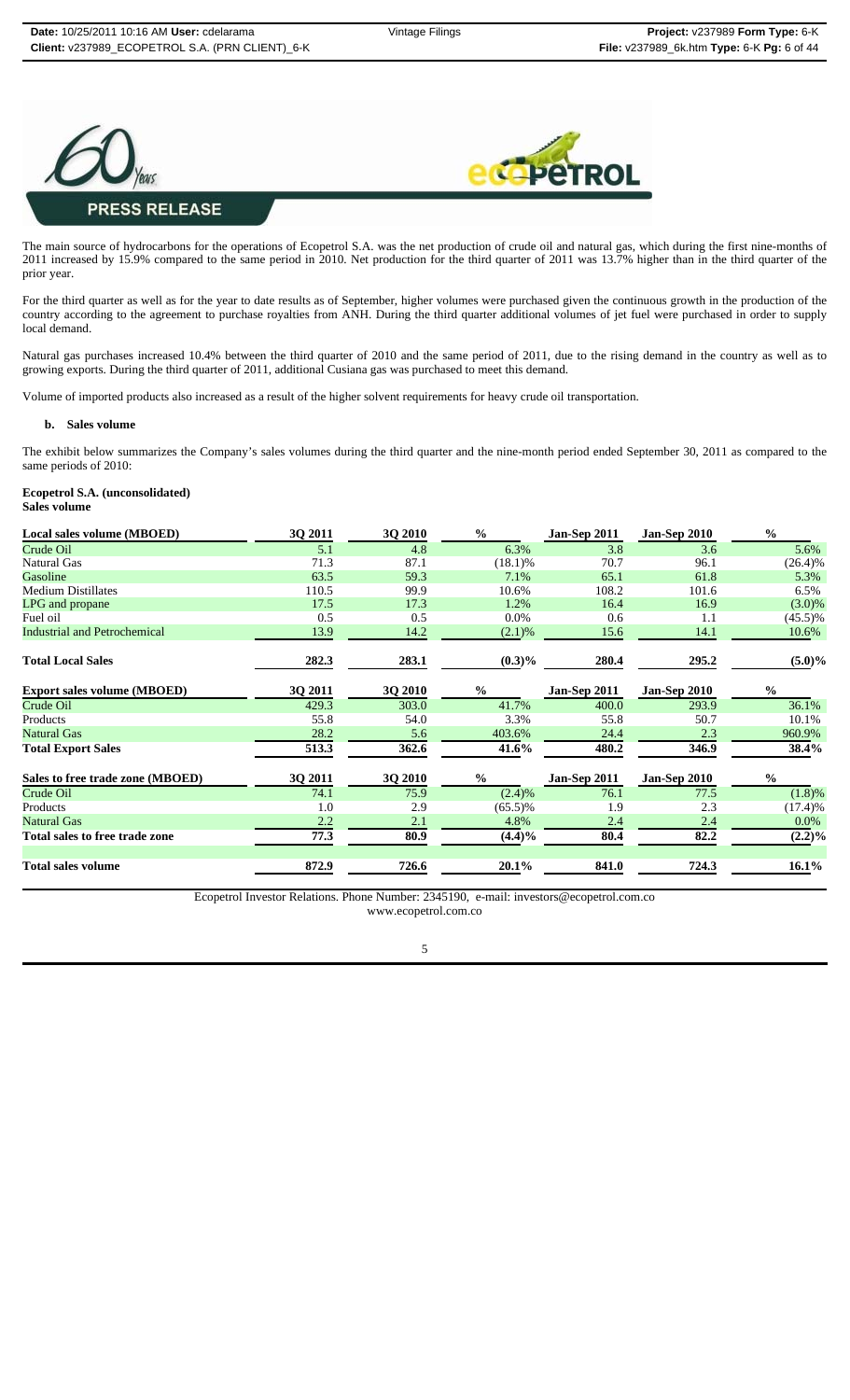



*International market (57% of sales in the nine-month period ended September 30, 2011; 67% including sales to free trade zones):*

The higher volume exported by Ecopetrol was primarily the result of the following:

- Crude: Greater production of Castilla crude as well as the new Magdalena Blend (a blend of acid crude from Magdalena Medio with Castilla crude).
- Products: Higher fuel oil production at the Barrancabermeja refinery due to a higher volume of heavy crude refined. Also, fuel oil exports benefited
- from favorable navigation conditions on the Magdalena River.
- Natural gas: Lifting of export restrictions imposed in 2010 as well as the implementation of an active trading to increase exports to Venezuela.

The following exhibits summarizes the main destinations of crude and product exports in the period January-September 2011:

| <b>Export destinations: Crudes</b> |              |              |  |  |  |
|------------------------------------|--------------|--------------|--|--|--|
| <b>Destination</b>                 | Jan-Sep 2011 | Jan-Sep 2010 |  |  |  |
| <b>U.S. Gulf Coast</b>             | 49.0%        | 58.3%        |  |  |  |
| <b>Far East</b>                    | 16.3%        | 18.3%        |  |  |  |
| Caribbean                          | 12.4%        | 1.8%         |  |  |  |
| <b>US West Coast</b>               | 8.5%         | 5.0%         |  |  |  |
| South America                      | 5.7%         | 5.6%         |  |  |  |
| Europe                             | 3.8%         | $0.0\%$      |  |  |  |
| Central America                    | 1.6%         | $6.1\%$      |  |  |  |
| U.S. Atlantic Coast                | 1.3%         | 0.4%         |  |  |  |
| Canada                             | 0.9%         | 1.9%         |  |  |  |
| Africa                             | 0.5%         | 2.6%         |  |  |  |
|                                    | 100%         | 100%         |  |  |  |

| <b>Export destinations: Products</b>               |        |        |  |  |  |  |
|----------------------------------------------------|--------|--------|--|--|--|--|
| Jan-Sep 2010<br>Jan-Sep 2011<br><b>Destination</b> |        |        |  |  |  |  |
| Caribbean                                          | 32.5%  | 28.1%  |  |  |  |  |
| U.S. Gulf Coast                                    | 27.0%  | 26.5%  |  |  |  |  |
| Central America                                    | 16.1%  | 11.3%  |  |  |  |  |
| U.S. Atlantic Coast                                | 12.7%  | 7.2%   |  |  |  |  |
| Far East                                           | 3.9%   | 11.8%  |  |  |  |  |
| South America                                      | 3.8%   | 8.8%   |  |  |  |  |
| Europe                                             | 3.2%   | 4.4%   |  |  |  |  |
| Africa                                             | 0.8%   | 1.1%   |  |  |  |  |
| <b>US</b> west Coast                               | 0.0%   | 0.8%   |  |  |  |  |
|                                                    | 100.0% | 100.0% |  |  |  |  |

*Local market (43% of sales in the nine-month period ended Sep. 30 of 2011; 33% excluding sales to free trade zones):*

The reduction in local sales volume for the first nine months of 2011 is mainly attributable to a reduction in sales volume of certain products partially offset by the increase in sales of volume of others, as follows:

- 1) Reduction in sales volume of the following products:
	- a. Natural gas: During third quarter 2010, sales were made to a local agent with the international market as its final destination; starting 2011, gas hasve been exported directly.
	- b. Industrial and petrochemical products: there was a reduction in September due to low availability of products coming from the Barrancabermeja and Cartagena refineries.
- 2) Growth in sales volume of the following products:
	- a. Crudes: Higher deliveries of Jazmín and Moriche crudes to the marine market (bunker fuel).
		- b. Medium distillates: Greater demand stemming from the growing vehicle fleet in Colombia as well as from consumption by major customers (coal industry).

Ecopetrol Investor Relations. Phone Number: 2345190, e-mail: investors@ecopetrol.com.co www.ecopetrol.com.co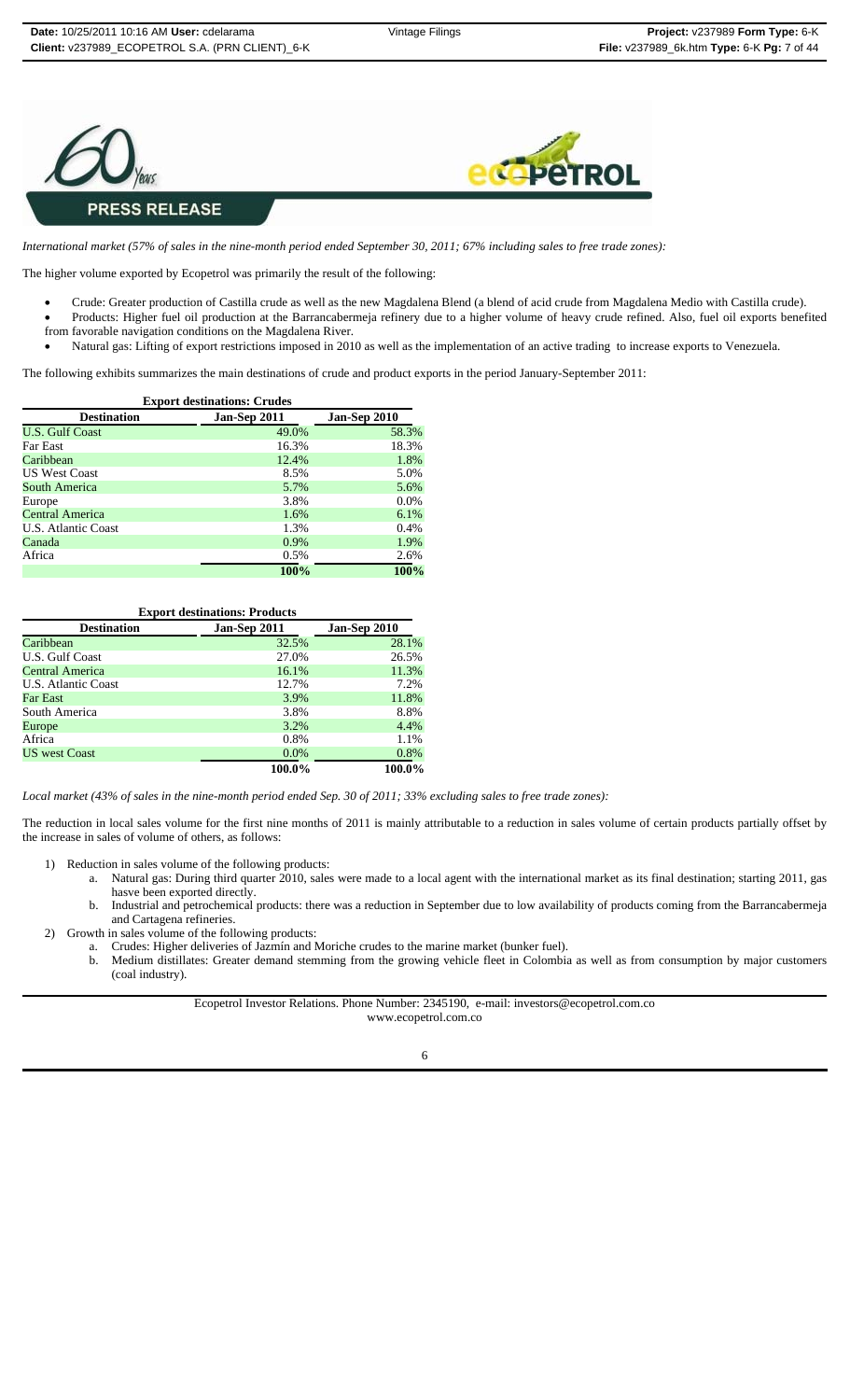



# c. Gasoline and jet fuel: Increases in flight frequencies of local and foreign airlines, and in vehicle fleet.

LPG and propane sales were higher in the third quarter of 2011 when compared to the third quarter of the previous years due to the increasing inventories of some clients. However, flooding from the severe rain season caused logisitical difficulties during the first half the year , and had an impact on the nine-month period ended September 30, 2011.

#### **c. Prices of crudes and products**

| <b>Prices</b>                              | 30 2011 | <b>30 2010</b> | $\frac{0}{0}$ | <b>Jan - Sep 2011</b> | <b>Jan - Sep 2010</b> | $\frac{6}{9}$ |
|--------------------------------------------|---------|----------------|---------------|-----------------------|-----------------------|---------------|
| WTI (average) (US\$/Bl)                    | 89.8    | 76,2           | 17.8%         | 95,5                  | 77,6                  | 23,1%         |
| Brent (average) (US\$/BI)                  | 112.2   | 77.0           | 45.7%         | 111.6                 | 77.9                  | 43,3%         |
| Export crude oil basket (US\$/BI)          | 96.3    | 69.9           | 37.8%         | 96,6                  | 70,7                  | 36,6%         |
| Crudes sold to free trade zone (US\$/BI)   | 107.4   | 74.0           | 45.1%         | 104.3                 | 74,6                  | 39,8%         |
| Export products basket (US\$/BI)           | 98,8    | 68,1           | 45.1%         | 95,9                  | 68,8                  | 39,4%         |
| Products sold to free trade zone (US\$/BI) | 97,0    |                | N/A           | 111.9                 |                       | N/A           |
| Natural gas basket (US\$/MMBTU)            | 5.3     | 4.0            | 32.5%         | 4.7                   | 3,8                   | 23,7%         |
| Gas sold to free trade zone (US\$/MMBTU)   | 5.3     | 3.9            | 35.9%         | 4.5                   | 3,8                   | 18.4%         |

Prices of Ecopetrol's crude and products were sold above WTI index and higher than in the previous year.

The increase in natural gas prices comes after the increases in Fuel Oil N°6 1% S USGC index.

#### **d. Financial results**

## **Unconsolidated Income Statement**

|                            |              |     |          |             | <b>Jan-Sep</b>          |     | <b>Jan-Sep</b> | $\frac{6}{9}$ |
|----------------------------|--------------|-----|----------|-------------|-------------------------|-----|----------------|---------------|
| (COP\$ Billion)            | 3Q 2011*     |     | 3Q 2010* | $\%$        | 2011*                   |     | 2010*          |               |
| <b>Local Sales</b>         | 4.414.9      |     | 3.115.4  | 41.7%       | 12.917.3                |     | 9.871.0        | 30.9%         |
| <b>Export Sales</b>        | 7,933.9      |     | 4,150.7  | 91.1%       | 22,208.8                |     | 12,491.7       | 77.8%         |
| Sales to free trade zone   | 1,339.8      |     | 986.7    | 35.8%       | 4,082.9                 |     | 3,123.6        | 30.7%         |
| Sales of services          | 379.1        |     | 333.8    | 13.6%       | 1,079.9                 |     | 975.3          | 10.7%         |
| <b>Total Sales</b>         | 14,067.7     |     | 8,586.6  | 63.8%       | 40,288.9                |     | 26,461.6       | 52.3%         |
| Variable Costs             | 5.500.3      |     | 3.869.3  | 42.2%       | 16.330.3                |     | 12.215.7       | 33.7%         |
| <b>Fixed Costs</b>         | 1,650.7      |     | 1,397.3  | 18.1%       | 4,565.3                 |     | 3,968.5        | 15.0%         |
| <b>Cost of Sales</b>       | 7,151.0      |     | 5,266.6  | 35.8%       | 20,895.6                |     | 16,184.2       | 29.1%         |
| Gross profit               | 6,916.7      |     | 3,320.0  | 108.3%      | 19,393.3                |     | 10,277.4       | 88.7%         |
| <b>Operating Expenses</b>  | 702.7        |     | 454.2    | 54.7%       | 2,351.8                 |     | 1,520.1        | 54.7%         |
| <b>Operating Profit</b>    | 6,214.0      |     | 2,865.8  | 116.8%      | 17,041.5                |     | 8,757.3        | 94.6%         |
| <b>Non Operating Loss</b>  | 45.2         |     | (556.4)  | $(108.1\%)$ | (709.8)                 |     | (1, 167.4)     | $(39.2)\%$    |
| Income tax                 | 2,062.6      |     | 607.1    | 239.7%      | 5,316.0                 |     | 1,985.8        | 167.7%        |
| Net Income                 | 4,196.6      |     | 1,702.3  | 146.5%      | 11,015.7                |     | 5,604.1        | 96.6%         |
|                            |              |     |          |             |                         |     |                |               |
| Earnings per share (COP\$) | \$<br>103.68 | \$. | 42.06    | 146.5%      | 272.16<br><sup>\$</sup> | \$. | 138.46         | 96.6%         |
| <b>EBITDA</b>              | 7,092.3      |     | 3,952.1  | 79.5%       | 20,415.8                |     | 11,694.3       | 74.6%         |
| <b>EBITDA Margin</b>       | 50%          |     | 46%      |             | 51%                     |     | 44%            |               |

\* Not audited, for illustration purposes only

A 63.8% aggregate growth in **total sales** between the third quarter of 2010 and the third quarter of 2011 reflects the following: 1) an increase in international benchmark prices during 2011 generating growths of 39.8% in exported crude prices and 45.1% in exported products prices; 2) a 41.6% increase in exported volumes (excluding sales to free trade zones); and 3) the behavior of the exchange rate.

> Ecopetrol Investor Relations. Phone Number: 2345190, e-mail: investors@ecopetrol.com.co www.ecopetrol.com.co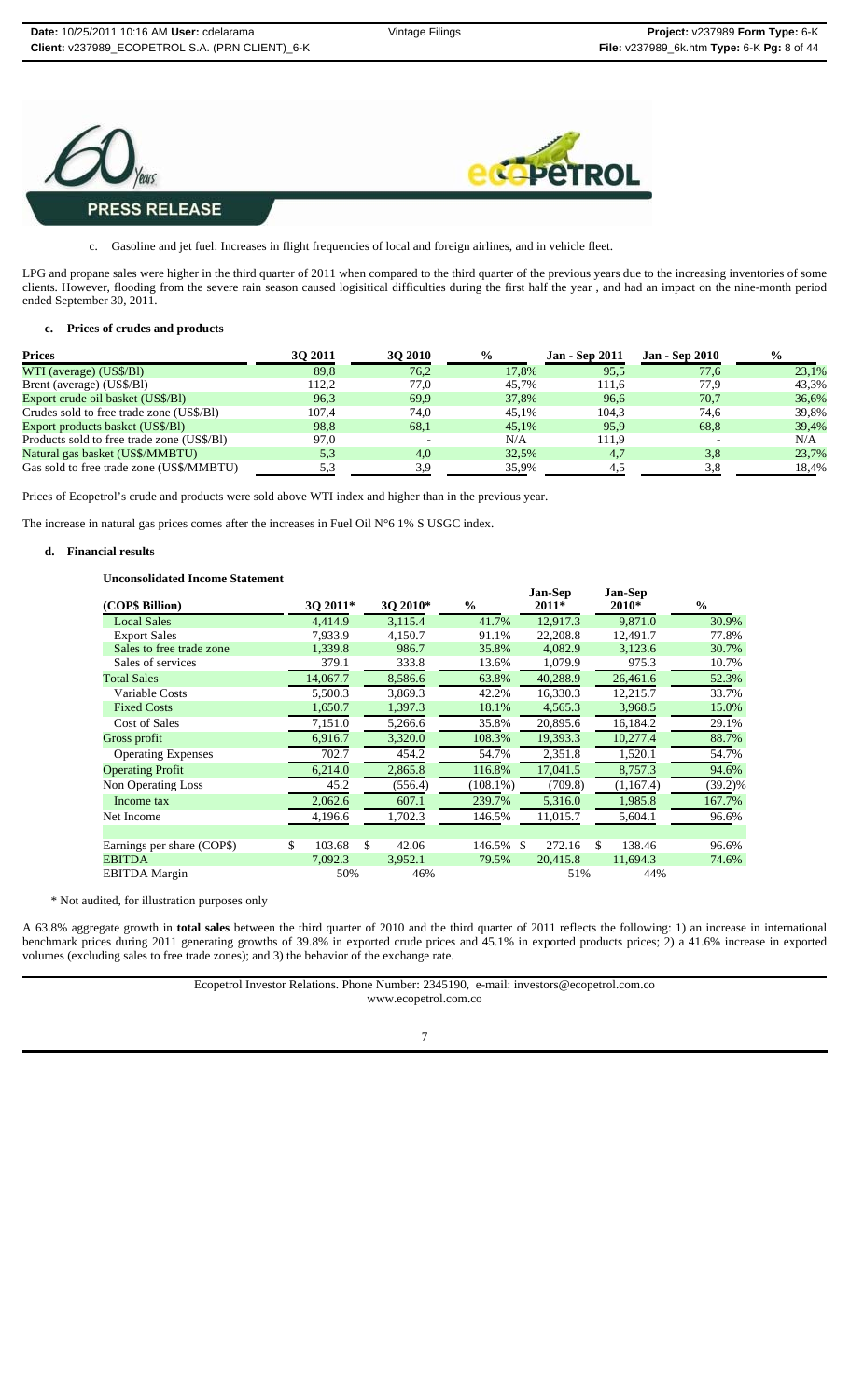



In the year to date results of 2011 compared to the same period of 2010, total sales rose by 52.3%, mainly because of: 1) an increase in the price of the crude export basket of 38.6%, and 2) a 38.4% increase in exported volumes (excluding sales to free trade zones).

**Cost of sales** for the third quarter of 2011 recorded a net increase of 35.8% compared to the same quarter in 2010 primarily due to the 42.2% net increase in **variable costs** mainly as a result of: 1) higher availability of crudes from the ANH for the increasing production of the country (1.5 million barrels). Those crudes are purchased by Ecopetrol based on a commercial agreement with ANH. Additionally, its price increased in average US\$20/BL during the quarter; 2) an increase in volume and benchmark prices for the following imports: solvent naphtha for transporting heavy crude (increased by 1.8million barrels), turbo-combustion engine fuel (increased by 106 thousand barrels), gasoline (increased by 186 thousand barrels) and low sulfur diesel (increased by 713 thousand barrels) compared to the same quarter of 2010; 3) an increase in costs of hydrocarbon transportation service because of higher volumes available for transportation through pipelines and trucks; and 4) a recalculation of the amortization factor for oil investments at the Chichimene Field with higher reserves, generating a net decreasing effect on cumulative amortizations.

Final inventories of crude and products had a net decrease of COL\$25.9 billion, due mainly to a decline in the volume of medium distillates because of higher sales to wholesale distributors, offset by the impact of the higher mark to market prices compared to the same quarter last year.

The 18.1% increase in **fixed costs** compared to the same quarter a year ago was mainly due to a greater operating activity, and its main drivers were 1) an increase in depreciation corresponding to new third quarter 2011 capitalizations in the amount of COL\$76.8 billion; 2) execution of COL\$ 102.8 billion in contracted services, in associated operations (higher costs boosted by windfall profit clauses) and in direct operations (higher industrial services); and 3) major and routine maintenance service scheduled at various facilities and on transport systems totaling COL\$39.7 billion.

In **year to date results through September** compared to the same period last year, **cost of sales** increased 29.1% (COL\$4,711 billion) driven by **variable costs**, which had a 33.7% net growth (COL\$4,115 billion) that was the result primarily of: 1) Purchases of hydrocarbons from the ANH and third parties totaling COL\$2,061 billion; 2) imported products: COL\$1,524 billion, represented mainly by naphtha solvent and low sulfur content diesel; 3) amortization and depletion: COL\$193 billion, mainly the result of higher production and capitalization of investments in producing areas; and 4) hydrocarbon transportation services: COL\$232 billion.

**Fixed costs** for the January-September 2011 period, compared to the same period last year, increased by 15% (COL\$ 596.8 billion), primarily due to: 1) higher depreciations: COL\$240 billion from new capitalizations, and 2) higher contracted services: COL\$ 242 billion from Ecopetrol's increased participation in association contracts for increasing production and development of new fields.

In the third quarter 2011, **operating expenses** increased by 54.7% compared to the same period in 2010. This variation was principally due to exploration and project expenses and seismic studies, unsuccessful exploration and investments in new exploratory blocks. The operating expenses for the January-September period of 2011 compared to the same period of the previous year increased by COL\$832 billion, corresponding mainly to operating and sales and marketing expenses of COL\$226 billion and to exploratory and project expenses of COL\$487.

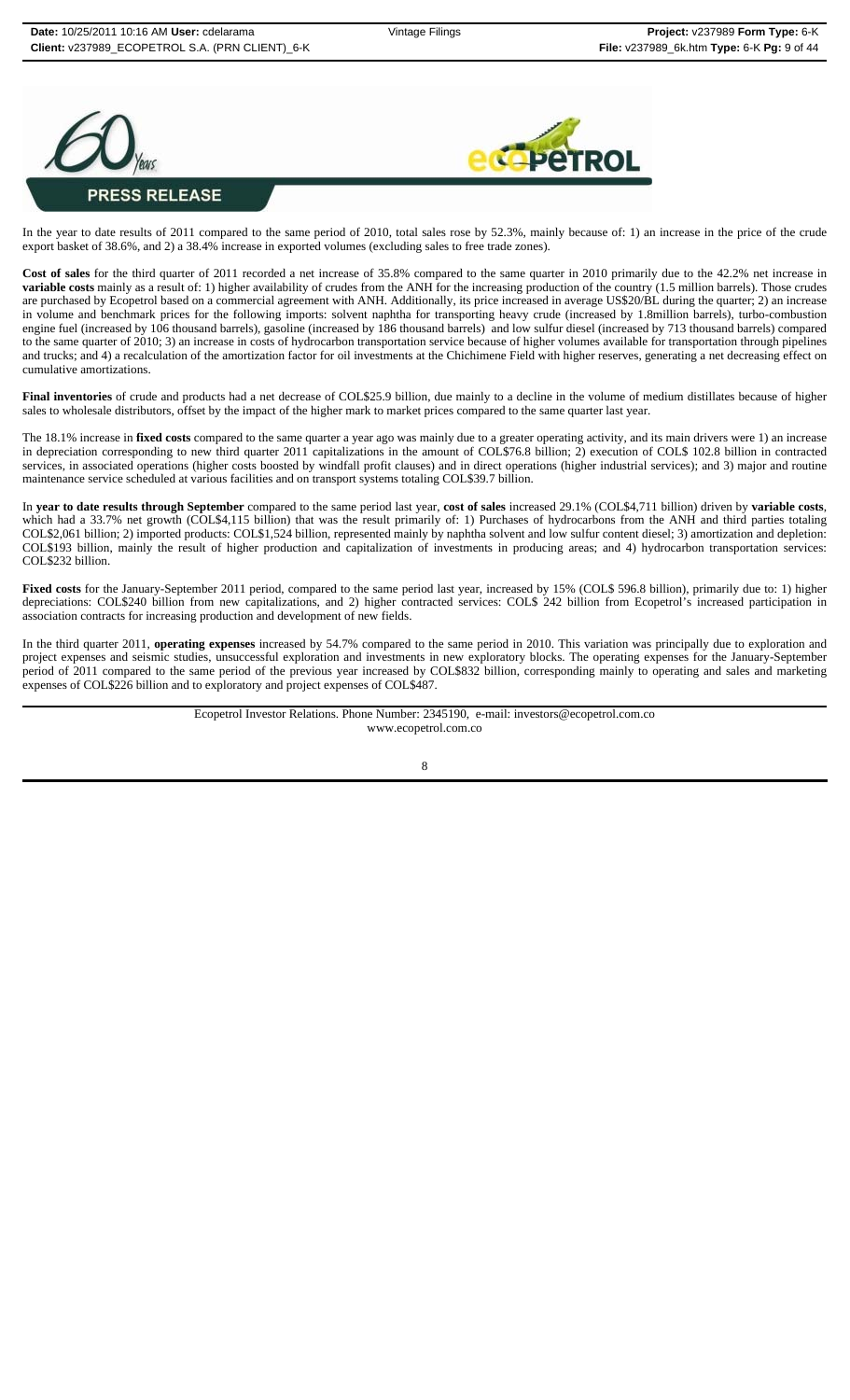



These results generated an **operating margin** for the third quarter of 2011 of 44.2%, compared to 33.4% in the same quarter of 2010. The operating margin for January-September of 2011 was 42.3% compared to 33,1% in the same period of the previous year.

**Non-operating profit** for the third quarter of 2011 amounted to COL\$45 billion, while for the third quarter of 2010 there was a loss of COL\$556 billion. The main drivers were 1) foreign exchange gains of COL\$455 billion, 2) improved income from companies recognized through the equity method amounting to COL\$427 billion, and 3) crude differential hedging operations of COL\$-289 billion.

As of September 30, 2011, the cumulative non-operating loss decreased by COP\$457 billion when compared to the same period of the previous year, reflecting mainly 1) subsidiaries' results of COP\$742 billion, 2) foreign exchange gains of COP\$299 billion, 3) prior period revenues of COP\$245 billion, and 4) COP\$148 billion in recovery of legal provisions (Foncoeco). Those non-operating revenues were offset by losses in crude differential hedging operations of COP\$-823 billion and by equity tax and surcharge of COP\$174 billion.

The 239.7% increase in the **income tax provision** between the third quarter of 2010 and the same period of 2011 reflects: 1) the 171% increase in pre-tax income, and 2) elimination of the 30% tax break for investments in productive real fixed assets starting 2011 (Tax Reform, Law 1430 of 2010).

Operating results driven by better prices and higher production increased Ecopetrol's **net income** by 146.5% when compared the third quarter of 2010 with the same period of 2011, reaching COL\$4.2 trillion, or COL\$103.68 per share, compared to COL\$42.06 per share in the third quarter 2010. **Net margin** was 29.8% in the third quarter of 2011 compared to 19.8% in the third quarter of 2010. **EBITDA margin** rose from 46% in the third quarter of 2010 to 50% in the third quarter of 2011.

Net income for the nine-month period ended September 30, 2011 reached COL\$11.0 trillion, an increase of 97% over the same period of 2010. Net income per share for the same period of 2011 was COL\$272.16 per share, compared to COL\$138.46 in 2010. Net margin was 27.2%.

EBITDA for the nine-month period ended September 30, 2011 was COL\$20.4 trillion, 74.6% higher than for the same period of 2010, and EBITDA margin rose from 44% to 51%. Earnings and EBITDA results mainly reflect the increase in operating margins.

> Ecopetrol Investor Relations. Phone Number: 2345190, e-mail: investors@ecopetrol.com.co www.ecopetrol.com.co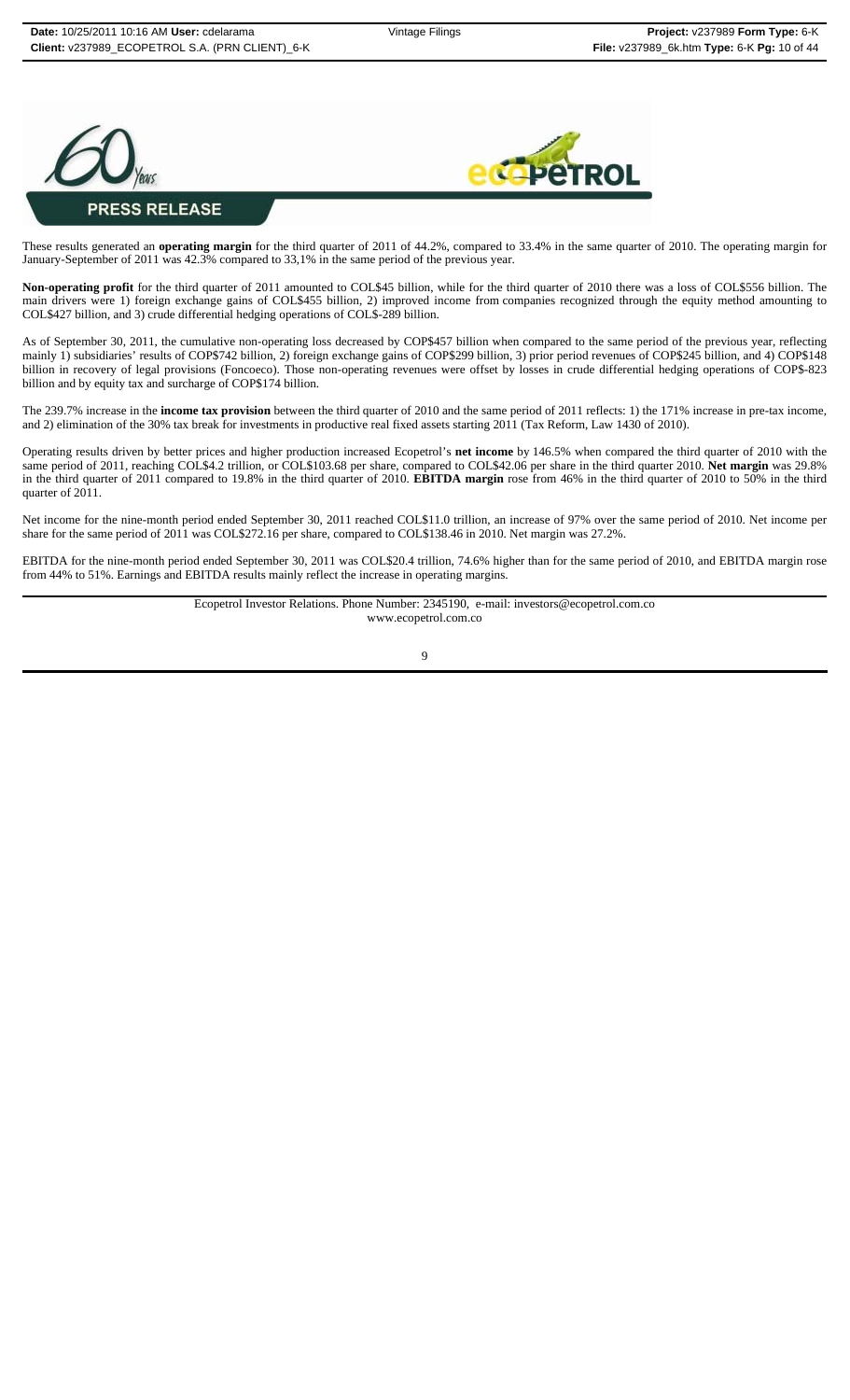



#### **e. Cash flow**

| Col\$ Billion*                       | <b>30 2011</b> | <b>3Q 2010</b> | <b>Jan - Sep 2011</b> |
|--------------------------------------|----------------|----------------|-----------------------|
| <b>Initial Cash</b>                  | 7.917          | 8,018          | 5,479                 |
| Cash generated from operations $(+)$ | 13,268         | 8.736          | 38,002                |
| Cash used in operations (-)          | (9,219)        | (6,133)        | (24, 420)             |
| Capex $(-)$                          | (2,549)        | (1,449)        | (7,182)               |
| <b>Acquisitions (-)</b>              |                | (1,161)        | (769)                 |
| Dividend payments (-)                | (1,943)        | (1,214)        | (3,926)               |
| Equity offering** $(+)$              | 235            |                | 235                   |
| New debt $(+)$                       |                |                |                       |
| Other inflows $(+/-)$                | 236            | 358            | 822                   |
| $Fx$ differences $(+)$               | 163            | (362)          | (133)                 |
| <b>Final Cash</b>                    | 8,108          | 6,793          | 8,108                 |

\* For purposes of recording, balances in dollars are converted to pesos monthly at the average exchange rate. The initial cash position for each quarter is calculated based on the average rate for the first month and the final cash position is calculated based on the average rate for the last month of the respective quarter.

\*\* only includes initial downpayments

As of September 30, 2011, Ecopetrol's balance of cash, cash equivalents and investments amounted to COL\$8.4 trillion (75% of the total was U.S. dollardenominated). This includes investments held to maturity of COP\$ 111 billion. As of September 30, 2011, the cash net balance in dollars amounted to US\$4,915 million.

#### **f. Segment results**

| <b>Segment Results: Jan-Sep</b> |              |              |              |                                      |              |                |              |                            |  |
|---------------------------------|--------------|--------------|--------------|--------------------------------------|--------------|----------------|--------------|----------------------------|--|
| <b>COPS Billion</b>             | E&P          |              |              | <b>Refining &amp; Petrochemicals</b> |              | Transportation |              | <b>Sales and Marketing</b> |  |
|                                 | Sep 30, 2011 | Sep 30, 2010 | Sep 30, 2011 | Sep 30, 2010                         | Sep 30, 2011 | Sep 30, 2010   | Sep 30, 2011 | Sep 30, 2010               |  |
| <b>Domestic Sales</b>           | 10.991.8     | 7.234.8      | 12,442.4     | 9.020.9                              | 2,833.0      | 2.247.6        | 829.6        | 748.9                      |  |
| <b>International Sales</b>      | 14,835.2     | 8.844.9      | 2,626.2      | 1,895.6                              |              |                | 8,830.3      | 4,875.0                    |  |
| <b>Total Sales</b>              | 25,827.0     | 16,079.7     | 15,068.6     | 10.916.5                             | 2,833.0      | 2.247.6        | 9,659.9      | 5,623.9                    |  |
| <b>Operating Revenues</b>       | 15.675.8     | 8,390.8      | 259.5        | (377.8)                              | 546.6        | 556.1          | 559.5        | 186.1                      |  |
| <b>Operating Margin</b>         | 60.7%        | 52.2%        | 1.7%         | $-3.5%$                              | 19.3%        | 24.7%          | 5.8%         | 3.3%                       |  |
| <b>Net Income</b>               | 10.656.4     | 5.667.8      | (208.9)      | (530.7)                              | 408.9        | 430.4          | 159.3        | 34.2                       |  |
| <b>Net Margin</b>               | 41.3%        | 35.2%        | $-1.4%$      | $-4.9%$                              | 14.4%        | 19.1%          | 1.6%         | 0.6%                       |  |
| <b>EBITDA</b>                   | 18.464.0     | 10.876.0     | 605.4        | (152.8)                              | 782.2        | 767.8          | 564.2        | 187.1                      |  |
| <b>Ebitda Margin</b>            | 71.5%        | 67.6%        | 4.0%         | $-1.4%$                              | 27.6%        | 34.2%          | 5.8%         | 3.3%                       |  |

| <b>Segment Results for the Third Quarter</b> |         |              |         |                                      |                          |                |                            |         |
|----------------------------------------------|---------|--------------|---------|--------------------------------------|--------------------------|----------------|----------------------------|---------|
| <b>COPS Billion</b>                          | E&P     |              |         | <b>Refining &amp; Petrochemicals</b> |                          | Transportation | <b>Sales and Marketing</b> |         |
|                                              | 30-11   | <b>30-10</b> | 3Q-11   | $30-10$                              | 30-11                    | 30-10          | 30-11                      | $3Q-10$ |
| <b>Domestic Sales</b>                        | 3.761.0 | 2,579.3      | 4.429.0 | 2,881.5                              | 984.4                    | 791.5          | 214.6                      | 232.6   |
| <b>International Sales</b>                   | 5,242.8 | 2,861.5      | 886.2   | 650.8                                | $\overline{\phantom{0}}$ |                | 3.144.7                    | 1,625.2 |
| <b>Total Sales</b>                           | 9,003.8 | 5.440.8      | 5,315.3 | 3,532.3                              | 984.4                    | 791.5          | 3,359.3                    | 1,857.8 |
| <b>Operating Revenues</b>                    | 5.649.5 | 2.774.4      | 146.9   | (177.7)                              | 165.5                    | 175.4          | 252.2                      | 93.7    |
| <b>Operating Margin</b>                      | 62.7%   | 51.0%        | 2.8%    | $-5.0\%$                             | 16.8%                    | 22.2%          | 7.5%                       | 5.0%    |
| <b>Net Income</b>                            | 4.020.5 | 1.754.9      | (57.0)  | (166.5)                              | 146.5                    | 36.0           | 86.7                       | 77.9    |
| <b>Net Margin</b>                            | 44.7%   | 32.3%        | $-1.1%$ | $-4.7%$                              | 14.9%                    | 4.5%           | 2.6%                       | 4.2%    |
| <b>EBITDA</b>                                | 6.328.5 | 3.697.6      | 264.5   | (84.6)                               | 245.6                    | 246.1          | 253.7                      | 93.1    |
| Ebitda Margin                                | 70.3%   | 68.0%        | 5.0%    | $-2.4%$                              | 24.9%                    | 31.1%          | 7.6%                       | 5.0%    |

Note: The report by segment is calculated based on transfer prices between business units, using as reference parity export prices. For comparative purposes, in 2010, an adjustment was made to account for a change in reference crudes.

> Ecopetrol Investor Relations. Phone Number: 2345190, e-mail: investors@ecopetrol.com.co www.ecopetrol.com.co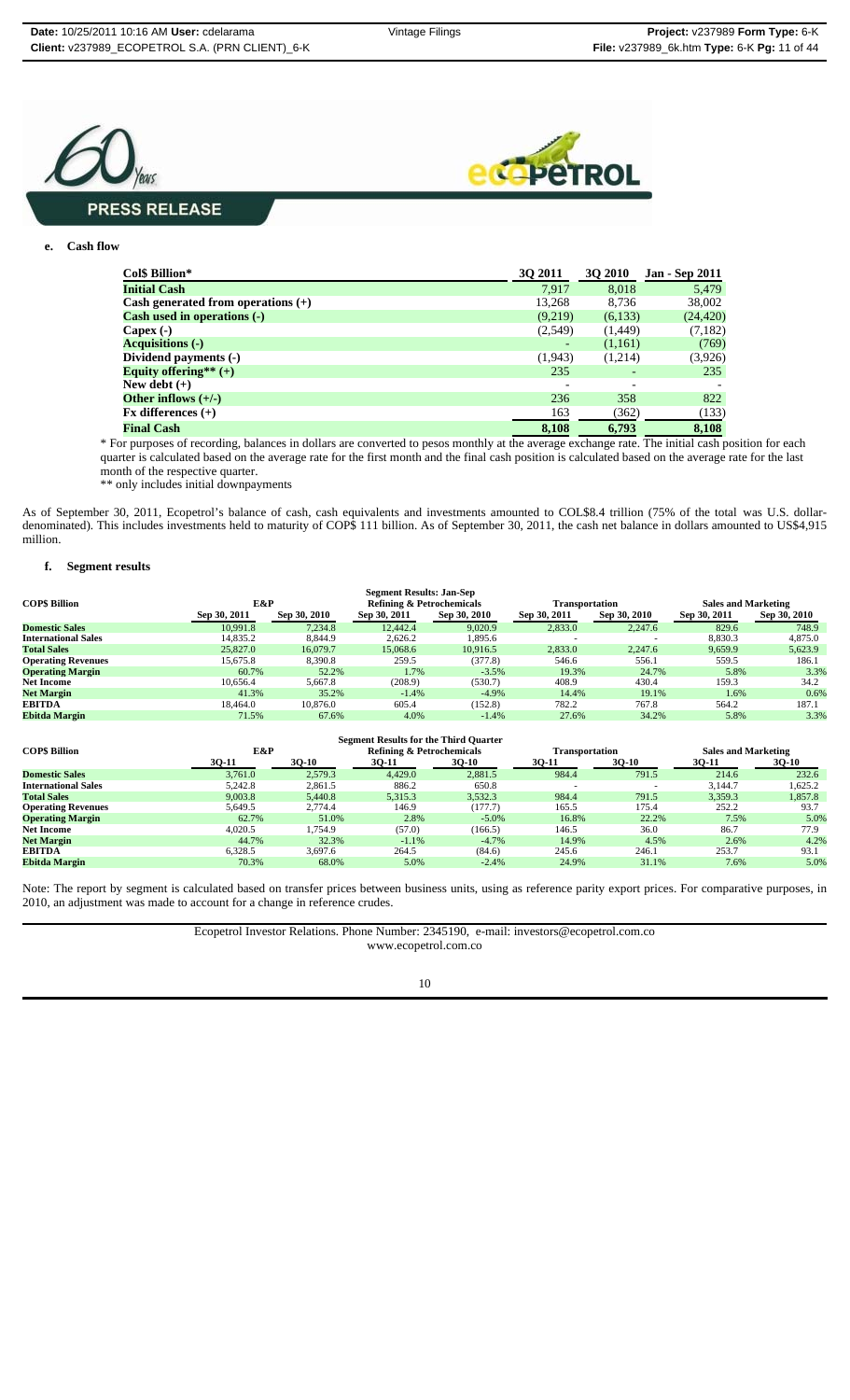



#### *Exploration and Production:*

The Exploration and Production segment reported a net income of COP\$4,021 billion in the third quarter of 2011, 129% higher than that in the same period of the previous year. This result is explained by 1) higher production and sales; and 2) higher prices because part of sales are now indexed to Brent instead of WTI. EBIDTA margin for the segment in the nine-month period ended September 30, 2011 was 71.5%, an increase over the EBITDA margin of 67.6% in the same period of 2010.

#### *Refining and Petrochemicals:*

In the third quarter of 2011, the Refining and Petrochemicals segment reported a loss of COP\$57 billion, a decrease of COP\$109.5 billion compared to the same period of the previous year. Revenues increased 50% as a result of higher volumes of refined products sold with higher spreads versus crude oil. However, given the market conditions, the segment purchased raw materials at higher prices, US\$4.10 above WTI, while historically they had been in average between US\$8.00 and US\$9.00 below the reference price.

Year to date in 2011, there was a net loss of COL\$208.9 billion, 61% less than in the same period of 2010 as a consequence of narrowing spreads of Ecopetrol's product basket given the situation in international markets.

#### *Transportation:*

The transportation segment in the third quarter of 2011 had a net income of COP\$146.5 billion, COP\$110.5 billion more than in the same period of 2010 driven by higher transported volumes through pipelines, multipurpose lines and trucks. EBITDA margin for the third quarter amounted to 24.9% compared to 31.1% in the same quarter of the previous year due mainly to 1) higher maintenance costs to attend additional requirements given the harsh rain season, 3) increased safety and air surveillance costs, and 3) to higher flight hours to attend emergencies.

Net income for the January-September period was COL\$408.9 billion, 5% less than in the same period of 2010 mainly due to higher mono buoy maintenance expenses, higher income tax paid in the first quarter of the year and higher maintenance and repairs required for pipelines as a consequence of the harsh rain season during the first quarter.

#### *Market and Supply*

In the third quarter of 2011 the Market and Supply segment had a net income of COL\$86.7 billion, 11% more than in the same quarter of 2010. Greater volumes were exported and better terms were negotiated for crude oil and natural gas purchases, increasing the commercialization margins during the quarter. EBITDA margin for the third quarter reached 7.6%, whereas for the same period of the previous year it was 5.0%.

For the first nine-months of 2011, net income was COP\$ 159.3 billion, compared to COP\$34.2 billion for the same period of 2010.

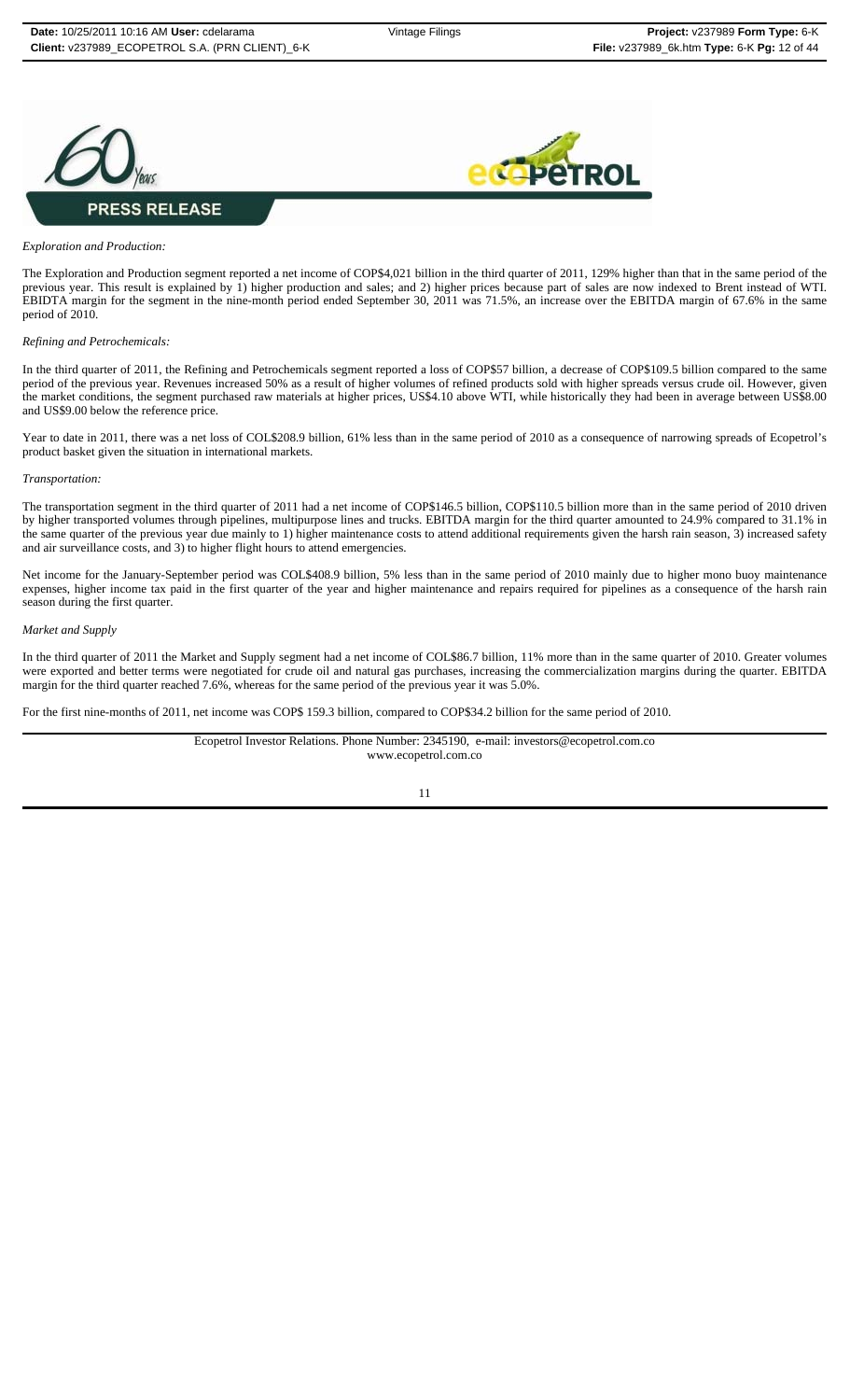



### **g. Balance Sheet**

**Unconsolidated Balance Sheet (Ecopetrol S.A.)**

|                                            |               | Jun.30,   |               |
|--------------------------------------------|---------------|-----------|---------------|
| (COP\$ Billion)                            | Sep. 30, 2011 | 2011      | $\frac{1}{2}$ |
| <b>Current Assets</b>                      | 15,609.8      | 14.365.4  | 8.7%          |
| Long Term Assets                           | 62,936.5      | 59,666.5  | 5.5%          |
| <b>Total Assets</b>                        | 78.546.3      | 74,031.9  | $6.1\%$       |
| <b>Current Liabilities</b>                 | 15.589.1      | 16.287.3  | (4.3)%        |
| <b>Long Term Liabilities</b>               | 16,186.2      | 15,600.9  | 3.8%          |
|                                            |               |           |               |
| <b>Total Liabilities</b>                   | 31,775.3      | 31,888.2  | (0.4)%        |
| Equity                                     | 46,771.1      | 42,143.7  | 11.0%         |
| Total Liabilities and Shareholders' Equity | 78,546.4      | 74,031.9  | 6.1%          |
|                                            |               |           |               |
| Debit Memorandum accounts                  | 126,839.0     | 120,817.3 |               |
| Credit Memorandum accounts                 | 103.963.8     | 99.269.5  |               |

During the third quarter of 2011, the main variations in **assets** reflected: 1) higher accounts receivable from clients from higher sales of COL\$760 billion; 2) an increase in receivables of COL\$383 billion from the fuel price differential payment pending by the Ministry of Mines; 3) the net increase in the treasury investment portfolio of COL\$1,491 billion, mainly as a result of greater operating cash generation; and 4) an increase in plant, property and equipment of COL\$1,471 billion for projects and capitalizations.

**Liabilities** totaled COL\$31,775.2 billion (40.5% of total assets) mainly driven by a reduction in accounts payable in the amount of COL\$1,942.6 billion, corresponding to the reduction of the second dividend installment in the month of July, partially offset by the increase in the provision for income tax payment of COL\$1,904.7 billion.

Financial obligations accounted for 8.4% of total assets and 20.6% of total liabilities.

**Equity** reached COL\$46,771.1 billion as of September 30, 2011 compared to COL\$42,143.7 billion at the end of June. Net income in the third quarter amounted to to COL\$4,196 billion, the highest year to date. In September, 644,185,868 shares were allocated exclusively in Colombia to Colombian investors with proceeds for the company amounting to COL\$2,383 billion in the second round of Ecopetrol´s capitalization process. 219,054 Colombian investors acquired shares in this round.

> Ecopetrol Investor Relations. Phone Number: 2345190, e-mail: investors@ecopetrol.com.co www.ecopetrol.com.co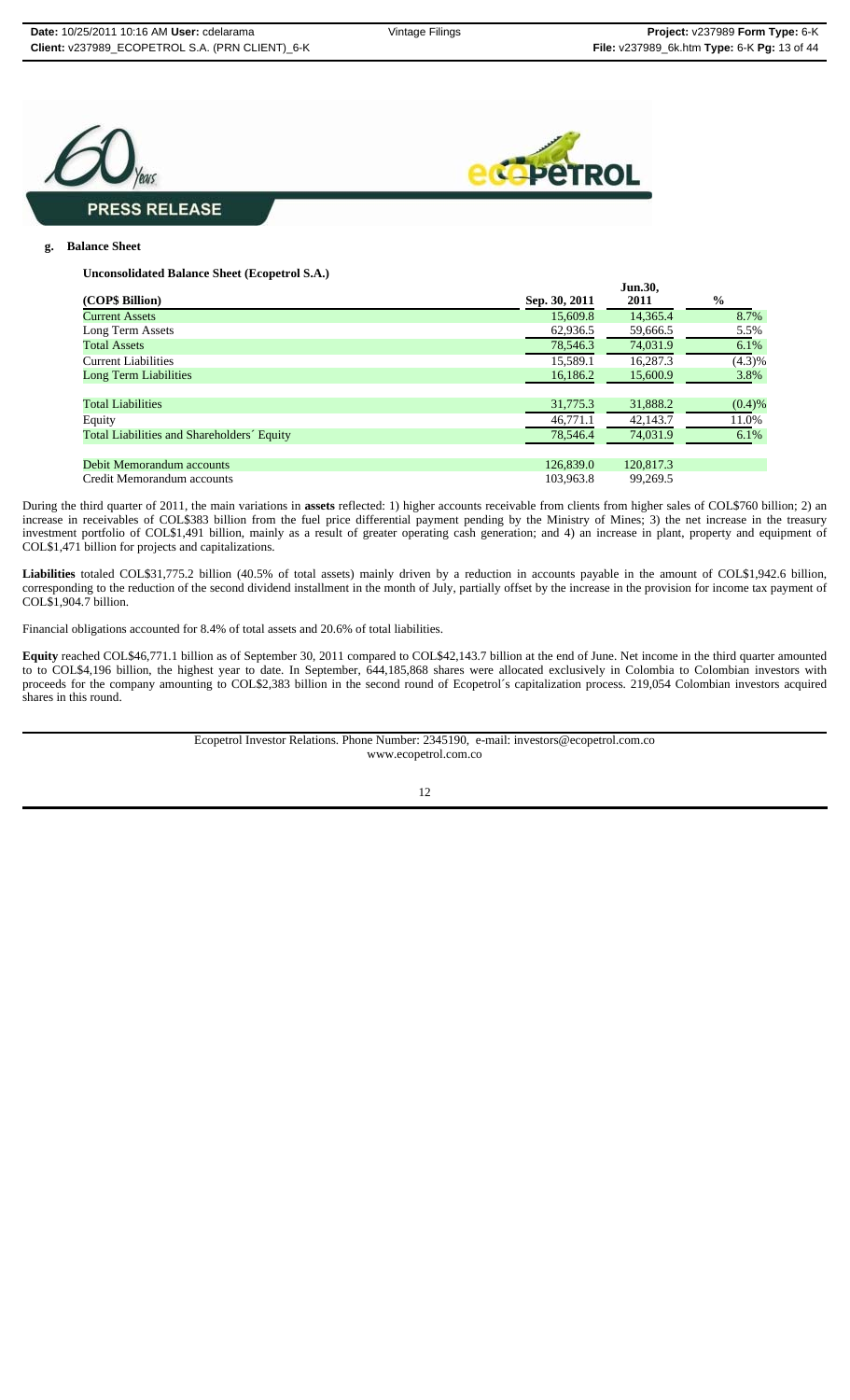



#### **II. Business Aspects**

### **a. Exploration**

#### *Contracts:*

Ecopetrol and the National Hydrocarbon Agency (Agencia Nacional de Hidrocarburos - ANH) signed an exploration and production contract for the UPAR block, an area of approximately 97,250 hectares in southern Colombia. Ecopetrol's stake in the operation is 100%. Regarding international activity, Ecopetrol Perú was granted Lote 179, which had been awarded in the Peru 2010 bidding Round sponsored by the Peruvian government-operated Perupetro.

#### *Exploration in Colombia:*

Year to datein 2011, 15 exploratory and 6 stratigraphic wells were drilled. Eight exploratory wells (Mito-1, Nunda-1, CSE-8, CSE-8 ST1, Rumbero-1, Pinocho-1, Fauno-1 and Trasgo-1) and three stratigraphic wells (Jaspe-3, Avila-1 and El Valle-1) showed presence of hydrocarbons. Tinkhana 1 well, which was drilled in 2010 and reported to have hydrocarbons in February of 2011 is not included.

|               |                 | Drilling in Colombia - Ecopetrol S.A. |               |     |
|---------------|-----------------|---------------------------------------|---------------|-----|
|               |                 | <b>Jan - Sep 2011</b>                 |               |     |
|               |                 | Hydrocarbon                           |               |     |
| Type of well  | Number of wells | Presence                              | In evaluation | Drv |
| $A-3/A-2$     |                 |                                       |               |     |
| Stratigraphic |                 |                                       |               |     |

Hocol Petroleum Limited drilled in the January-September period of 2010 six stratigraphic wells (all of them in the CPO17 block) and three A3/A2 wells (Clarinero Sur in the Llanos Basin, Granate-1 in the Lower Magdalena Valley and Balcanes in the Upper Magdalena Valley). In five out of the six stratigraphic wells the company found hydrocarbons evidence in different levels. Two A3 wells were declared dry while the Granate-1 well is in testing stage.

|               |                 | Drilling in Colombia - Hocol |               |     |
|---------------|-----------------|------------------------------|---------------|-----|
|               |                 | <b>Jan - Sep 2011</b>        |               |     |
|               |                 | Hydrocarbon                  |               |     |
| Type of well  | Number of wells | Presence                     | In evaluation | Dry |
| $A-3/A-2$     |                 |                              |               |     |
| Stratigraphic |                 |                              |               |     |

#### Ecopetrol Investor Relations. Phone Number: 2345190, e-mail: investors@ecopetrol.com.co www.ecopetrol.com.co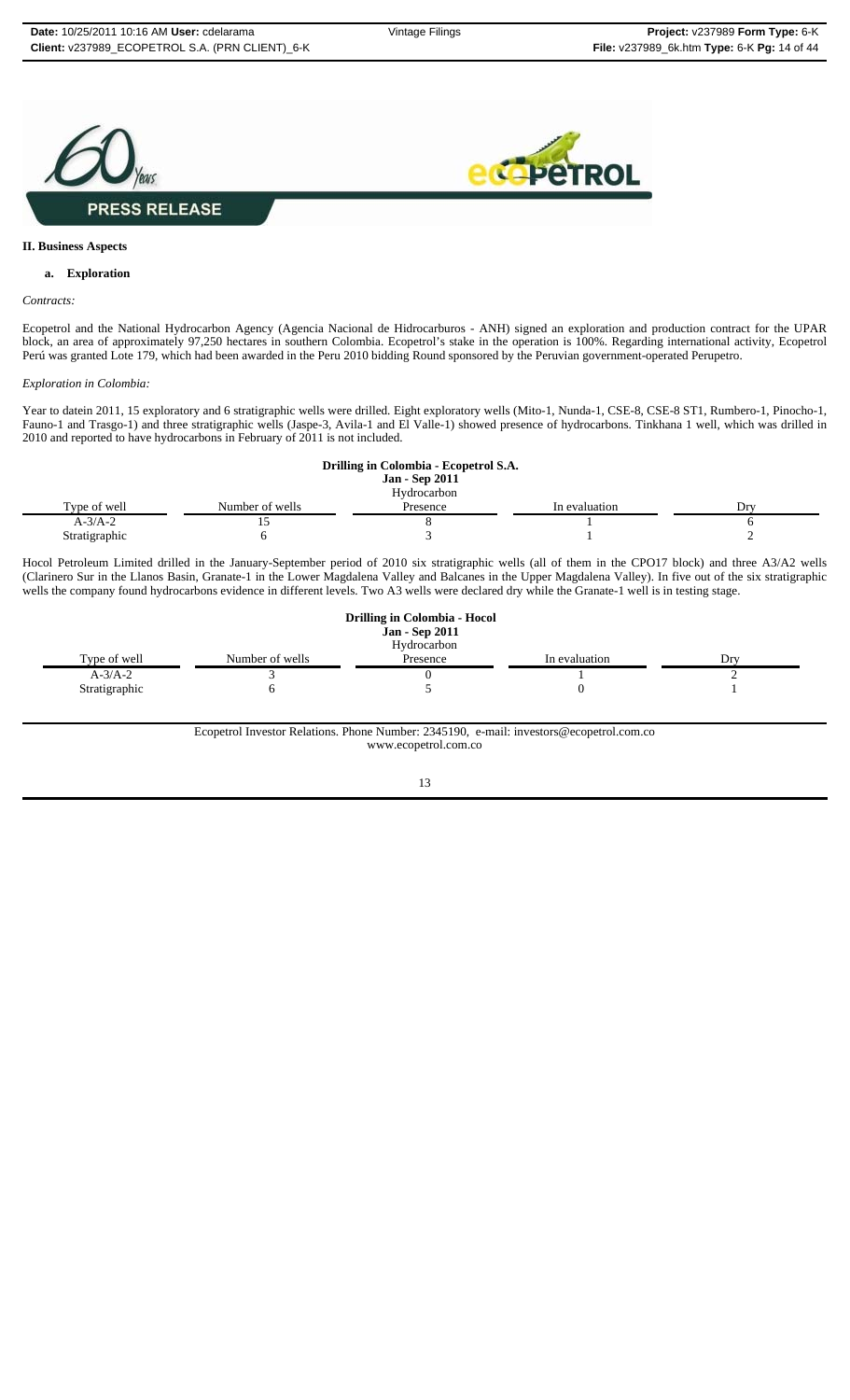



The following is a summary of successful wells:

| <b>Exploratory wells</b> |                |                        |              |                     |  |  |
|--------------------------|----------------|------------------------|--------------|---------------------|--|--|
| <b>Ouarter</b>           | Company        | <b>Basin</b>           | <b>Block</b> | Well                |  |  |
|                          | Ecopetrol S.A. | Mid Magdalena Valley   | Playón       | <b>RUMBERO-1</b>    |  |  |
|                          | Ecopetrol S.A. | Upper Magdalena Valley | Cuisinde     | NUNDA-1             |  |  |
| 2                        | Ecopetrol S.A. | Llanos                 | Caño Sur     | MITO-1              |  |  |
| 2                        | Ecopetrol S.A. | Llanos                 | Caño Sur     | PINOCHO-1           |  |  |
| 2                        | Ecopetrol S.A. | Llanos                 | Caño Sur     | FAUNO-1             |  |  |
| 3                        | Ecopetrol S.A. | Llanos                 | Caño Sur     | $CSE-8$             |  |  |
| 3                        | Ecopetrol S.A. | Llanos                 | Caño Sur     | CSE-8 ST1           |  |  |
| 3                        | Ecopetrol S.A. | Llanos                 | Caño Sur     | <b>TRASGO</b>       |  |  |
|                          |                | Stratigraphic wells    |              |                     |  |  |
| <b>Ouarter</b>           | Company        | <b>Basin</b>           | <b>Block</b> | Well                |  |  |
|                          | Ecopetrol S.A. | Llanos                 | Ouifa        | JASPE-3             |  |  |
| 2                        | Ecopetrol S.A. | Llanos                 | Caño Sur     | <b>EL VALLE-1</b>   |  |  |
| 3                        | Ecopetrol S.A. | Llanos                 | Caño Sur     | AVILA-1             |  |  |
|                          | Hocol          | Llanos                 | $CPO-17$     | CPO-17 EST-6        |  |  |
| 2                        | Hocol          | Llanos                 | $CPO-17$     | CPO-17 EST-5A       |  |  |
| 3                        | Hocol          | Llanos                 | $CPO-17$     | CPO-17 EST-1        |  |  |
| 3                        | Hocol          | Llanos                 | $CPO-17$     | CPO-17 EST-3        |  |  |
| 3                        | Hocol          | Llanos                 | $CPO-17$     | <b>CPO-17 EST-7</b> |  |  |

During the third quarter, Ecopetrol drilled 6 A3/A2 wells (Tingua-1, CSE-8, CSE-8ST1, Trasgo, Tarabita-1 and Azabache-1) with presence of hydrocarbons in CSE-8, CSE-8 ST1 and Trasgo wells located on Caño Sur block in Meta province (Ecopetrol´s stake of 100% in the block). Azabache-1 well located on Quifa block in the province of Meta was undergoing evaluations as of September 30, 2011. Ecopetrol's stake is 30% in this block.

In addition, Ecopetrol drilled two stratigraphic wells on Caño Sur block, with hydrocarbons evidenced in the Avila-1 well. The Chacao-1 well was in the evaluation stage as of September 30, 2011. At the end of third quarter 2011, the wells La Luna (stratigraphic) located in the Mid Magdalena; Trueno-1 (A3) located at the Uribante Block and; Embrujo-1 (A3) and Prados-1 (stratigraphic) at the Caño Sur block were being drilled.

|               |                 | Drilling in Colombia - Ecopetrol S.A.<br><b>3O 2011</b><br>Hydrocarbon |               |      |
|---------------|-----------------|------------------------------------------------------------------------|---------------|------|
| Type of well  | Number of wells | Presence                                                               | In evaluation | Drv. |
| A3/A2         |                 |                                                                        |               |      |
| Stratigraphic |                 |                                                                        |               |      |

In the third quarter Hocol drilled the Granate-1 well and three of the abovementioned stratigraphic wells.

Ecopetrol Investor Relations. Phone Number: 2345190, e-mail: investors@ecopetrol.com.co www.ecopetrol.com.co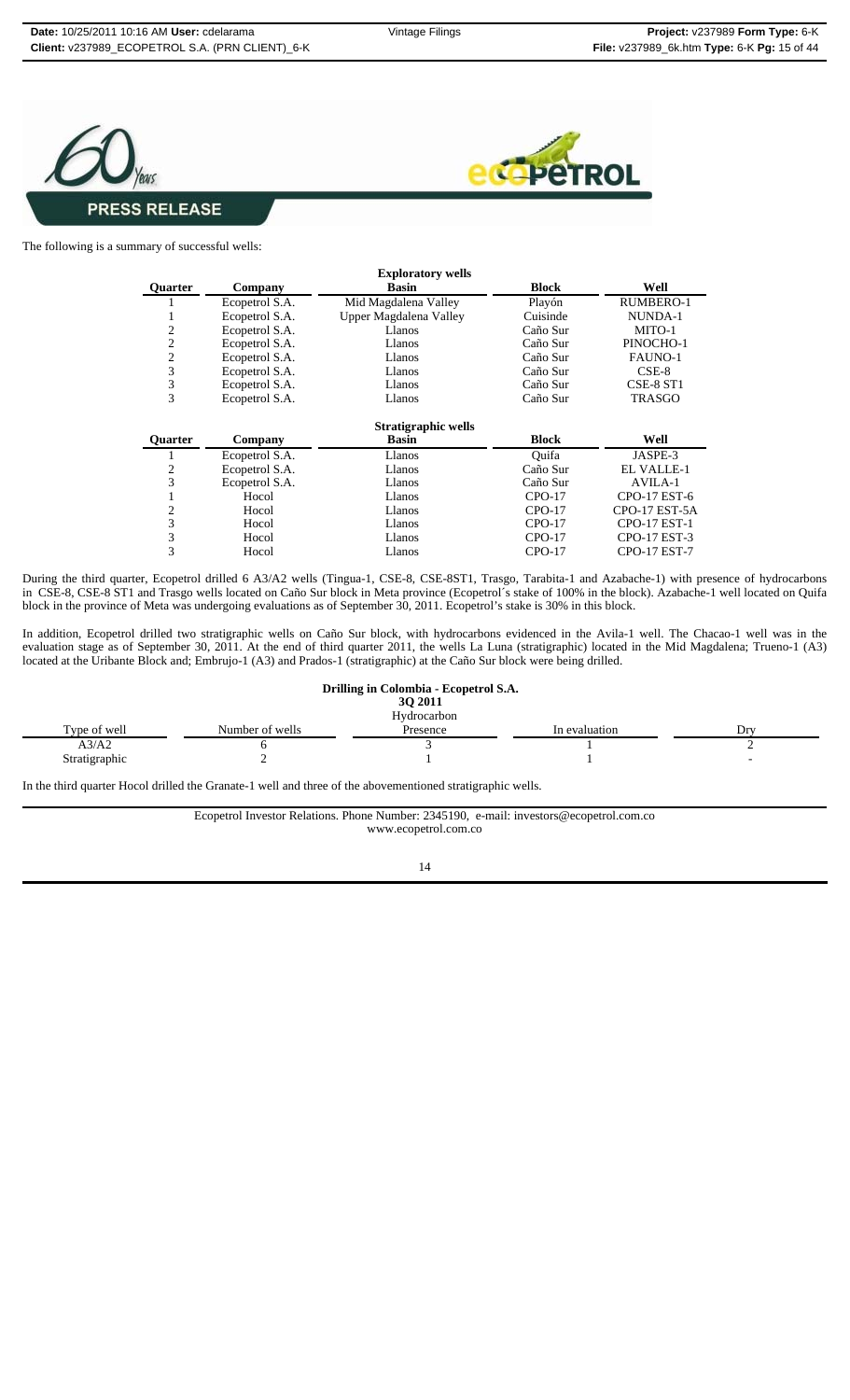

*International Exploration:*

Year to date, five exploratory wells were drilled along the Peruvian coast by Savia Perú and two in the U.S. Gulf Coast. Of those drilled by Savia, four had presence of hydrocarbons and one was declared dry. The wells in the U.S. Gulf Coast were under evaluation as of September 30, 2011.

|                                                                                                                                                     | <b>International Drilling</b><br><b>Jan - Sep 2011</b> |             |               |     |  |
|-----------------------------------------------------------------------------------------------------------------------------------------------------|--------------------------------------------------------|-------------|---------------|-----|--|
|                                                                                                                                                     |                                                        | Hydrocarbon |               |     |  |
| Location / Company                                                                                                                                  | Number of wells                                        | Presence    | In evaluation | Drv |  |
| US Gulf Coast / ECP America                                                                                                                         |                                                        |             |               |     |  |
| Peru / Savia                                                                                                                                        |                                                        |             |               |     |  |
| During the third querter. Econotrol America completed the drilling of the epoxementioned Legen and Cohre Wells in the U.C. Culf Coast. The epocator |                                                        |             |               |     |  |

During the third quarter, Ecopetrol America completed the drilling of the abovementioned Logan and Cobra Wells in the U.S. Gulf Coast. The operator is Statoil in both wells, and Ecopetrol America Inc. holds a 20% stake in Logan and 30% in Cobra. As of September 30, 2011, the Agua Viva-1 well, operated by Oil and Natural Gas Corporation Limited (ONGC), and Ilha do Mel-1 well, operated by Petrobras, were being drilled in Brazil. Ecopetrol do Brasil has a 13% stake in both blocks.

Savia Peru drilled two of the abovementioned wells during the quarter, discovering presence of hydrocarbons in both of them. The two wells are located in the Lobitos Sur formation and are currently producing hydrocarbons.

|                             | <b>Internation drilling</b><br>30 2011 |             |               |     |
|-----------------------------|----------------------------------------|-------------|---------------|-----|
|                             |                                        | Hydrocarbon |               |     |
| Location / Company          | Number of wells                        | Presence    | In evaluation | Drv |
| US Gulf Coast / ECP America |                                        |             |               |     |
| Peru / Savia                |                                        |             |               |     |

## **b. Production**

*Corporate Group´s Production:*

Gross production of the Corporate Group was 716.4 MBOED during the January-September 2011 period, up by 18.5% compared to the same period of 2010. Group production in third quarter 2011 reached 731.5 MBOED, 15.7% more than in the third quarter 2010.

> Ecopetrol Investor Relations. Phone Number: 2345190, e-mail: investors@ecopetrol.com.co www.ecopetrol.com.co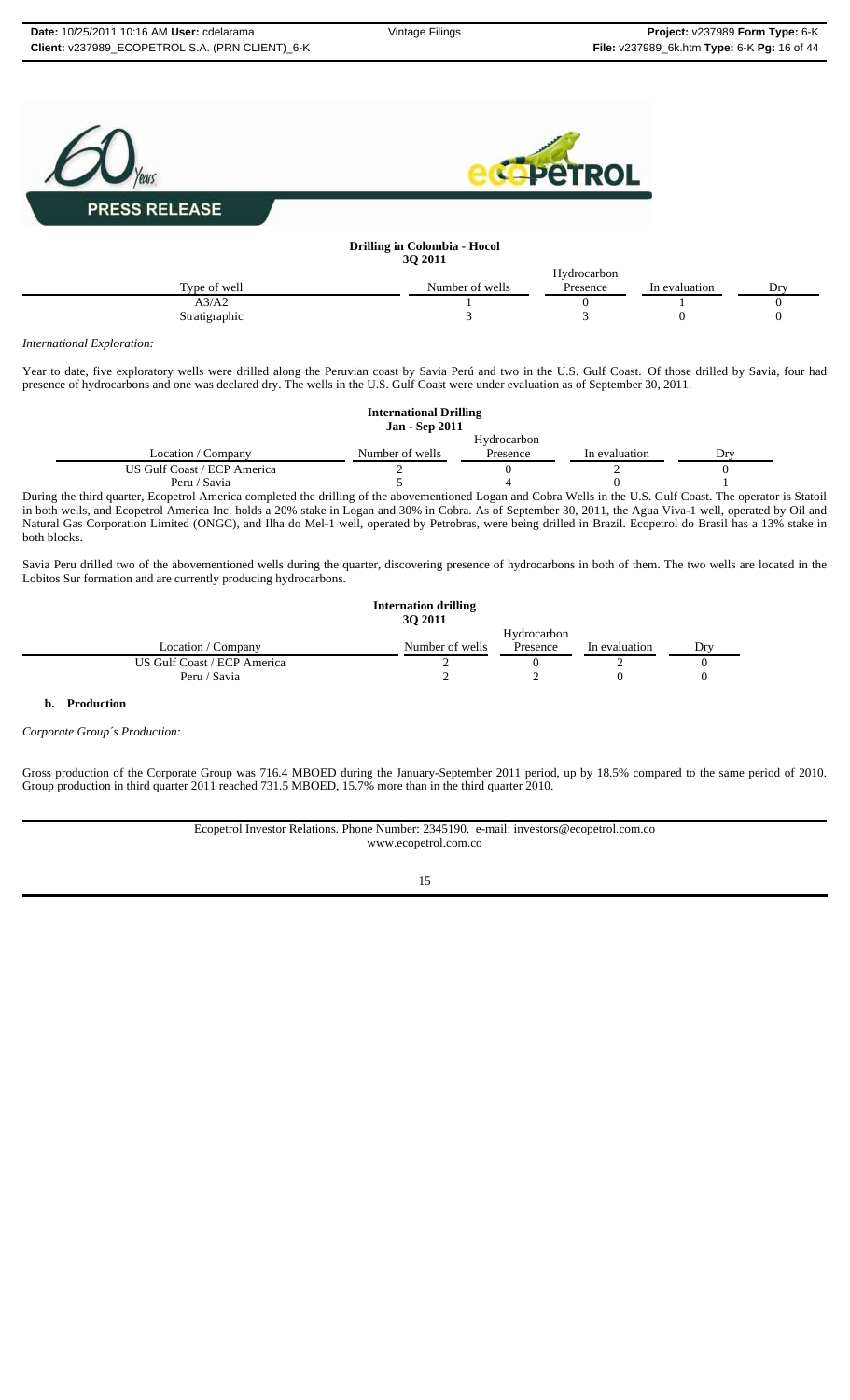



During the January-September 2011 period, Ecopetrol S.A's gross direct production accounted for 92.5% of the total group´s production, Hocol's for 4.3%, Equión's for 2.0%, Savia's for 1.0%, and Ecopetrol América's for 0.3%. Subsidiaries´production altogether increased 53.9% during third quarter 2011 compared to the same period of 2010, and 52.7% in January-September period of 2011 when compared to the same period of the previous year.

## **CORPORATE GROUP'S PRODUCTION**

| Ecopetrol S.A. gross oil and gas |         |                |               |                       |                       |               |
|----------------------------------|---------|----------------|---------------|-----------------------|-----------------------|---------------|
| production (mboed)               | 3Q 2011 | 3Q 2010        | $\frac{6}{6}$ | Jan - Sep 2011        | <b>Jan - Sep 2010</b> | $\frac{0}{0}$ |
| Crude Oil                        | 575.2   | 498.9          | 15.3%         | 563.5                 | 471.9                 | 19.4%         |
| Natural Gas                      | 102.3   | 98.4           | 4.0%          | 99.3                  | 97.5                  | 1.8%          |
| <b>Total</b>                     | 677.5   | 597.3          | 13.4%         | 662.8                 | 569.4                 | 16.4%         |
| Hocol (mboed)                    | 3Q 2011 | <b>3Q 2010</b> |               | Jan - Sep 2011        | <b>Jan - Sep 2010</b> |               |
| Crude Oil                        | 30.5    | 25.4           | 20.1%         | 30.4                  | 24.8                  | 22.6%         |
| <b>Natural Gas</b>               | 0.6     |                | N/A           | 0.5                   | 1.1                   | $-54.5%$      |
| <b>Total</b>                     | 31.1    | 25.4           | 22.4%         | 30.9                  | 25.9                  | 19.3%         |
| Savia (mboed)*                   | 3Q 2011 | 3Q 2010        |               | Jan - Sep 2011        | <b>Jan - Sep 2010</b> |               |
| Crude Oil                        | 5.7     | 6.7            | $-14.9%$      | 5.8                   | 6.4                   | $-9.4%$       |
| Natural Gas                      | 1.1     | 1.1            | 0.0%          | 1.1                   | 0.9                   | 22.2%         |
| <b>Total</b>                     | 6.8     | 7.8            | $-12.8%$      | 6.9                   | 7.3                   | $-5.5%$       |
| Equion (mboed)                   | 3Q 2011 | 3Q 2010        |               | <b>Jan - Sep 2011</b> | <b>Jan - Sep 2010</b> |               |
| Crude Oil                        | 8.2     |                | 100.0%        | 7.8                   |                       | 100.0%        |
| <b>Natural Gas</b>               | 6.4     |                | 100.0%        | 6.2                   |                       | 100.0%        |
| <b>Total</b>                     | 14.6    |                | 100.0%        | <b>14.0</b>           |                       | 100.0%        |
| Ecopetrol America-K2 (mboed)     | 3Q 2011 | 3Q 2010        |               | Jan - Sep 2011        | <b>Jan - Sep 2010</b> |               |
| Crude Oil                        | 1.4     | 1.7            | $-17.6%$      | 1.7                   | 1.7                   | 0.0%          |
| <b>Natural Gas</b>               | 0.1     | 0.2            | $-50.0\%$     | 0.1                   | 0.2                   | $-50.0\%$     |
| <b>Total</b>                     | $1.5$   | 1.9            | $-21.1%$      | 1.8                   | 1.9                   | $-5.3%$       |
| <b>Total Group's production</b>  | 731.5   | 632.4          | 15.7%         | 716.4                 | 604.5                 | 18.5%         |

\* Production for the third quarter and January-September period of 2010 was revised to in order to show production on field

*Production of Ecopetrol S.A.:*

Ecopetrol's equivalent crude and gas production in the third quarter of 2011 increased by 13.4%, when compared to the same period of 2010, from 597.3 MBOED to 677.5 MBOED (85% crude and 15% gas). Ecopetrol S.A´s gross equivalent production of crude oil and gas in the January-September 2011 period reached 662.8 MBOED, an increase of 16.4% compared to the same period of 2010.

> Ecopetrol Investor Relations. Phone Number: 2345190, e-mail: investors@ecopetrol.com.co www.ecopetrol.com.co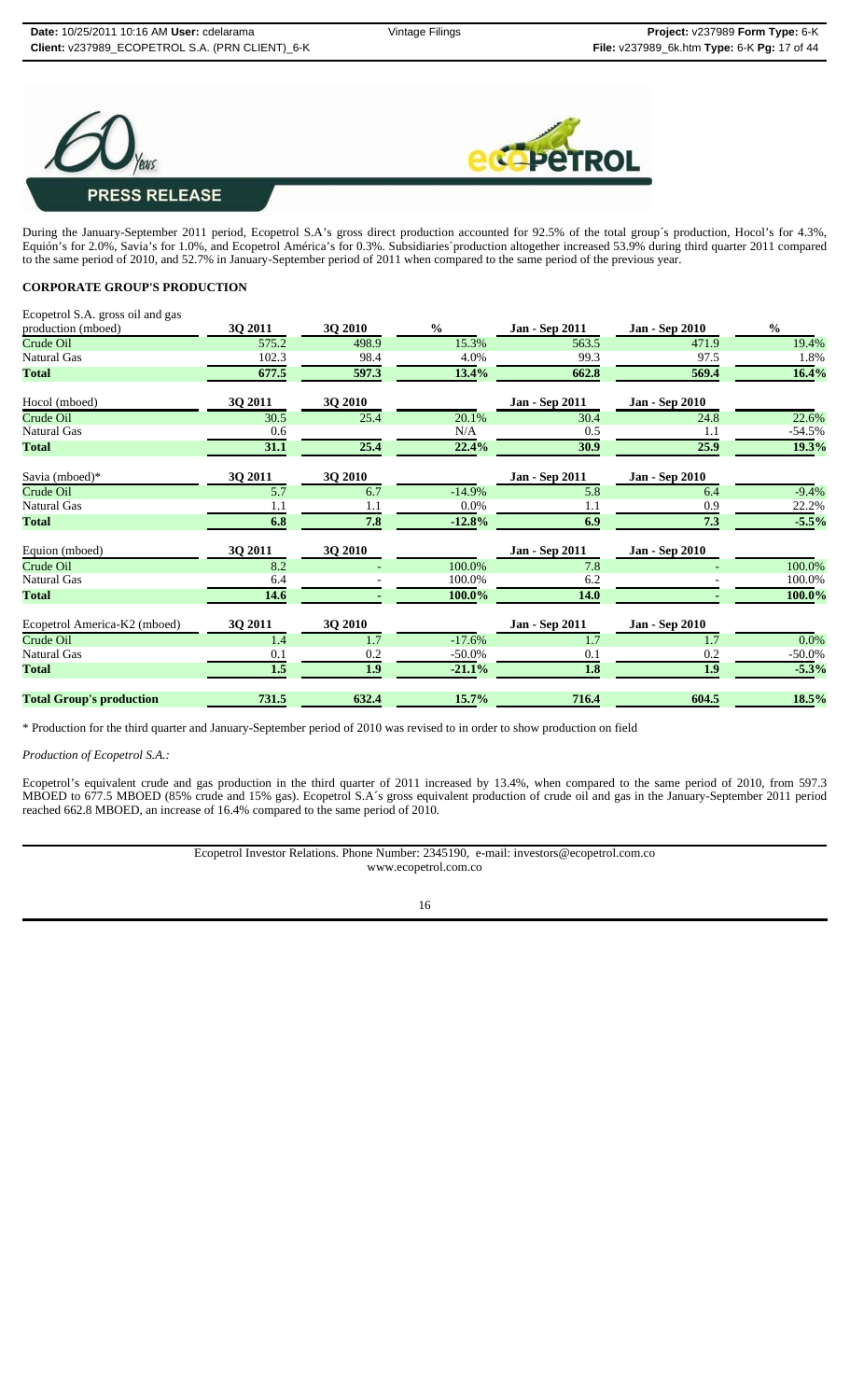



| <b>Production per type of crude</b> |         |                |               |                       |                       |               |
|-------------------------------------|---------|----------------|---------------|-----------------------|-----------------------|---------------|
|                                     | 30 2011 | <b>30 2010</b> | $\frac{0}{0}$ | <b>Jan - Sep 2011</b> | <b>Jan - Sep 2010</b> | $\frac{0}{0}$ |
| <b>Light crudes</b>                 | 60.4    | 55.8           | 8.2%          | 60.0                  | 46.0                  | 30.4%         |
| <b>Medium crudes</b>                | 226.6   | 227.3          | $-0.3%$       | 231.6                 | 224.0                 | 3.4%          |
| <b>Heavy crudes</b>                 | 288.2   | 215.8          | 33.5%         | 271.9                 | 201.9                 | 34.7%         |
| <b>Total</b>                        | 575.2   | 498.9          | 15.3%         | 563.5                 | 471.9                 | 19.4%         |

Does not include subsidiary companies

During the January-September period of 2011, heavy crude oil production accounted for 48.3 % of crude production, compared to 42.8% in the same period of 2010. In this type of hydrocarbon, the most important assets of the direct operation were Castilla and Chichimene, which reached average production for the nine months of 111.3 MBOD and 29.7 MBOD, respectively. In partnership operations, the assets with greatest participation were Rubiales and Quifa (in partnership with Pacific Rubiales), which contributed 107.5 MBOD of gross production for Ecopetrol, and Nare (in partnership with Mansarovar), which contributed with 15.6 MBOD to Ecopetrol´s production. In the third quarter of 2011, Castilla´s contribution was 112.3 MBOD, Chichimene´s was 39.8 MBOD, Rubiales and Quifa´s was 111.6 MBOD, and Nare´s was 16.7 MBOD.

Gas sales for the third quarter of 2011 increased slightly (1%) when compared to the same period of 2010. The construction of the Gibraltar facility was completed during the third quarter and additional volumes for commercialization (36 MMCFD) are expected to be added in the last quarter of the year.

Development drilling during the nine-month period ended September 30, of 2011 increased by 44.1% when compared to the same period of the previous year. In the January-September period of 2011 a total of 752 wells were drilled, of which 32% were operated directly by Ecopetrol. In the third quarter, 255 wells were drilled, an increase of 4.7% compared to the same period of the previous year.

The following summarizes drilling of development wells by region:

| Development wells: jan - sep |               |                   |              |               |                |              |               |  |  |
|------------------------------|---------------|-------------------|--------------|---------------|----------------|--------------|---------------|--|--|
|                              |               | 2011              |              |               | 2010           |              |               |  |  |
| <b>Region</b>                | <b>Direct</b> | In<br>partnership | <b>Total</b> | <b>Direct</b> | In partnership | <b>Total</b> | $\frac{0}{0}$ |  |  |
| Magdalena                    | 92            | 283               | 375          | 39            | 213            | 252          | 48.8%         |  |  |
| Central                      | 135           | 164               | 299          | 74            | 141            | 215          | 39.1%         |  |  |
| Z.                           |               |                   |              |               |                |              | 125.0%        |  |  |
| Catatumbo<br>Orinoquia       | 10            | 32                | 42           |               |                |              | 425.0%        |  |  |
| South                        |               | 26                | 27           |               | 31             | 40           | $-32.5%$      |  |  |
| Minor fields                 |               |                   |              |               |                |              | $0.0\%$       |  |  |
| <b>Total</b>                 | 241           | 511               | 752          | 122           | 400            | 522          | 44.1%         |  |  |

Ecopetrol Investor Relations. Phone Number: 2345190, e-mail: investors@ecopetrol.com.co www.ecopetrol.com.co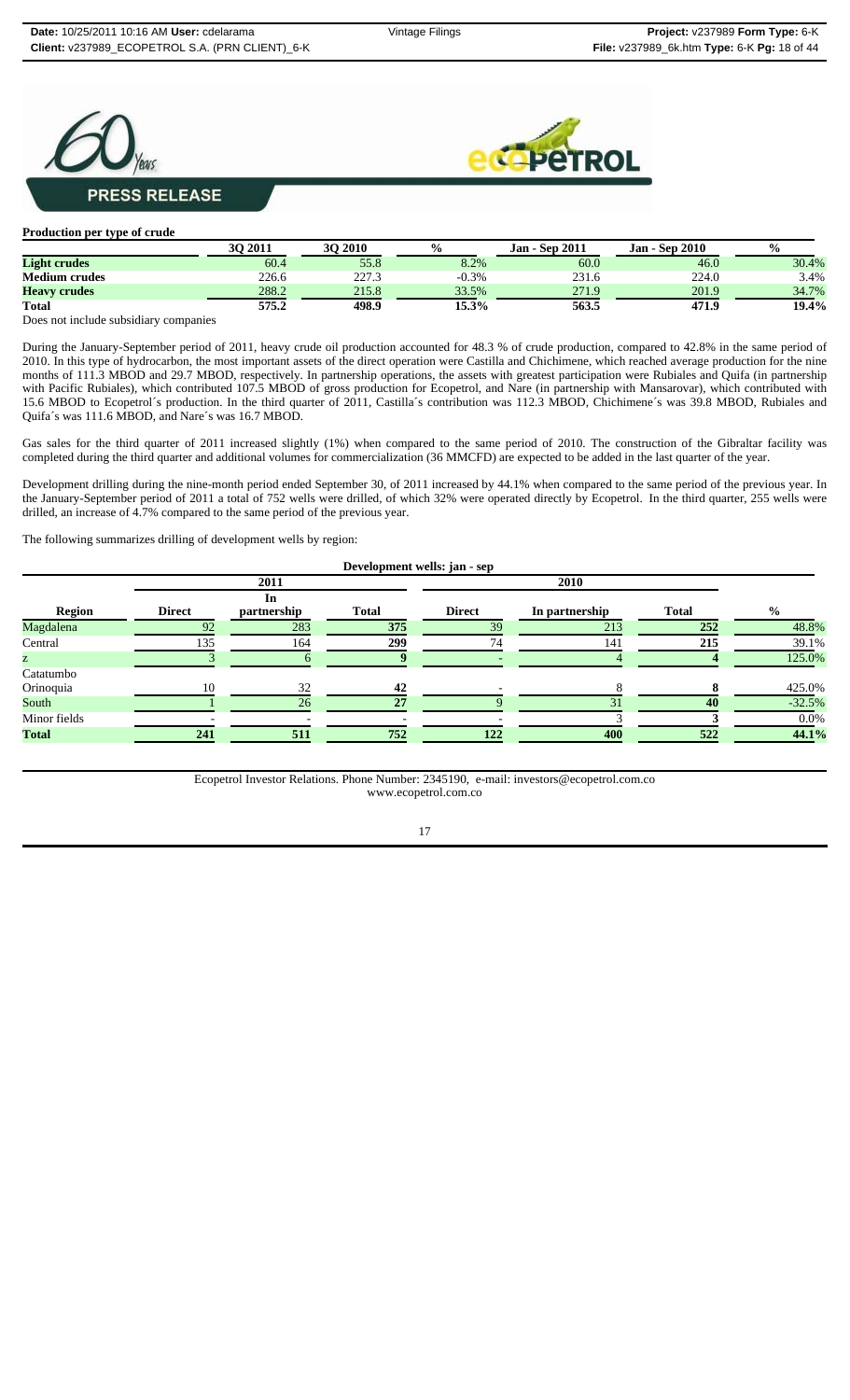



|               |               |             | Development wells: 3Q |               |                |              |               |  |
|---------------|---------------|-------------|-----------------------|---------------|----------------|--------------|---------------|--|
|               |               | 2011        |                       |               | 2010           |              |               |  |
|               | In            |             |                       |               |                |              |               |  |
| <b>Region</b> | <b>Direct</b> | partnership | <b>Total</b>          | <b>Direct</b> | In partnership | <b>Total</b> | $\frac{6}{9}$ |  |
| Magdalena     | 30            | 82          | 112                   |               | 80             | 95           | 17.9%         |  |
| Central       | 44            | 43          | 87                    | 42            | 55             | 97           | $-10.3%$      |  |
| North east    |               |             |                       |               |                |              | 200.0%        |  |
| Catatumbo     |               |             |                       |               |                |              |               |  |
| Orinoquia     |               |             | 12                    |               |                |              | 140.0%        |  |
| South         |               |             |                       |               |                | 14           | $-21.4%$      |  |
| Minor fields  |               |             |                       |               |                |              | $-100.0\%$    |  |
| <b>Total</b>  | 79            | 146         | 225                   | 60            | 155            | 215          | 4.7%          |  |

#### *Lifting costs of Ecopetrol S.A.:*

The lifting cost per barrel produced by Ecopetrol S.A., (based on methodology approved by the U.S. Securities and Exchange Commission, which does not include royalties in the per barrel cost calculation) was US\$9.50/BL for the January-September period of 2011, which was US\$0.95 /BL, more than in the same period of 2010 as the net result of:

- US\$/1.45 BL in lower costs due to increased production.
- US\$0.44 /BL in higher costs due to devaluation of the Colombian peso versus the U.S. dollar.
- US\$1.96 /BL in higher maintenance costs, costs related to the disposal of wastewater and costs for the associated operation.

#### **c. Refining**

*Barrancabermeja Refinery:*

### **Refinery runs\***

| <b>Mbod</b>            | 2011         | 2010<br>nΩ    |             | 201<br>.lan-<br>.Sen | 2010<br>Jan<br>-Sen- | $\mathbf{O}_{\mathbf{O}}$ |
|------------------------|--------------|---------------|-------------|----------------------|----------------------|---------------------------|
| <b>Barrancabermeia</b> | າາເ<br>440.G | $\sim$<br>___ | $\sqrt{11}$ | $\sim$<br>220.0      | $\sim$<br>444.I      | 3.0%                      |

\* Includes volumes used in the refinery, not total volumes received.

Through-put at the refinery increased 3.0% in the nine-month period ended September 30, 2011 compared to the same period last year, while the utilization factor rose from 78.5% to 81.3%, due primarily to increased cracking feedstock from the hydrotreatment plant. Throughput dropped 2.4% between the third quarter of 2010 and the same quarter of 2011, while the utilization factor fell from 81.6% to 78.6% during the same period as a result of economic optimization of the refinery.

Operations at the UOP II cracking plant and of the Polyolefin's train (Ethylene II, Polyethylene I/II) were shut down for major maintenance.

Regarding the modernization project, approval resolutions for environmental permits were issued by the Corporación Autónoma de Santander (CAS), a proposal was submitted for relocating nearby communities, and progress was made in the hiring of services for civil works at the site, the upgrading of crude units and the purchase of new units.

The master plan for industrial services was 38% complete by the end of the third quarter. In September 2011

Ecopetrol Investor Relations. Phone Number: 2345190, e-mail: investors@ecopetrol.com.co www.ecopetrol.com.co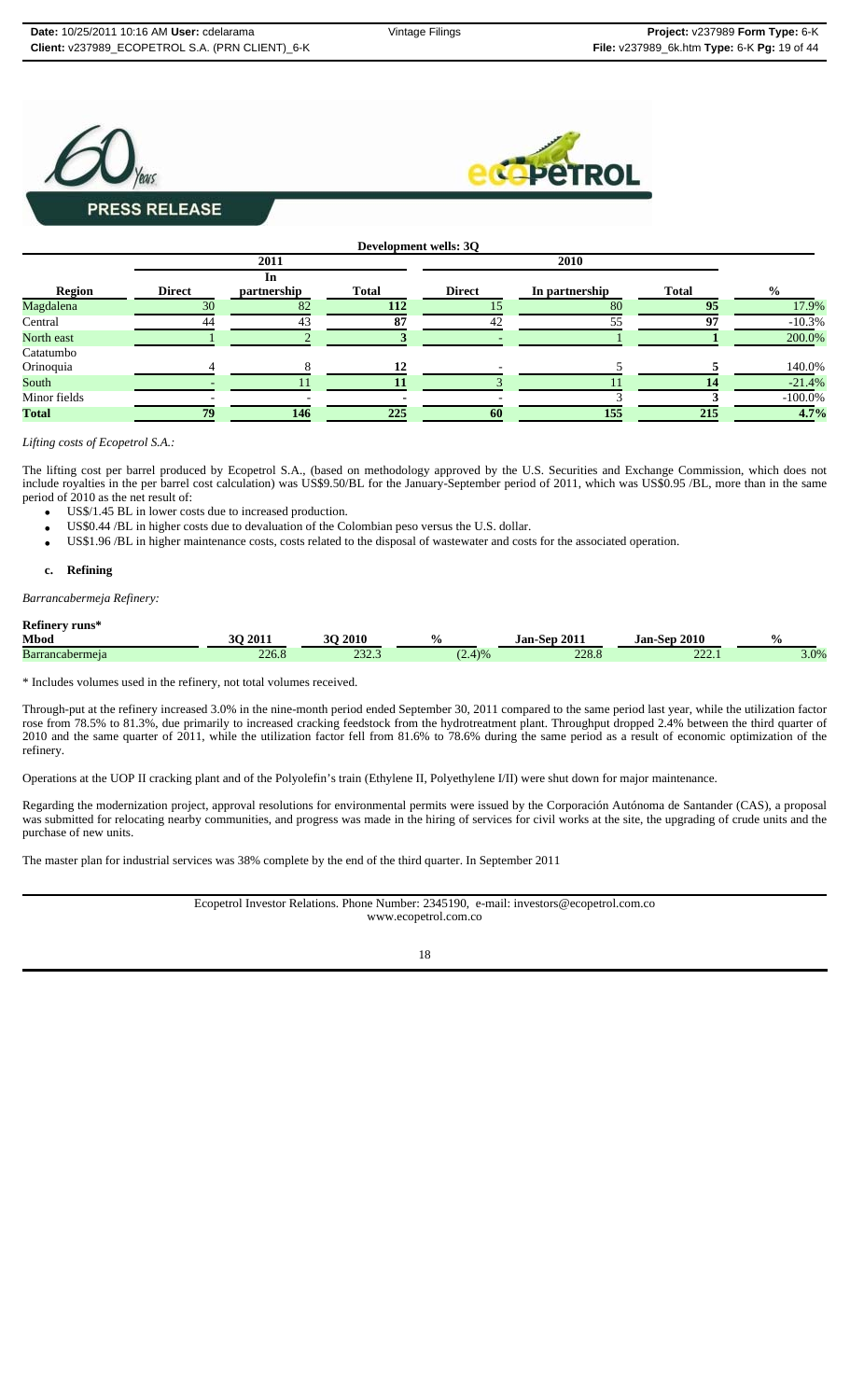



*Costs of the Barrancabermeja refinery:*

The cash cost per refined barrel for the Barrancabermeja Refinery during the period January – September of 2011 was US\$/5.34 BL, which when compared to the same period of 2010, US\$5.49 /BL, decreased US\$0.15 /BL as a net result of:

- US\$0.02 /BL in higher costs due to increased refinery runs.
- US\$0.20 /BL in lower costs due to 1) reduced fuel consumption, 2) higher efficiency in industrial services, 3) optimization of hired services and maintenance and 4) optimization of HSE, ICP and supply services.
- US\$0.33 /BL in higher costs due to devaluation of the Colombian peso against the U.S. dollar.

*Reficar S.A. (Cartagena Refinery):*

**Refinery runs\***

| Mbod      | <b>3O 2011</b> | 2010<br>$\sim$<br>л.            | . .<br>70    | $-2011$<br>Jan-<br>-Sen- | 2010<br>Jan-Sep     | $\frac{0}{0}$ |
|-----------|----------------|---------------------------------|--------------|--------------------------|---------------------|---------------|
| Cartagena | 76.8           | 75 <sub>7</sub><br>. <i>. .</i> | 50/<br>1.570 | 7 <sup>C</sup><br>10.2   | $\overline{m}$<br>. | (1.0)%        |

\* Includes volumes used in the refinery, not total volumes received.

The refinery's crude throughput fell 1.0% in the period January-September of 2011 compared to the same period last year, while the utilization factor remained unchanged at 84.3%, primarily because of economic optimization parameters. When comparing the third quarter of 2011 with the same period last year, there was a 1.5% increase in throughput and an increase from 81.1% to 83.0% in the utilization factor due to the economic optimization of the refinery.

The expansion and modernization project at the Refinery, at the close of September 2011 was 44.5% complete.

#### **d. Transportation**

*Transported Volumes:*

During the January-September period of 2011, an average of 1,195.2 MBOD were transported, of which 76.3% corresponds to crude (912 MBOD) and 23.7% to refined products (283.2 MBOD), an increase of 16% over the same period of 2010.

During the third quarter of 2011, there was an increase of 175.4 MBOD (16.7%), compared to the average daily volume transported in the third quarter of 2010 (1,048.0 MBOD), to a total of 1,223.4 MBOD: 292.4 MBOD (23.9%) in refined products and 930.9 MBOD (76.1%) in crude. This increase mainly reflects the increase in crude transportation.

The higher volume transported in the third quarter of 2011 compared to the same period of the previous year mainly reflects the following:

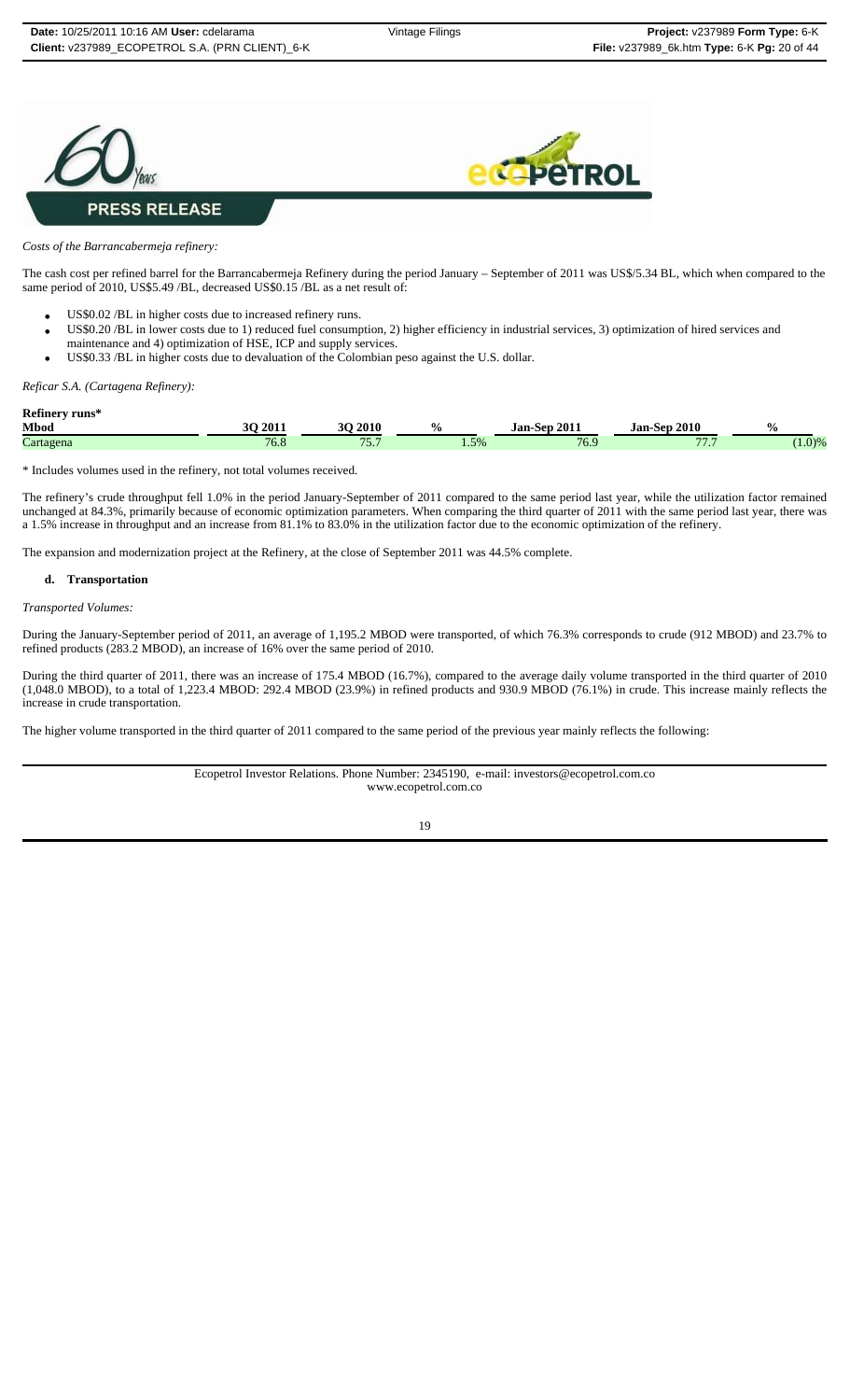



### Crude oil:

- Increased pumping capacity of the Castilla-Apiay and Vasconia–Barrancabermeja Refinery systems, along with optimization of the pumping system.
- Increased transport capacity of the Vasconia–Coveñas ODC, Apiay–Porvenir, Rubiales–Monterrey and 18" Galán–Ayacucho pipeline.
- Increased capacity at Ayacucho for crude blend injection and reversion of the 14" Ayacucho– Barrancabermeja Refinery line.

#### Refined products:

- Increased capacity on the 12" and 16" Galán Salgar lines by the injection of drag reducer agents (DRA).
- Mechanical completion and availability of 98% of the 14"-diameter Pozos Galán multipurpose line's length.

#### *Other projects:*

In addition to the above mentioned projects, other projects reported the following progress in the third quarter of 2011:

### Pipeline Environmental Licensing:

- On September 30, the approval of the Environmental Management Plan to build the Paramo plant was granted, as part of the project to increase the transport capacity of the Trans-Andean Oil Pipeline.
- On August 9, the Ministry of Envirronment, Housing and Economic Development (MAVDT) approved the environmental license of the Apiay– Monterrey tranche, as part of the San Fernando-Monterrey project.

#### Storage:

- Set-up of 170 KBLS crude storage tanks at Altos del Porvenir and 50 KBLS naphtha storage tanks at Apiay.
- Improvement of the storage capacity of the Sebastopol plant (40 KBLS).
- Delivery of a refurbished tank in Puerto Salgar Plant, with 75 KBLS capacity.

#### Unloading facilities:

• Increase from 7.2 MBOD to 16 MBOD in the naphtha receiving capacity of the Castilla unloading facility with two additional pumping units.

*Other relevant events:*

- Testing of the handling of heavy crude with less dilution in the Rubiales-El Viento Cusiana sector in order to optimize solvent use in the llanos region.
- Equion´s light crude is now available, with no change of ownership, in order to enhance operating flexibility for evacuating heavy crude.
- Increase of fuel inventories at the main centers to supply demand.

#### *Bicentenario Oil Pipeline:*

At the end of third quarter 2011, phase I of the project was 38.7% complete. The final environmental license was issued on July 28.

Ecopetrol Investor Relations. Phone Number: 2345190, e-mail: investors@ecopetrol.com.co www.ecopetrol.com.co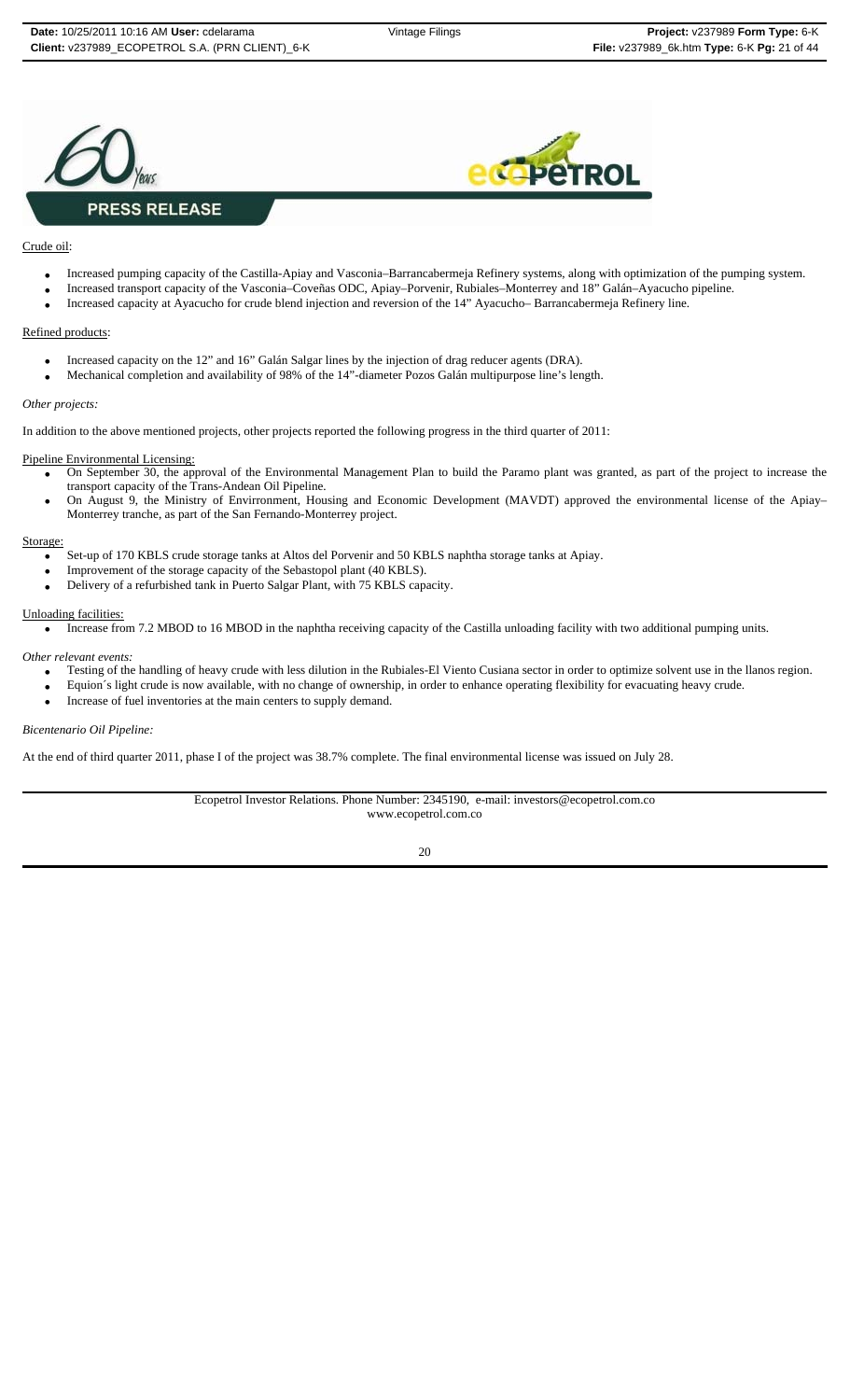



By the end of the quarter, main progress included: 1) 62 socialization workshops on social investment guidelines with communities in the area of influence of the Araguaney–Banadía tranche were conducted, 2) the 42" pipe was stored at Yopal (Casanare), 3) a construction contractor was selected, starting September 8, 2011, 4) soil was removed for the construction of two tanks in Coveñas, 5) 100% of land has been acquired in Casanare and 98% in Arauca, and 6) initiation of construction of the pipeline (Km  $0 - 50$ ) in the municipalities of Yopal, Nuchia and Pore.

#### *Transportation costs:*

The Barrel/Kilometer Transported indicator was COL\$7.07/BKM for the January-September 2011 period, COL\$0.88/BKM less than the same period of the previous year , due to:

- Lower costs associated with higher volumes transported (an increase of 12%) compared to the same period in 2010 and energy savings costs (COL\$1.56/BKM).
- Higher costs (COL\$1.56/BKM) as the net effect of 1) higher variable costs due to the logistics of a larger operation, 2) additional costs for maintenance due to the heavy rainy season, 3) higher storage costs for LPG due to new regulations, 4) rental of pumping units on the Castilla - Apiay line, 5) the assumption by Ecopetrol of total costs for the operation of the Caño Limón – Coveñas line, 6) higher safety and security expenses in order to comply with aerial surveillance, and 7) more flight hours of handle emergencies.

Additionally, there were reductions in energy costs due to the lower tariffs and the higher volume pumping during less costly hours.

#### **e. Biofuels**

#### *Ecodiesel Colombia S.A.:*

During the January-September 2011 period, 75 thousand tons of biodiesel were sold, of which 80% went to the Barrancabermeja Refinery, and the remainder was used to meet wholesaler demand in the area. During the third quarter of 2011, 20 thousand tons were sold, equivalent to 142 thousand barrels.

#### *Bioenergy S.A.:*

Bioenergy finalized the quarter with 282 hectares sown (its own and those of others), reaching a total of 1,754 between 2010 and 2011. In addition, soil was completely removed in order to start building the plant, and the detailed structural engineering work was initiated.

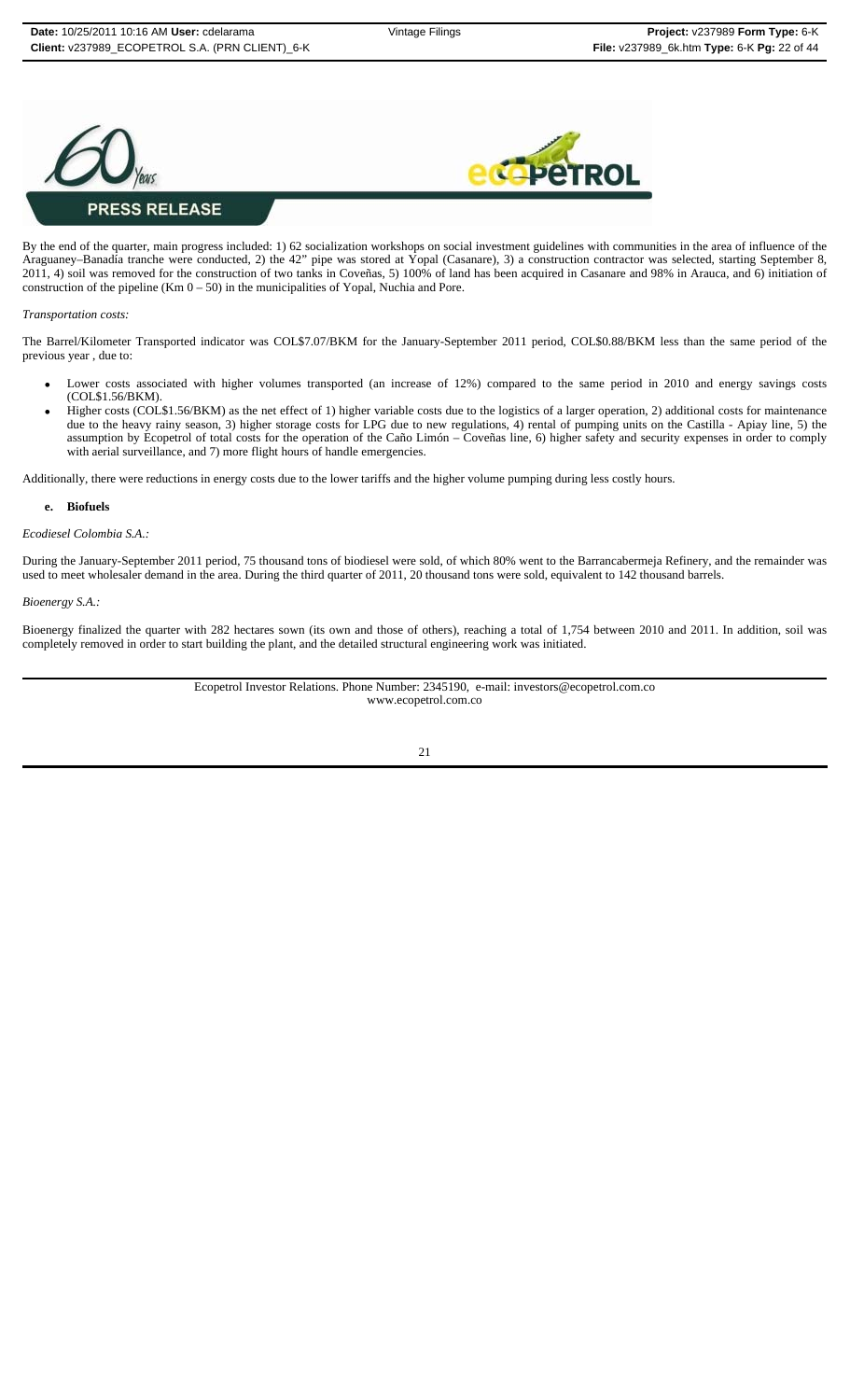



#### **f. Investment plan**

The following is a summary of investments made by Ecopetrol in the January-September 2011 period:

|                                    | Capex (USD million)    |                        |               |
|------------------------------------|------------------------|------------------------|---------------|
| <b>Segment</b>                     | <b>Jan-Sep</b><br>2011 | <b>Jan-Sep</b><br>2010 | $\frac{6}{9}$ |
| <b>Exploration</b>                 | 430.7                  | 235.7                  | 83%           |
| Production                         | 2,337.9                | 1,827.2                | 28%           |
| <b>Refining and Petrochemicals</b> | 211.4                  | 395.1                  | $-46%$        |
| Transportation                     | 602.6                  | 436.5                  | 38%           |
| Supply and marketing               | 0.9                    | 2.2                    | $-59%$        |
| <b>Subsidiaries</b>                | 684.1                  | 272.2                  | 151%          |
| <b>Acquisitions</b>                | 451.7                  | 635.5                  | $-29%$        |
| Corporate                          | 57.2                   | 59.7                   | -4%           |
| <b>Total</b>                       | 4,776.5                | 3,864.1                | 24%           |

Of the total invested in the January-September period, 49,0% was allocated to production (US\$2,337.9 million), 14,3% to subsidiaries (US\$684.1 million), 12,6% to transportation (US\$602.6 million), 9,5% to acquisitions (US\$451.7 million), 9,0% to exploration (US\$430.7 million), 4,4% to refining and petrochemicals (US\$211.4 million), 1,2% to corporate (US\$57.2 million) and 0.02% to market and supply (US\$0.9 million).

Acquisitions include pending payments for: 1) Savia's earn out 2) Hocol's earn out, and 3) the acquisition of Equion.

Subsidiaries include among others: 1) equity contributions to exploration subsidiaries, 2) equity contributions to transportation subsidiaries, and 3) equity contributions to Bioenergy.

### **III. Organizational consolidation, Social Corporate Responsibility, and Corporate Governance**

#### **a. Organizational consolidation**

#### *Health, Safety and Environmental Performance (HSE)*

Thirty-four (34) accidents were reported during third quarter 2011, and 115 in the January-September period, down from the 54 in the third quarter of 2010 and 145 in the January-September period of that year. The accident frequency index with time lost was 0.88 (accidents per million of labor hours) during third quarter 2011 and 1.06 accidents for the first nine months of the year, an improvement over the 1.66 in third quarter 2010 and 1.54 in the nine-month period ended September 30 of 2010.

> Ecopetrol Investor Relations. Phone Number: 2345190, e-mail: investors@ecopetrol.com.co www.ecopetrol.com.co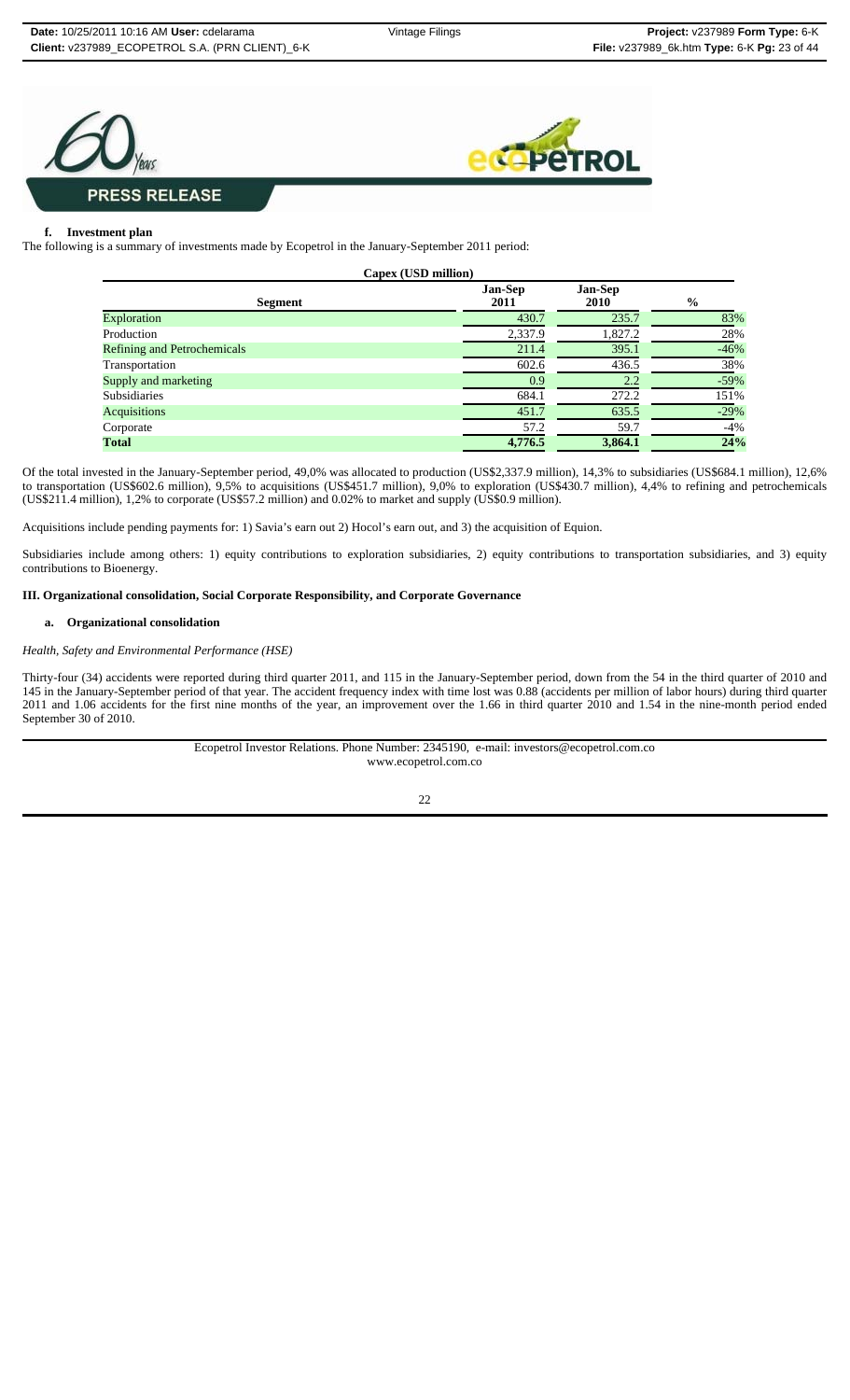



# **PRESS RELEASE**

During the third quarter, 13 environmental accidents were reported due to operational causes, and 30 in the January-September period. In the third quarter of 2010, there were 14 environmental accidents and 41 during the January-September period of the same year.

During the third quarter, workshops on leadership and culture at the strategic, tactical and operational levels of HSE were held on. Monthly live managerial committees were held emphasizing HSE results and meetings were held with subsidiaries regarding HSE policy. A unique structure was also established to manage HSE in the company.

#### *Science and technology*

The Industry and Commerce Superintendency (Superintendencia de Industria y Comercio) granted Ecopetrol an invention patent for the technology "tool for the safe removal of valves installed in fluid pipes". This is the seventh patent the company has received in the past two years and the third in Colombia in 2011. Ecopetrol has the most patents of any colombiancorporation, with a total of 24.

#### *Savings and prevented costs*

As a result of the supply strategies, accumulated savings through September 30, 2011 reached COL\$261 billion, equivalent to 2.8% of the total managed. The savings obtained correspond to the application of: 1) negotiation options (48%), 2) savings in procurement (21%), 3) aggregation of demand (20%), 4) tariff exemptions (8%), and 5) renegotiation of tariffs (3%).

#### **b. Corporate Social Responsibility**

#### *Social investment*

Between January and September of 2011, COP\$60 billion was invested for education and culture, regional competitions, and citizenship and democracy projects in the various areas of interest of the company. The most important milestones of the quarter were:

- High School Students for Colombia awards ceremony: On occasion of the company celebrating its 60th year of operations, the number of recipients was doubled from 70 to 140.
- Launching of the program "Zero Illiteracy" in partnership with the Education Ministry and the Organization of Iberoamerican States (OEI) to teach 60,000 Colombians to read and write. Ecopetrol will invest COL\$65 billion over a period of three years.

#### *Acknowledgements*

Dow Jones Sustainability Index: On September 8, Ecopetrol was included in the Dow Jones Sustainability Index, one the world's leading indicators that monitor the financial performance of top companies in terms of three-dimensional corporate sustainability: economic, social and environmental.

Forbes Magazine Ranking: Ecopetrol was listed in 179th place of the world´s largest corporations, according to the Forbes ranking based on sales, earnings, assets and market value.

> Ecopetrol Investor Relations. Phone Number: 2345190, e-mail: investors@ecopetrol.com.co www.ecopetrol.com.co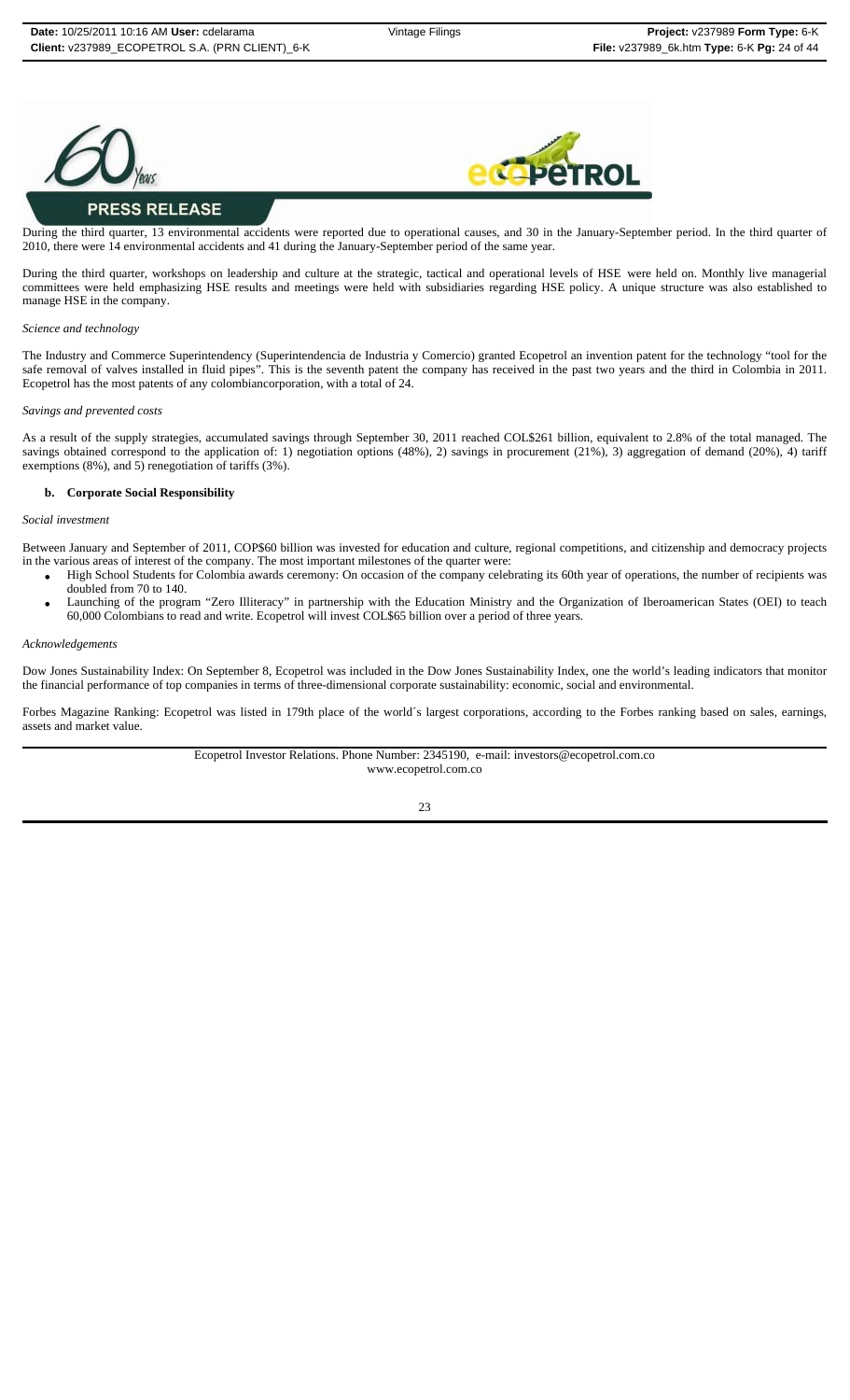



# **PRESS RELEASE**

Brand value: According to a study by the brand consultancy Interbrand, the Ecopetrol S.A. brand is the brand with the highest value in Colombia.

*Stakeholders*

The following were the key events with stakeholders during the quarter: :

- Investor Day (New York City)
- Public Accountability Hearing in (Acacías, Meta province)
- Second Corporate Responsibility Forum (Bogota)
- IV Client Convention (Bogota)

## **c. Corporate Governance**

Extraordinary Shareholder Assembly on August 3<sup>rd</sup>: On August 3, 2011, the first Shareholder Extraordinary Assembly unanimously appointed Mr. Amílcar Acosta Medina as an independent member of the Board of Directors, representing the hydrocarbon production departments, following the unfortunate death of Mr. David Rojas Castro.

Extraordinary Shareholder Assembly on October 12<sup>th</sup>: The Shareholders´ Assembly in its extraordinary meeting held on October 12, 2011, elected Mr. Roberto Steiner to fill the vacancy of the ninth position of the Board of Directors corresponding to the representative of minority shareholders, replacing Mr. Mauricio Cárdenas who was appointed Minister of Mines.

The Assembly also approved the appointment of Federico Renjifo as a non independent member of the Board of Directors.

Ecopetrol Investor Relations. Phone Number: 2345190, e-mail: investors@ecopetrol.com.co www.ecopetrol.com.co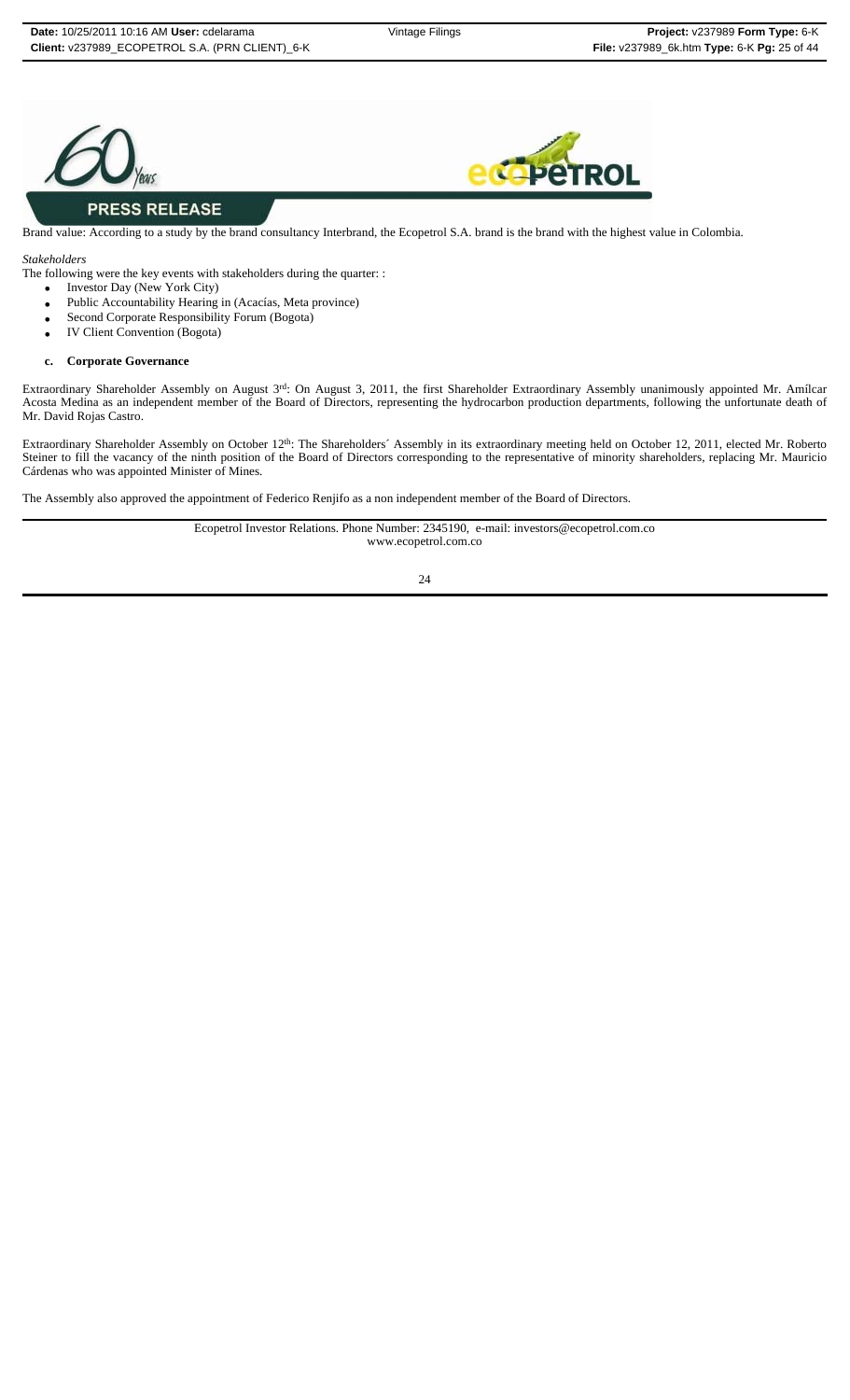



## **IV. Financial results of Ecopetrol and subsidiaries (consolidated) 1**

The following are Ecopetrol's consolidated financial statements:

#### **Consolidated Income Statement**

| (COP\$ Billion)           | 3Q 2011* | 3Q 2010* | $\%$       | <b>Jan-Sep</b><br>2011* | Jan-Sep<br>2010* | $\frac{0}{0}$ |
|---------------------------|----------|----------|------------|-------------------------|------------------|---------------|
| <b>Local Sales</b>        | 5,333.9  | 3,816.9  | 39.7%      | 15,549.7                | 11,800.4         | 31.8%         |
| <b>Export Sales</b>       | 10,579.4 | 5,694.3  | 85.8%      | 30,071.4                | 17,017.7         | 76.7%         |
| Sales to free trade zone  |          |          | $0.0\%$    |                         |                  | $0.0\%$       |
| Sales of services         | 381.2    | 381.0    | 0.1%       | 1,279.5                 | 1,506.1          | $(15.0)\%$    |
| <b>Total Sales</b>        | 16,294.5 | 9,892.2  | 64.7%      | 46,900.6                | 30,324.2         | 54.7%         |
| Variable Costs            | 6,814.5  | 4,676.4  | 45.7%      | 20,229.1                | 14,439.1         | 40.1%         |
| <b>Fixed Costs</b>        | 2,058.1  | 1,778.1  | 15.7%      | 5,760.9                 | 5,043.6          | 14.2%         |
| <b>Cost of Sales</b>      | 8,872.6  | 6,454.5  | 37.5%      | 25,990.0                | 19,482.7         | 33.4%         |
| Gross profit              | 7,421.9  | 3,437.7  | 115.9%     | 20,910.6                | 10,841.5         | 92.9%         |
| <b>Operating Expenses</b> | 796.3    | 670.4    | 18.8%      | 2,617.7                 | 1,914.2          | 36.8%         |
| <b>Operating Profit</b>   | 6,625.6  | 2,767.3  | 139.4%     | 18,292.9                | 8,927.3          | 104.9%        |
| Non Operating Loss        | (204.7)  | (435.5)  | $(53.0)\%$ | (1,442.3)               | (1,238.7)        | 16.4%         |
| Income tax                | 2,191.7  | 599.7    | 265.5%     | 5,716.0                 | 2,131.1          | 168.2%        |
| Minority interest         | 76.4     | 8.6      | 788.4%     | 120.1                   | 112.6            | 6.7%          |
| Net Income                | 4,152.8  | 1,723.5  | 141.0%     | 11,014.5                | 5,444.9          | 102.3%        |
| <b>EBITDA</b>             | 7,627.7  | 4,033.0  | 89.1%      | 22,069.1                | 12,067.3         | 82.9%         |
| <b>EBITDA</b> Margin      | 47%      | 41%      |            | 47%                     | 40%              |               |

\* Not audited, for illustration purposes only

The highest individual contributions to **total sales** in the January-September period of 2011 (before eliminations) came from the Cartagena Refinery with COP\$ 5,051 billion, Hocol with COP\$ 2,700 billion and Equion with COP\$ 1,395 billion.

In the third quarter of 2011, higher contributions came also from Refinería de Cartagena with COL\$1,931 billion, Hocol with COL\$909 billion and Equión with COL\$476 billion.

Ecopetrol Oleo e Gas Do Brasil, Ecopetrol America Inc, Ecopetrol del Peru S.A.,Hocol, Bioenergy S.A., Andean Chemicals Limited, ECP Global Energy, Propilco S.A., Comai, ODL Finance S.A., Black Gold Re Ltd., Ecopetrol Transportation Company, Oleoducto de Colombia, Ocensa S.A., Reficar S.A., Oleoducto Bicentenario, Ecopetrol Capital A.G., Ecopetrol Transportation Investments Ltd., Equión Energía Limited (since January 24, 2011) and Ecopetrol Capital SLU.

The consolidated financial statements for third quarter 2010 include the following affiliates: Ecopetrol Oleo e Gas Do Brasil, Ecopetrol America Inc, Ecopetrol del Peru S.A.,Hocol, Bioenergy S.A., Andean Chemicals Limited, ECP Global Energy, Propilco S.A., Comai, ODL Finance S.A., Black Gold Re Ltd., Ecopetrol Transportation Company, Oleoducto de Colombia, Ocensa S.A., Reficar S.A.

> Ecopetrol Investor Relations. Phone Number: 2345190, e-mail: investors@ecopetrol.com.co www.ecopetrol.com.co

 $1$  For purposes of consolidation of third quarter of 2011, in addition to Ecopetrol's results, those of the following subsidiaries have been included: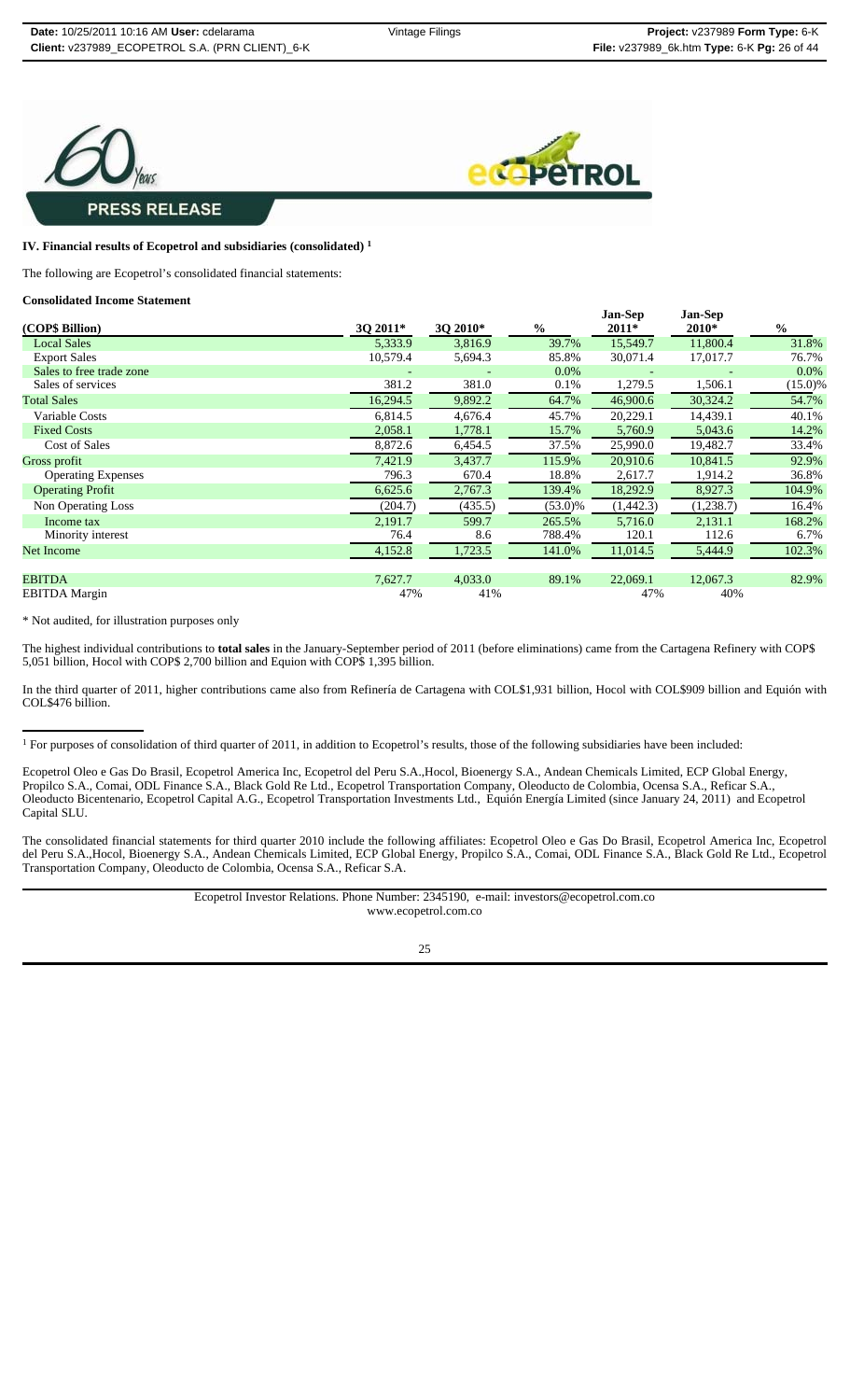



# **PRESS RELEASE**

In the January-September period of 2011, the main contributions from subsidiaries to consolidated **net income** came from Hocol with COP\$427 billion, Equion with COP\$160 billion, and Ocensa with COP\$93 billion . The highest net loss was recorded by Ecopetrol America Inc. in the amount of COP\$ 150 billion.

In the third quarter, higher net income came from Hocol (COP\$114 billion), Equion (COP\$88 billion) and Ocensa (COP\$61 billion). Ecopetrol America Inc. and Ecopetrol do Brazil reported net losses in the amount of COP\$55 billion and COP\$31 billion respectively.

Ecopetrol del Peru, Ecopetrol do Brasil, Ecopetrol America and Bioenergy have not reported earnings yet since they are either in the pre-operational stage or are carrying out exploratory activities that have not yielded production, with the exception of Ecopetrol America. In line with the foregoing, subsidiaries in the crude and product transport business report earnings for the consolidated corporate group by lowering transport costs.

In the January-September period of 2011, under the equity participation method, Offshore International Group (Savia Perú) contributed with COP\$ 66 billion to the Group's net income, Invercolsa with COP\$ 42 billion and Transgas contributed a net loss of COP\$21 billion.

In the third quarter, under the equity participation method, Offshore International Group (Savia Perú) contributed with COP\$ 14.8 billion to the Group's net income, Invercolsa with COP\$ 2.6 billion, and Transgas contributed a net loss of COP\$8.8 billion.

## **Consolidated Balance Sheet**

| (COP\$ Billion)                            | Sep. 30, 2011 | Jun. 30,<br>2011 | $\frac{6}{9}$ |
|--------------------------------------------|---------------|------------------|---------------|
| <b>Current Assets</b>                      | 19.445.5      | 16,457.6         | 18.2%         |
| Long Term Assets                           | 64,935.5      | 63,069.7         | 3.0%          |
| <b>Total Assets</b>                        | 84,381.0      | 79,527.3         | $6.1\%$       |
| <b>Current Liabilities</b>                 | 18.980.5      | 18.363.5         | 3.4%          |
| <b>Long Term Liabilities</b>               | 17,625.5      | 18,177.4         | $(3.0)\%$     |
| <b>Total Liabilities</b>                   | 36,606.0      | 36,540.9         | 0.2%          |
| Equity                                     | 46,554.6      | 41,894.6         | 11.1%         |
| Minority interest                          | 1,220.3       | 1.091.9          | 11.8%         |
| Total Liabilities and Shareholders' Equity | 84.380.9      | 79,527.4         | $6.1\%$       |
| Debit Memorandum accounts                  | 129,206.7     | 123,225.6        |               |
| Credit Memorandum accounts                 | 108,964.0     | 94.294.5         |               |

#### **V. Glossary**

MBOED: Thousand barrels of oil equivalent per day MBOD: Thousand barrels of oil per day MMBTU: Million British Thermal Units MMCFD: Million cubic feet per day

> Ecopetrol Investor Relations. Phone Number: 2345190, e-mail: investors@ecopetrol.com.co www.ecopetrol.com.co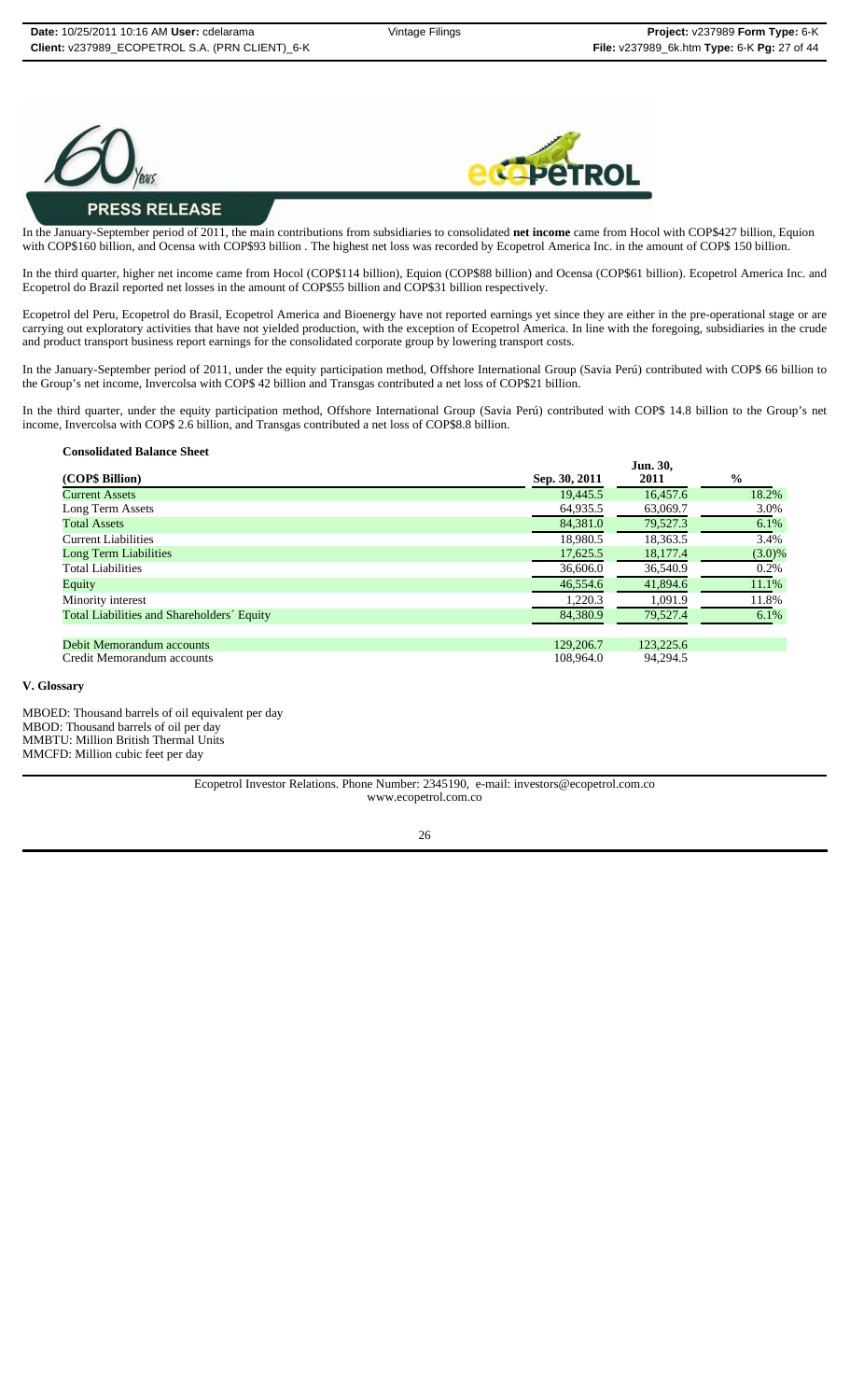



#### **VI. Conference calls**

On Wednesday, October 26, 2011, Ecopetrol's management will host two webcasts to review the results for the third quarter of 2011

**In Spanish 1. In English In English In English In English October 26, 2011** 1:30 p.m. Bogota-Lima 3:00 p.m. Bogota-Lima 3:00 p.m. Bogota-Lima 3:00 p.m. Bogota-Lima 3:00 p.m. Bogota-Lima

October 26, 2011 2:30 p.m. New York-Toronto 4:00 p.m. New York-Toronto

The webcast will be available on Ecopetrol's website: www.ecopetrol.com.co

Please access the presentation 10 minutes beforehand in order to download any necessary software. A copy of the webcast will remain available for one year following the live presentation.

#### **About Ecopetrol S.A.**

Ecopetrol S.A. (BVC: ECOPETROL; NYSE: EC; BVL: EC; TSX: ECP) is the largest company in Colombia in terms of revenue, profit, assets and shareholders' equity. Ecopetrol is Colombia's only vertically integrated crude oil and natural gas company with operations in Colombia, Brazil, Peru and the U.S. Gulf Coast. Its subsidiaries include Propilco, as well as Black Gold Re Ltda., Ecopetrol Oleo e Gas do Brazil Ltda., Ecopetrol America Inc., Ecopetrol del Peru S.A., Equión Energía Limited, Hocol, Andean Chemicals Limited, COMAI, Bioenergy S.A., ODL Finance S.A., ECP Global Energy, Ecopetrol Transportation Company, Ocensa S.A., Oleoducto de Colombia, Ecopetrol Transportation Investments, Ecopetrol Capital AG and Refineria de Cartagena. Ecopetrol is one of the 40 largest oil companies in the world and one of the four principal oil companies in Latin America. It is majority owned by the Republic of Colombia, and its shares are traded on the Bolsa de Valores de Colombia S.A. (BVC) under the symbol ECOPETROL, its ADRs are traded on the New York Stock Exchange (NYSE) under the symbol EC and the Toronto Stock Exchange (TCP) under the symbol ECP, and its shares are also on the Bolsa de Valores de Lima (BVL) under the symbol EC. The company divides its operations into four business segments that include exploration and production, refining and petrochemicals, transportation and market and supply.

For more information on Ecopetrol, visit www.ecopetrol.com.co

#### **Forward-looking statements**

This release contains forward-looking statements relating to the prospects of the business, estimates for operating and financial results, and those related to growth prospects of Ecopetrol. These are merely projections and, as such, are based exclusively on the expectations of management concerning the future of the business and its continued access to capital to fund the Company's business plan. Such forward-looking statements depend, substantially, on changes in market conditions, government regulations, competitive pressures, the performance of the Colombian economy and the industry, among other factors, therefore, they are subject to change without prior notice.

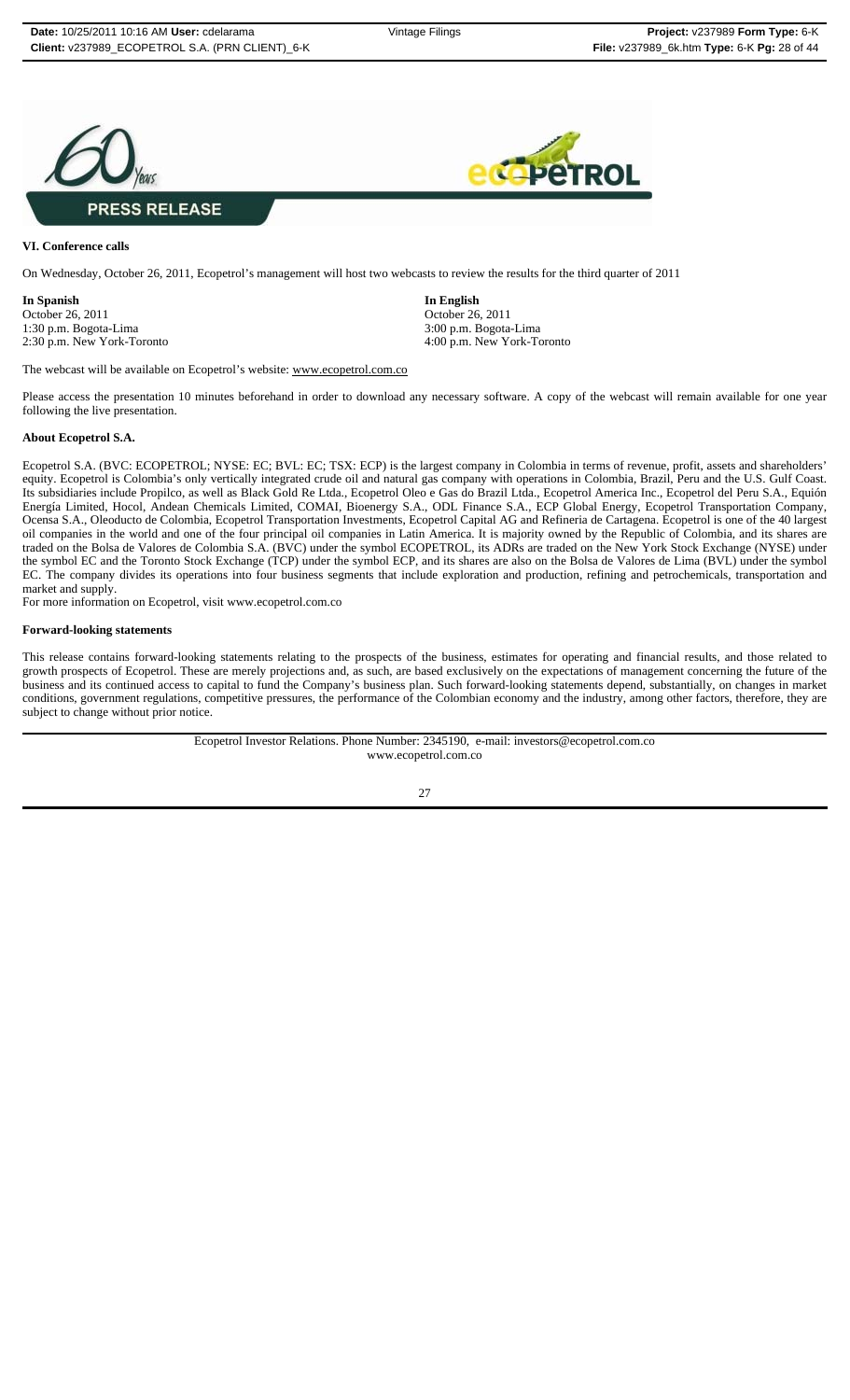



**Contact information:**

**Investor Relations Director** Alejandro Giraldo Telephone: +571-234-5190 Fax: +571-234-5628 E-mail: investors@ecopetrol.com.co

**Media Relations (Colombia)** Jorge Mauricio Tellez Telephone: + 571-234-4329 Fax: +571-234-4480 E-mail: mauricio.tellez@ecopetrol.com.co

> Ecopetrol Investor Relations. Phone Number: 2345190, e-mail: investors@ecopetrol.com.co www.ecopetrol.com.co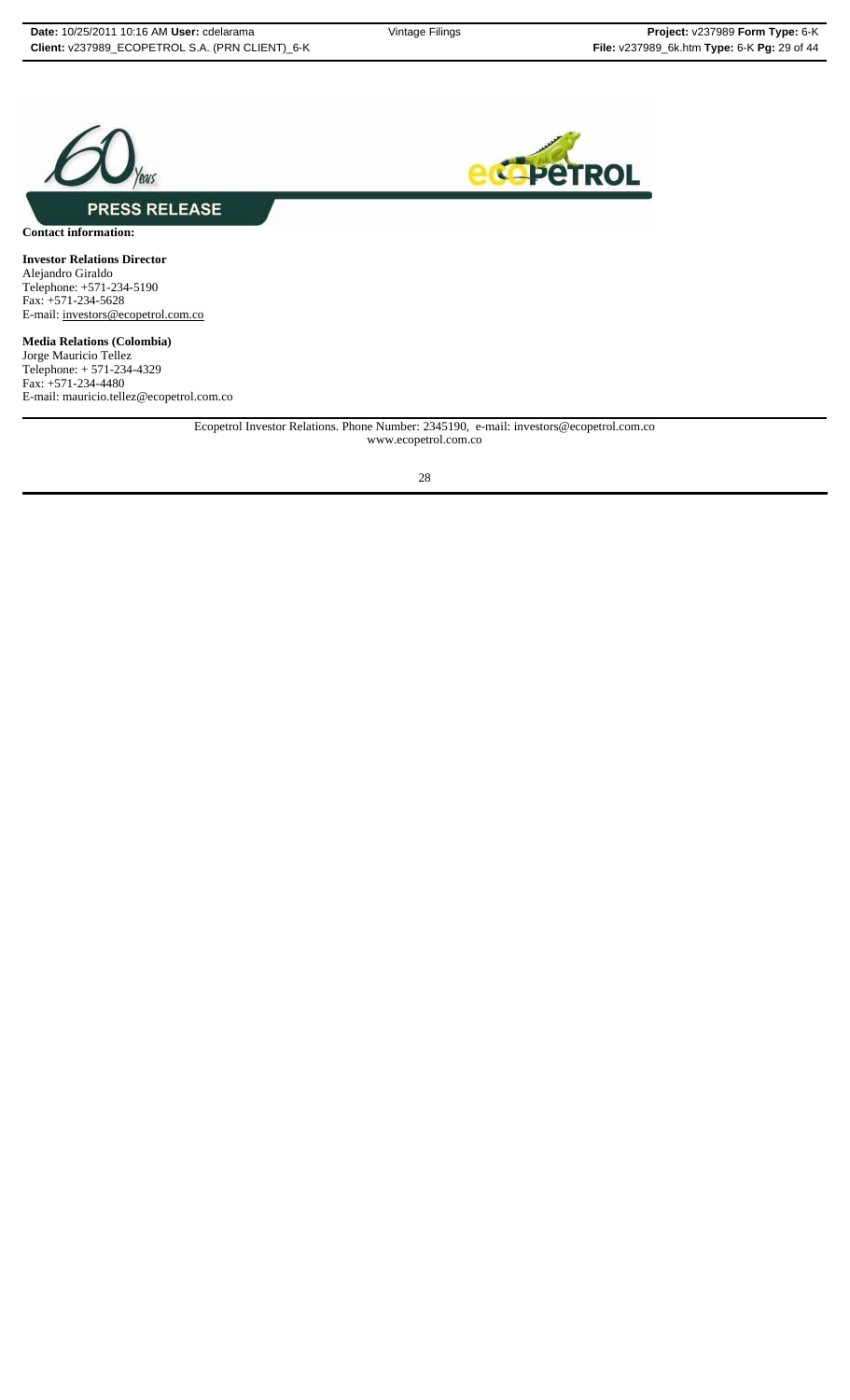



## **VII. Exhibits**

## **Unaudited Income Statement Ecopetrol S.A.**

| <b>COP\$ Million</b>                       |              |                        |         |               |                        |              |               |
|--------------------------------------------|--------------|------------------------|---------|---------------|------------------------|--------------|---------------|
|                                            | 30-2011      | 30-2010                | $\%$    | 20-2011       | Jan-Sep 2011           | Jan-Sep 2010 | $\frac{0}{0}$ |
| Income                                     |              |                        |         |               |                        |              |               |
| <b>Local Sales</b>                         | 4,414,933    | 3,115,437              | 41.7%   | 4,412,864     | 12.917.292             | 9.871.035    | 30.9%         |
| <b>Export Sales</b>                        | 7,933,934    | 4,150,740              | 91.1%   | 7,617,575     | 22,208,842             | 12,491,660   | 77.8%         |
| Sales to free trade zone                   | 1,339,827    | 986,740                | 35.8%   | 1,440,546     | 4,082,861              | 3,123,562    | 30.7%         |
| Sale of Services                           | 379,099      | 333,802                | 13.6%   | 350,885       | 1,079,865              | 975,252      | 10.7%         |
| <b>Total Income</b>                        | 14,067,793   | 8,586,719              | 63.8%   | 13,821,870    | 40,288,860             | 26,461,509   | 52.3%         |
| <b>Cost of Sales</b>                       |              |                        |         |               |                        |              |               |
| <b>Variable Costs</b>                      |              |                        |         |               |                        |              |               |
| <b>Purchase of Hydrocarbons</b>            | 2,888,638    | 1,994,944              | 44.8%   | 3,092,681     | 8,469,908              | 6,409,256    | 32.2%         |
| Amortization and Depletion                 | 486,979      | 777,592                | (37.4)% | 1,009,901     | 2,247,065              | 2,053,721    | 9.4%          |
| Imported products                          | 1,581,397    | 710,195                | 122.7%  | 1,475,373     | 4,392,357              | 2,868,381    | 53.1%         |
| <b>Hydrocarbon Transportation Services</b> | 301,364      | 197,153                | 52.9%   | 243,412       | 786,514                | 554,882      | 41.7%         |
| Inventories                                | 94,394       | 68,526                 | 37.7%   | 159,738       | (158, 829)             | 5,843        | #######       |
| Other                                      | 147,519      | 120,907                | 22.0%   | 37,218        | 593,257                | 323,618      | 83.3%         |
| <b>Fixed Costs</b>                         |              |                        |         |               |                        |              |               |
| Depreciation                               | 288,993      | 212,186                | 36.2%   | 285,343       | 845,976                | 605,624      | 39.7%         |
| <b>Contracted Services</b>                 | 589,389      | 486,627                | 21.1%   | 607,249       | 1,612,509              | 1,370,902    | 17.6%         |
| Maintenance                                | 267,359      | 227.622                | 17.5%   | 267.929       | 741.638                | 588.129      | 26.1%         |
| <b>Labor Costs</b>                         | 286,523      | 238,700                | 20.0%   | 255,577       | 771,173                | 722,737      | 6.7%          |
| Other                                      | 218,433      | 232,186                | (5.9)%  | 214,827       | 594,011                | 681,072      | $(12.8)\%$    |
| <b>Total Cost of Sales</b>                 | 7,150,988    | 5,266,638              | 35.8%   | 7,649,248     | 20,895,579             | 16,184,165   | 29.1%         |
| <b>Gross Profits</b>                       | 6,916,805    | 3,320,081              | 108.3%  | 6,172,622     | 19,393,281             | 10,277,344   | 88.7%         |
| <b>Operating Expenses</b>                  |              |                        |         |               |                        |              |               |
| Administration                             | 161,272      | 120,343                | 34.0%   | 163,716       | 453,097                | 333,817      | 35.7%         |
| Selling expenses                           | 337,937      | 246,404                | 37.1%   | 352,221       | 997,950                | 772,130      | 29.2%         |
| <b>Exploration and Projects</b>            | 203,495      | 87,480                 | 132.6%  | 206,131       | 900,797                | 414,174      | 117.5%        |
| <b>Operating Income</b>                    | 6,214,101    | 2,865,854              | 116.8%  | 5,450,554     | 17,041,437             | 8,757,223    | 94.6%         |
| <b>Non Operating Income (expenses)</b>     |              |                        |         |               |                        |              |               |
| <b>Financial Income</b>                    | 1,295,202    | 888,412                | 45.8%   | 1,153,622     | 3,463,650              | 3,058,543    | 13.2%         |
| <b>Financial Expenses</b>                  | (1,310,734)  | (914, 672)             | 43.3%   | (1,634,603)   | (4,030,572)            | (2,994,252)  | 34.6%         |
| Interest expenses                          | (55, 532)    | (5,583)                | 894.7%  | (50, 340)     | (124, 848)             | (10, 252)    | 1,117.8%      |
| Non Financial Income                       | 354,042      | 138,474                | 155.7%  | 277,948       | 897,628                | 504,426      | 78.0%         |
| <b>Non Financial Expenses</b>              | (372, 127)   | (370,007)              | 0.6%    | (319, 180)    | (1,488,791)            | (1,556,877)  | 4.4%          |
| <b>Results from Subsidiaries</b>           | 134,341      | (292, 978)             | 145.9%  | 102,141       | 573,179                | (168, 944)   | 439.3%        |
|                                            |              |                        |         |               |                        |              |               |
| Income before income tax                   | 6,259,293    | 2,309,500              | 171.0%  | 4,980,142     | 16,331,683             | 7,589,867    | 115.2%        |
| Provision for Income Tax                   | 2,062,581    | 607,144                | 239.7%  | 1,565,811     | 5,315,963              | 1,985,847    | 167.7%        |
| Minority interest                          |              |                        | 0.0%    |               |                        |              |               |
| <b>Net Income</b>                          | 4,196,712    | 1,702,356              | 146.5%  | 3,414,331     | 11,015,720             | 5,604,020    | 96.6%         |
|                                            |              |                        |         |               |                        |              |               |
| <b>EBITDA</b>                              | 7,092,305    | 3,952,142              | 79.5%   | 6,834,155     | 20,415,755             | 11,694,283   | 74.6%         |
| <b>EBITDA MARGIN</b>                       | 50%          | 46%                    |         | 49%           | 51%                    | 44%          |               |
| <b>EARNINGS PER SHARE</b>                  | \$<br>103.68 | 42.06<br><sup>\$</sup> | 146.5%  | 84.36<br>- \$ | 272.16<br>$\mathbb{S}$ | 138.46<br>\$ | 96.6%         |

Ecopetrol Investor Relations. Phone Number: 2345190, e-mail: investors@ecopetrol.com.co

www.ecopetrol.com.co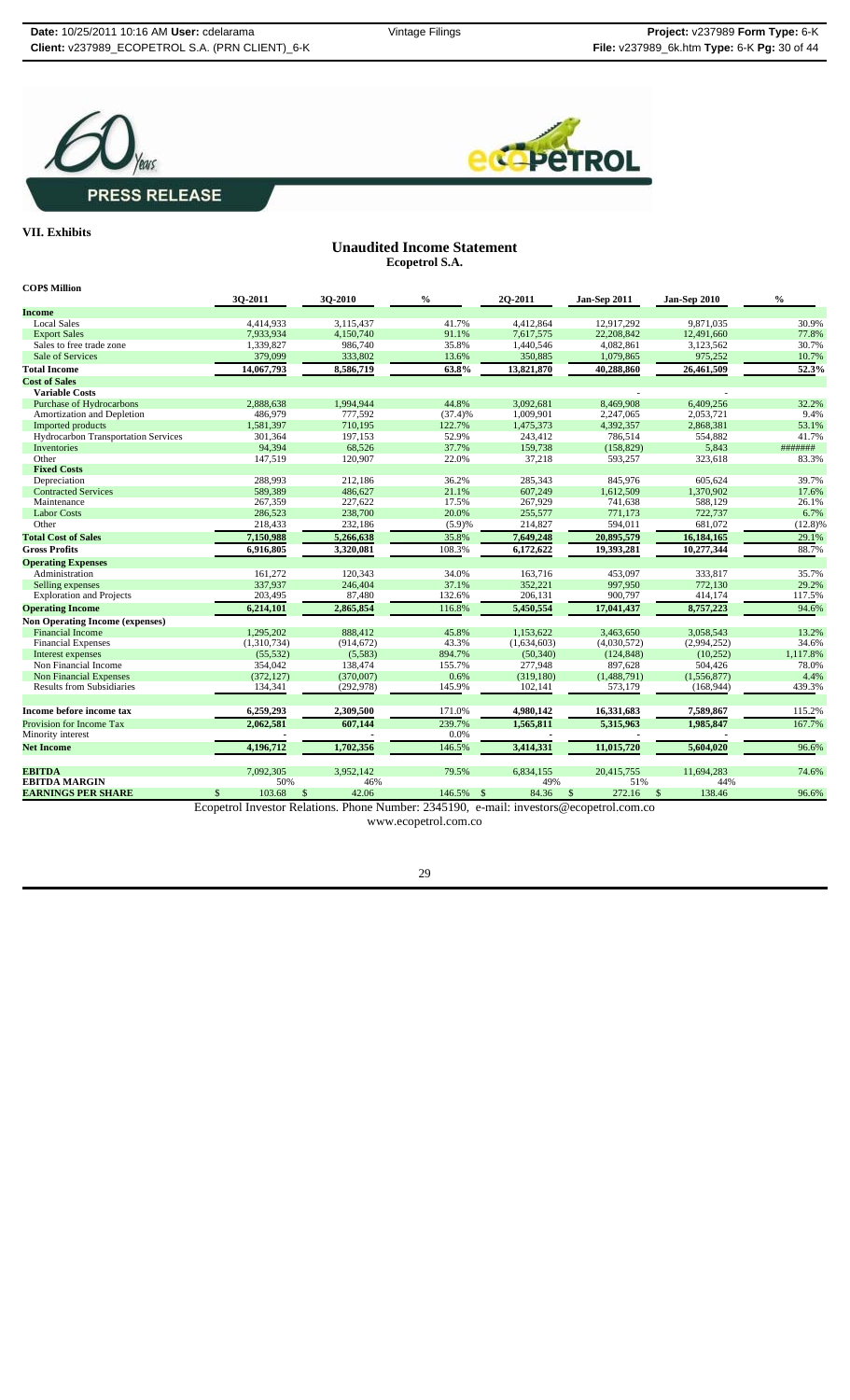



#### **Unaudited Income Statement Ecopetrol Consolidated**

| <b>COPS Million</b>             |             |             |               |             |               |               |               |
|---------------------------------|-------------|-------------|---------------|-------------|---------------|---------------|---------------|
|                                 | 30-2011*    | 3O-2010*    | $\frac{0}{0}$ | 20-2011*    | Jan-Sep 2011* | Jan-Sep 2010* | $\frac{0}{0}$ |
| <b>Income</b>                   |             |             |               |             |               |               |               |
| <b>Local Sales</b>              | 5.333.970   | 3.816.906   | 39,7%         | 5.515.062   | 15.549.678    | 11.800.425    | 31,8%         |
| <b>Export Sales</b>             | 10.579.496  | 5.694.256   | 85,8%         | 10.219.869  | 30.071.432    | 17.017.673    | 76,7%         |
| Sales to free trade zone        |             |             | 0.0%          |             |               |               | 0.0%          |
| Sale of Services                | 381.206     | 380.969     | 0,1%          | 483.278     | 1.279.454     | 1.506.147     | $(15,1)\%$    |
| <b>Total Income</b>             | 16.294.672  | 9.892.131   | 64,7%         | 16.218.209  | 46.900.564    | 30.324.245    | 54,7%         |
| <b>Cost of Sales</b>            |             |             |               |             |               |               |               |
| <b>Variable Costs</b>           |             |             |               |             |               |               |               |
| <b>Purchase of Hydrocarbons</b> | 3.757.229   | 2.203.762   | 70.5%         | 3.679.313   | 10.907.171    | 7.839.507     | 39,1%         |
| Amortization and Depletion      | 616.134     | 854.272     | $(27,9)$ %    | 1.137.885   | 2.633.746     | 2.281.256     | 15,5%         |
| Imported products               | 2.254.830   | 1.542.964   | 46,1%         | 2.077.996   | 6.123.618     | 4.095.276     | 49,5%         |
| Hydrocarbon Transportation      |             |             |               |             |               |               |               |
| <b>Services</b>                 | 137.129     | 104.535     | 31,2%         | 275.333     | 597.804       | 346.335       | 72,6%         |
| Inventories                     | 39.383      | (7.520)     | $(623,7)\%$   | 169.587     | (288.932)     | (110.403)     | 161,7%        |
| Other                           | 9.769       | (21.645)    | $(145,1)\%$   | (40.575)    | 255.648       | (12.839)      | 2.091,2%      |
| <b>Fixed Costs</b>              |             |             |               |             |               |               |               |
| Depreciation                    | 453.905     | 432.652     | 4,9%          | 463.758     | 1.344.630     | 1.082.299     | 24,2%         |
| <b>Contracted Services</b>      | 601.128     | 486.868     | 23,5%         | 620.204     | 1.650.352     | 1.321.754     | 24,9%         |
| Maintenance                     | 358.242     | 333.852     | 7,3%          | 377.131     | 1.025.548     | 881.871       | 16,3%         |
| <b>Labor Costs</b>              | 308.669     | 252.127     | 22,4%         | 275.084     | 830.220       | 764.654       | 8,6%          |
| Other                           | 336.178     | 272.568     | 23,3%         | 297.460     | 910.111       | 993.058       | $(8,4)$ %     |
| <b>Total Cost of Sales</b>      | 8.872.596   | 6.454.435   | 37,5%         | 9.333.176   | 25.989.916    | 19.482.768    | 33,4%         |
| <b>Gross Profits</b>            | 7.422.076   | 3.437.696   | 115,9%        | 6.885.033   | 20.910.648    | 10.841.477    | 92,9%         |
| <b>Operating Expenses</b>       |             |             |               |             |               |               |               |
| Administration                  | 227.910     | 145.654     | 56,5%         | 324.507     | 773.192       | 427.495       | 80,9%         |
| Selling expenses                | 256.736     | 143.882     | 78,4%         | 236.117     | 679.862       | 496.143       | 37,0%         |
| <b>Exploration and Projects</b> | 311.640     | 380.893     | $(18,2)\%$    | 336.049     | 1.164.601     | 990.579       | 17,6%         |
| <b>Operating Income</b>         | 6.625.790   | 2.767.267   | 139,4%        | 5.988.360   | 18.292.993    | 8.927.260     | 104,9%        |
| <b>Non Operating Income</b>     |             |             |               |             |               |               |               |
| (expenses)                      |             |             |               |             |               |               |               |
| <b>Financial Income</b>         | 4.191.432   | 916.345     | 357.4%        | 1.334.302   | 6.668.981     | 3.314.798     | 101.2%        |
| <b>Financial Expenses</b>       | (4.255.792) | (1.012.194) | 320,5%        | (1.766.418) | (7.205.515)   | (3.287.658)   | 119,2%        |
| Interest expenses               | (93.019)    | (50.857)    | 82,9%         | (90.628)    | (236.382)     | (137.326)     | 72,1%         |
| Non Financial Income            | 355.735     | 126.044     | 182,2%        | 305.599     | 955.716       | 535.821       | 78,4%         |
| <b>Non Financial Expenses</b>   | (403.036)   | (414.887)   | $(2,9)$ %     | (392.242)   | (1.625.067)   | (1.664.320)   | 2,4%          |
|                                 |             |             |               |             |               |               |               |
| Income before income tax        | 6.421.110   | 2.331.718   | 175,4%        | 5.378.973   | 16.850.726    | 7.688.575     | 119,2%        |
| <b>Provision for Income Tax</b> | 2.191.670   | 599.658     | 265,5%        | 1.700.145   | 5.715.990     | 2.131.148     | 168,2%        |
| <b>Minority interest</b>        | 76.484      | 8.590       | 790,4%        | (72.471)    | 120.163       | 112.560       | 6,8%          |
| <b>Net Income</b>               | 4.152.956   | 1.723.470   | 141,0%        | 3.751.299   | 11.014.573    | 5.444.867     | 102,3%        |
|                                 |             |             |               |             |               |               |               |
| <b>EBITDA</b>                   | 7.627.677   | 4.032.956   | 89.1%         | 7.571.045   | 22.069.087    | 12.067.310    | 82.9%         |
| <b>EBITDA MARGIN</b>            | 47%         | 41%         |               | 47%         | 47%           | 40%           |               |

#### **Notes**

\* According to the Public Accounting Framework, Colombian companies only have the obligation to consolidate their financial statements at the end of each fiscal year. Therefore, the quarterly figures in this report are not audited and they do not constitute a formal consolidation of Ecopetrol's financial statements though they do adjust to the methodology defined for this purpose.

> Ecopetrol Investor Relations. Phone Number: 2345190, e-mail: investors@ecopetrol.com.co www.ecopetrol.com.co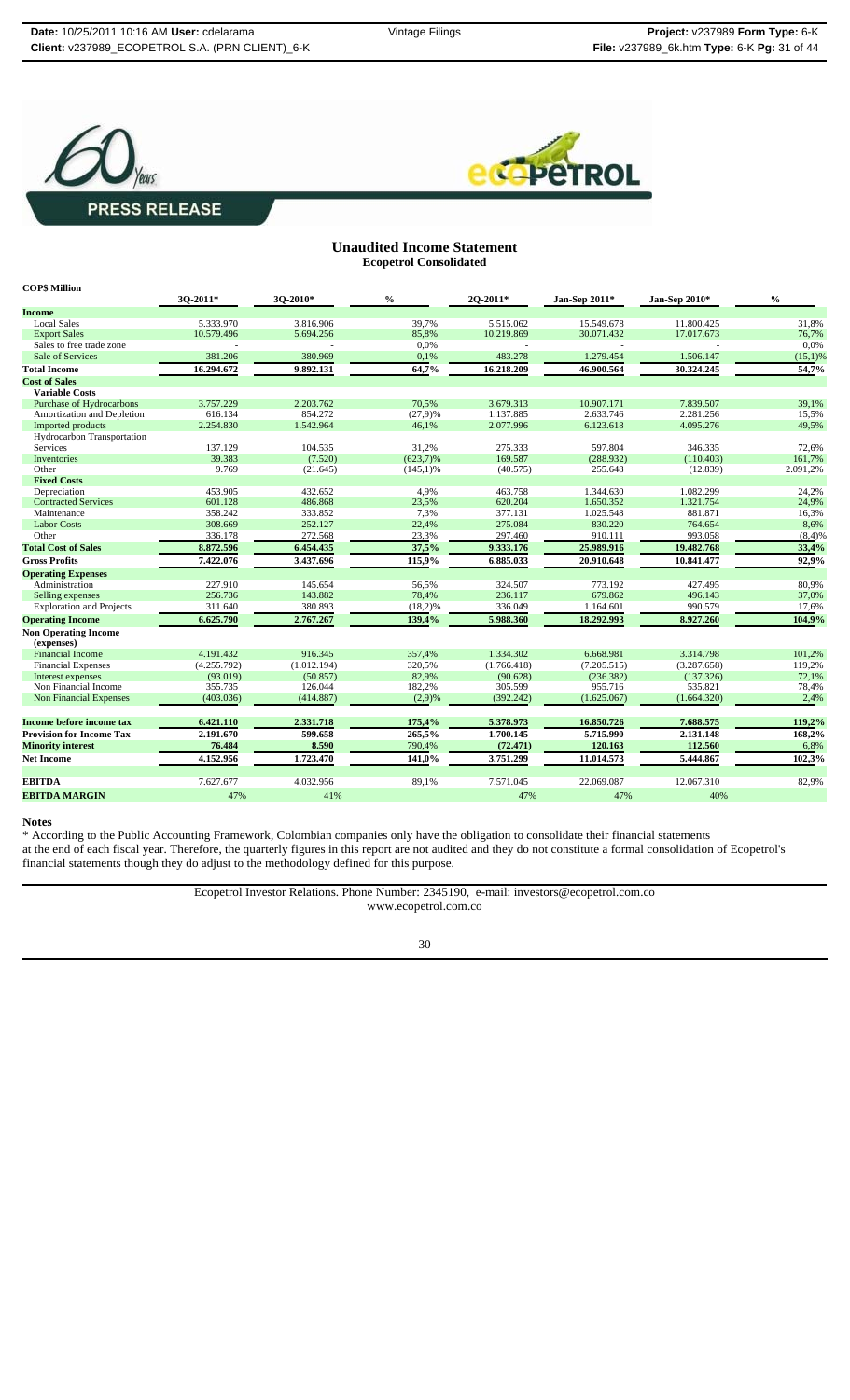



**Balance Sheet Unaudited**

|                                                   |                                | Ecopetrol S.A.         |               | <b>Ecopetrol Consolidated</b>  |                        |               |  |
|---------------------------------------------------|--------------------------------|------------------------|---------------|--------------------------------|------------------------|---------------|--|
| <b>COP\$ Million</b>                              | As of<br>September 30,<br>2011 | As of June 30,<br>2011 | $\frac{0}{0}$ | As of<br>September 30,<br>2011 | As of June 30,<br>2011 | $\frac{0}{0}$ |  |
| <b>Assets</b>                                     |                                |                        |               |                                |                        |               |  |
| <b>Current Assets</b>                             |                                |                        |               |                                |                        |               |  |
| Cash and cash equivalents                         | 2,472,654                      | 2,995,118              | (17.4)%       | 4,268,578                      | 4,957,467              | $(13.9)\%$    |  |
| <b>Investments</b>                                | 2,380,798                      | 2,173,309              | 9.5%          | 2,464,587                      | 2,226,850              | 10.7%         |  |
| Accounts and notes receivable                     | 5,783,446                      | 4,374,300              | 32.2%         | 6,497,777                      | 3,392,426              | 91.5%         |  |
| Inventories                                       | 2,039,714                      | 2,136,330              | (4.5)%        | 2,570,918                      | 2,583,062              | (0.5)%        |  |
| Other                                             | 2,933,224                      | 2,686,344              | 9.2%          | 3,643,689                      | 3,297,832              | 10.5%         |  |
| <b>Total Current Assets</b>                       | 15,609,836                     | 14,365,401             | 8.7%          | 19,445,549                     | 16,457,637             | 18.2%         |  |
| <b>Non Current Assets</b>                         |                                |                        |               |                                |                        |               |  |
| Investments                                       | 13,044,572                     | 11,761,018             | 10.9%         | 4,967,356                      | 4,034,524              | 23.1%         |  |
| Accounts and notes receivable                     | 2,850,446                      | 2,816,057              | 1.2%          | 251,911                        | 2,267,769              | $(88.9)\%$    |  |
| Property, plant and equipment, net                | 18,051,370                     | 16,579,532             | 8.9%          | 27,668,607                     | 25,317,326             | 9.3%          |  |
| Natural and environmental properties, Net         | 11,546,977                     | 11,029,354             | 4.7%          | 13,191,152                     | 12,549,054             | 5.1%          |  |
| Other                                             | 17,443,172                     | 17,480,556             | (0.2)%        | 18,856,441                     | 18,901,043             | (0.2)%        |  |
| <b>Total Non Current Assets</b>                   | 62,936,537                     | 59,666,517             | 5.5%          | 64,935,467                     | 63,069,716             | 3.0%          |  |
| <b>Total Assets</b>                               | 78,546,373                     | 74,031,918             | 6.1%          | 84,381,016                     | 79,527,353             | 6.1%          |  |
| <b>Liabilities and Equity</b>                     |                                |                        |               |                                |                        |               |  |
| <b>Current Liabilities</b>                        |                                |                        |               |                                |                        |               |  |
| Financial obligations                             | 787,056                        | 832,591                | (5.5)%        | 1,198,077                      | 1,191,631              | 0.5%          |  |
| Accounts payable and related parties              | 8,271,168                      | 10,569,004             | (21.7)%       | 8,644,602                      | 9,861,940              | $(12.3)\%$    |  |
| Estimated liabilities and provisions              | 954,068                        | 941.701                | 1.3%          | 1,506,042                      | 1,483,517              | 1.5%          |  |
| Other                                             | 5,576,760                      | 3,944,043              | 41.4%         | 7,631,806                      | 5,826,368              | 31.0%         |  |
| <b>Total Current Liabilities</b>                  | 15,589,052                     | 16,287,339             | (4.3)%        | 18,980,527                     | 18,363,456             | 3.4%          |  |
| <b>Long Term Liabilities</b>                      |                                |                        |               |                                |                        |               |  |
| Financial obligations                             | 5,773,792                      | 5,576,782              | 3.5%          | 7,763,433                      | 7,887,384              | (1.6)%        |  |
| Labor and pension plan obligations                | 2,991,761                      | 2,927,645              | 2.2%          | 3,001,594                      | 2,936,134              | 2.2%          |  |
| Estimated liabilities and provisions              | 3,597,845                      | 3,591,150              | 0.2%          | 3,769,975                      | 3,863,821              | (2.4)%        |  |
| Other                                             | 3,822,807                      | 3,505,346              | 9.1%          | 3,090,517                      | 3,490,049              | (11.4)%       |  |
| <b>Total Long Term Liabilities</b>                | 16,186,205                     | 15,600,923             | 3.8%          | 17,625,519                     | 18,177,388             | $(3.0)\%$     |  |
| <b>Total Liabilities</b>                          | 31,775,257                     | 31,888,262             | $(0.4)\%$     | 36,606,046                     | 36,540,844             | 0.2%          |  |
| <b>Minoritary Interest</b>                        |                                |                        |               | 1,220,332                      | 1,091,929              | 11.8%         |  |
| <b>Equity</b>                                     | 46,771,116                     | 42,143,656             | 11.0%         | 46,554,638                     | 41,894,580             | 11.1%         |  |
| <b>Total Liabilities and Shareholders' Equity</b> | 78,546,373                     | 74,031,918             | 6.1%          | 84,381,016                     | 79,527,353             | 6.1%          |  |
| <b>Memorandum Debtor Accounts *</b>               | 126,838,960                    | 120,817,260            |               | 129,206,704                    | 123,225,614            |               |  |
| <b>Memorandum Creditor Accounts *</b>             | 103,963,753                    | 99,269,488             |               | 108,963,993                    | 94,294,499             |               |  |
|                                                   |                                |                        |               |                                |                        |               |  |

**Notes**

\* Under Colombian GAAP, these accounts represent facts or circumstances from which rights or obligations could derive and affect the Company.

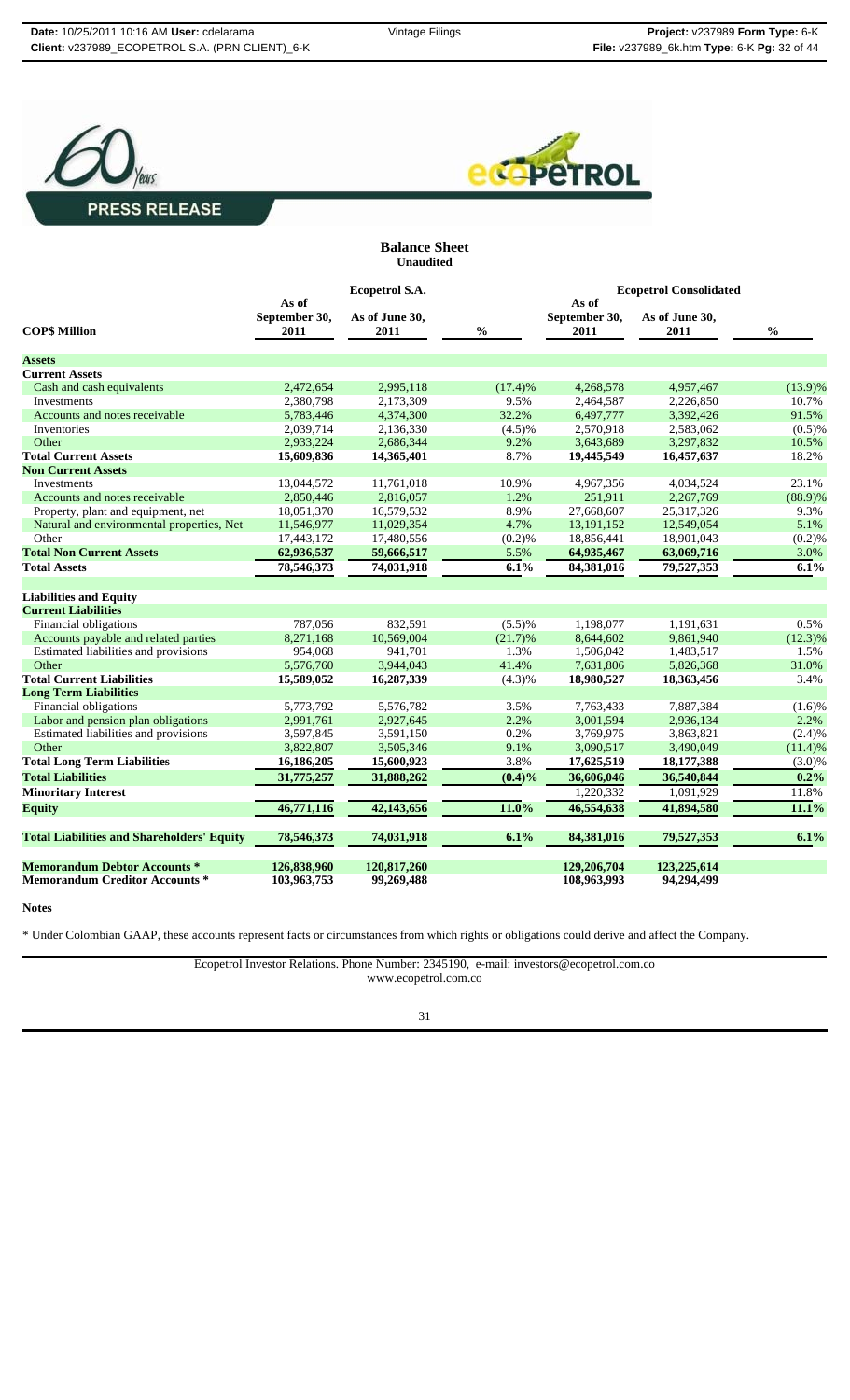



#### **Unaudited Cash Flow Statement Ecopetrol S.A.**

| Cash flow provided by operating activities:<br>4,196,712<br>1,702,356<br>146.5%<br>3,414,331<br>11,015,720<br><b>Net income</b><br>Adjustments to reconcile net income to<br>cash provided by operating activities:<br>0.0%<br>1,088,944<br>1,057,693<br>3.0%<br>1,412,863<br>3,667,228<br>Depreciation, depletion and amortization<br>Net provisions<br>25,600<br>$-152.9%$<br>(13, 545)<br>(141,010)<br>(61,029) | 5,604,020<br>96.6%<br>0.0%<br>3,074,006<br>19.2%<br>76,453<br>$-179.8%$<br>207,858<br>$-98.9%$<br>24<br>$-100.0%$<br>30,558<br>$-100.0%$ |
|--------------------------------------------------------------------------------------------------------------------------------------------------------------------------------------------------------------------------------------------------------------------------------------------------------------------------------------------------------------------------------------------------------------------|------------------------------------------------------------------------------------------------------------------------------------------|
|                                                                                                                                                                                                                                                                                                                                                                                                                    |                                                                                                                                          |
|                                                                                                                                                                                                                                                                                                                                                                                                                    |                                                                                                                                          |
|                                                                                                                                                                                                                                                                                                                                                                                                                    |                                                                                                                                          |
|                                                                                                                                                                                                                                                                                                                                                                                                                    |                                                                                                                                          |
|                                                                                                                                                                                                                                                                                                                                                                                                                    |                                                                                                                                          |
|                                                                                                                                                                                                                                                                                                                                                                                                                    |                                                                                                                                          |
| Disposal of property, plant and equipment<br>1,921<br>109.0%<br>2,320<br>(21, 364)                                                                                                                                                                                                                                                                                                                                 |                                                                                                                                          |
| Loss for disposal of property, plant and                                                                                                                                                                                                                                                                                                                                                                           |                                                                                                                                          |
| 20<br>equipment<br>$-100.0\%$                                                                                                                                                                                                                                                                                                                                                                                      |                                                                                                                                          |
| Loss for disposal of natural and environmental                                                                                                                                                                                                                                                                                                                                                                     |                                                                                                                                          |
| $-100.0\%$<br>4,072<br>resources                                                                                                                                                                                                                                                                                                                                                                                   |                                                                                                                                          |
| 20<br>209<br>288<br>Loss for disposal of other assets                                                                                                                                                                                                                                                                                                                                                              | 0.0%                                                                                                                                     |
| Income (loss) from equity method on                                                                                                                                                                                                                                                                                                                                                                                |                                                                                                                                          |
| affiliated companies<br>$-145.9%$<br>(573, 179)<br>(134, 340)<br>292,978<br>(102, 141)                                                                                                                                                                                                                                                                                                                             | 168,944<br>$-439.3%$                                                                                                                     |
| Net changes in operating assets and liabilities:<br>0.0%                                                                                                                                                                                                                                                                                                                                                           | 0.0%                                                                                                                                     |
| Accounts and notes receivable<br>(1,619,376)<br>147,301<br>$-1199.4%$<br>(758, 540)<br>(3,679,862)                                                                                                                                                                                                                                                                                                                 | $-897.7%$<br>461,285                                                                                                                     |
| Inventories<br>59,917<br>72,862<br>$-17.8%$<br>145,495<br>(188, 276)                                                                                                                                                                                                                                                                                                                                               | 10,893<br>$-1828.4%$                                                                                                                     |
| 9.7%<br>Deferred and other assets<br>(167, 905)<br>(152,998)<br>(1,777)<br>(1,712,166)                                                                                                                                                                                                                                                                                                                             | 197.5%<br>(575, 513)                                                                                                                     |
| Accounts payable and related parties<br>108,703<br>$-437.1%$<br>1,131,315<br>2,146,728<br>(366, 410)                                                                                                                                                                                                                                                                                                               | 2,091,672<br>2.6%                                                                                                                        |
| Taxes payable<br>1,602,787<br>551,299<br>190.7%<br>3,482,061<br>(1,537,495)                                                                                                                                                                                                                                                                                                                                        | 233,956<br>1388.3%                                                                                                                       |
| Labor obligations<br>31,218<br>20,021<br>55.9%<br>3,388<br>20,080                                                                                                                                                                                                                                                                                                                                                  | (6,952)<br>388.8%                                                                                                                        |
| Estimated liabilities and provisions<br>35,810<br>128.5%<br>45,545<br>(57, 880)<br>(125, 466)                                                                                                                                                                                                                                                                                                                      | $-142.8%$<br>135,098                                                                                                                     |
| 28.0%<br>Cash provided by operating activities<br>4,715,753<br>3,683,077<br>3,612,183<br>14,062,033                                                                                                                                                                                                                                                                                                                | 22.1%<br>11,512,302                                                                                                                      |
| <b>Cash flows from investing activities:</b>                                                                                                                                                                                                                                                                                                                                                                       |                                                                                                                                          |
| Payment for purchase of Companies, net of                                                                                                                                                                                                                                                                                                                                                                          |                                                                                                                                          |
| cash acquired<br>(55,809)<br>(1,161,131)<br>0.0%<br>(868.954)                                                                                                                                                                                                                                                                                                                                                      | 0.0%<br>(1,161,131)                                                                                                                      |
| Purchase of investment securities<br>(1,821,683)<br>(9,657,535)<br>(71.606)<br>96.1%<br>(5,073,296)                                                                                                                                                                                                                                                                                                                | (7,439,317)<br>29.8%                                                                                                                     |
| Redemption of investment securities<br>$-145.0%$<br>5,334,833<br>7,384,942<br>(1,150,681)<br>2,556,857                                                                                                                                                                                                                                                                                                             | 5,944,364<br>24.2%                                                                                                                       |
| Sale of property, plant and equipment<br>0.0%<br>198<br>(1,620)<br>L.                                                                                                                                                                                                                                                                                                                                              | 0.0%                                                                                                                                     |
| Investment in natural and environmental                                                                                                                                                                                                                                                                                                                                                                            |                                                                                                                                          |
| (922, 366)<br>$-14.9%$<br>(981.219)<br>(785, 202)<br>(2,179,718)<br>resources                                                                                                                                                                                                                                                                                                                                      | 1.6%<br>(2,144,366)                                                                                                                      |
| 97.3%<br>Additions to property, plant and equipment<br>(1,808,792)<br>(916, 915)<br>(1,408,428)<br>(4,369,621)                                                                                                                                                                                                                                                                                                     | 61.9%<br>(2,698,228)                                                                                                                     |
| (3,873,710)<br>71.0%<br>Net cash used in investing activities<br>(2, 265, 238)<br>(2,127,912)<br>(9,690,886)                                                                                                                                                                                                                                                                                                       | 29.2%<br>(7, 498, 678)                                                                                                                   |
|                                                                                                                                                                                                                                                                                                                                                                                                                    |                                                                                                                                          |
| Cash flows from financing activities:                                                                                                                                                                                                                                                                                                                                                                              |                                                                                                                                          |
| <b>Financial obligations</b><br>(207, 574)<br>173.0%<br>(144, 560)<br>151,475<br>(53, 367)                                                                                                                                                                                                                                                                                                                         | (408, 715)<br>86.9%                                                                                                                      |
| Received from associates - capitalization<br>219<br>218378.1%<br>70<br>478,494<br>478,467                                                                                                                                                                                                                                                                                                                          | 556<br>85960.1%                                                                                                                          |
| <b>Dividends</b><br>64.3%<br>(3,915,703)<br>(1,994,449)<br>(1,214,260)<br>(1,983,151)                                                                                                                                                                                                                                                                                                                              | 58.6%<br>(2,468,896)                                                                                                                     |
| Net cash used in financing activities<br>4.0%<br>(1,364,507)<br>(1,421,615)<br>(2,127,641)<br>(3,490,576)                                                                                                                                                                                                                                                                                                          | 21.3%<br>(2,877,055)                                                                                                                     |
|                                                                                                                                                                                                                                                                                                                                                                                                                    |                                                                                                                                          |
| Net increase (decrease) in cash and cash<br>880,571<br>equivalents<br>(522, 464)<br>(3,776)<br>13736.4%<br>(643, 370)                                                                                                                                                                                                                                                                                              | $-22.5%$<br>1,136,569                                                                                                                    |
| Cash and cash equivalents at the beginnig of                                                                                                                                                                                                                                                                                                                                                                       |                                                                                                                                          |
| 2,995,118<br>3,427,341<br>$-12.6%$<br>the year<br>3,638,488<br>1,592,083                                                                                                                                                                                                                                                                                                                                           | $-30.4%$<br>2,286,996                                                                                                                    |
| Cash and cash equivalents at the end of the<br>2,472,654<br>3,423,565<br>$-27.8%$<br>2,995,118<br>2,472,654<br>year                                                                                                                                                                                                                                                                                                | 3,423,565<br>$-27.8%$                                                                                                                    |

Ecopetrol Investor Relations. Phone Number: 2345190, e-mail: investors@ecopetrol.com.co

www.ecopetrol.com.co

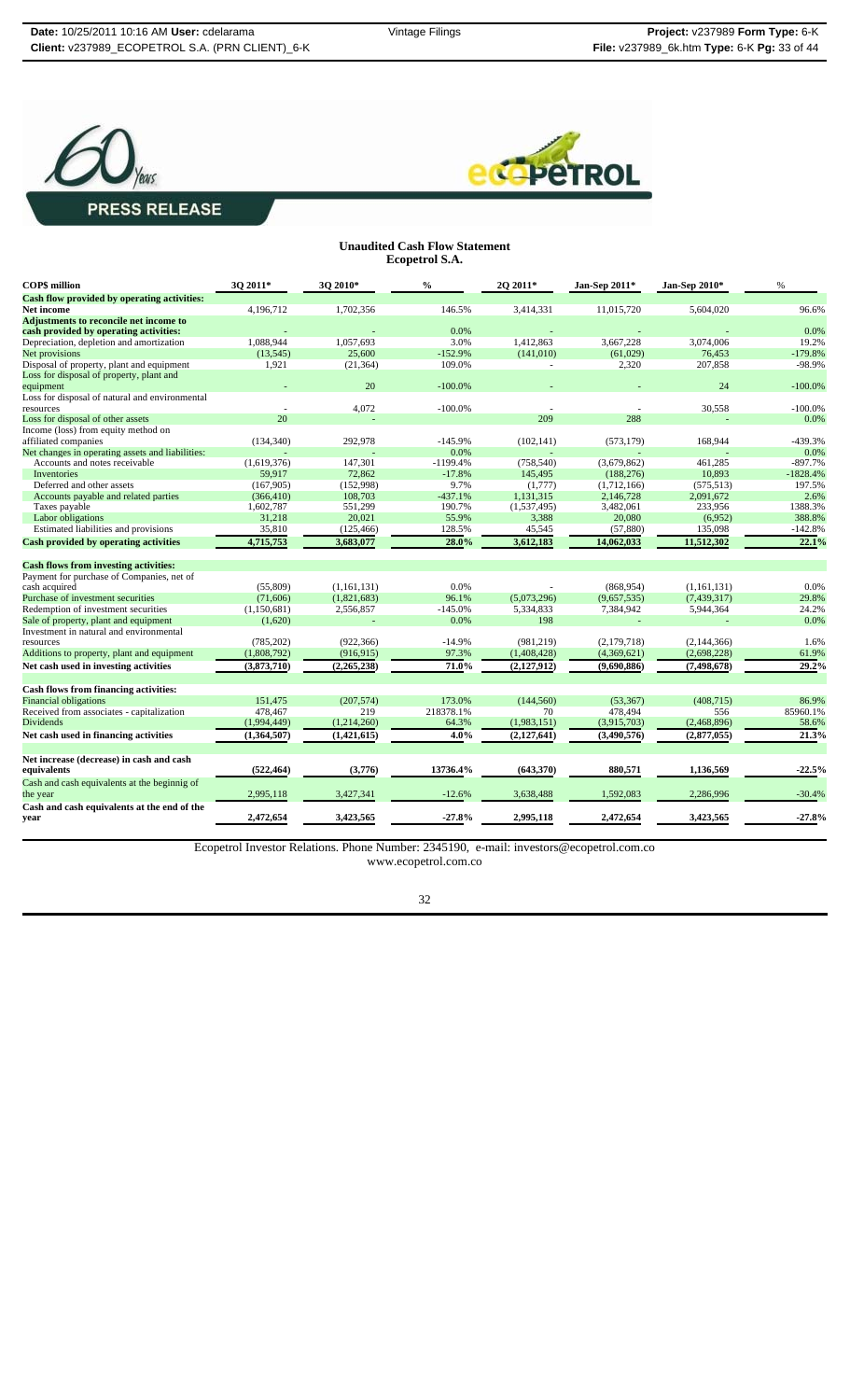



### **Unaudited Cash Flow Statement Ecopetrol Consolidated**

| <b>COPS</b> million                              | 3Q 2011*    | 3Q 2010*       | $\frac{0}{0}$ | 2Q 2011*    | Jan-Sep 2011* | Jan-Sep 2010* | $\frac{0}{0}$   |
|--------------------------------------------------|-------------|----------------|---------------|-------------|---------------|---------------|-----------------|
| Cash flow provided by operating activities:      |             |                |               |             |               |               |                 |
| Net income                                       | 4.152.954   | 1.723.470      | 141,0%        | 3.751.299   | 11.014.573    | 5.444.867     | 102,3%          |
| Adjustments to reconcile net income to           |             |                |               |             |               |               |                 |
| cash provided by operating activities:           |             |                |               |             |               |               |                 |
| Depreciation, depletion and amortization         | 1.389.785   | 1.237.322      | 12,3%         | 1.732.731   | 4.578.912     | 3.478.173     | 31,6%           |
| Net provisions                                   | (6.933)     | 42.491         | $(116,3)\%$   | (92.407)    | (52.382)      | 128.924       | $(140,6)\%$     |
| Disposal of property, plant and equipment        | $\sim$      | $\overline{a}$ |               |             | $\sim$        | $\sim$        |                 |
| Loss for disposal of property, plant and         |             |                |               |             |               |               |                 |
| equipment                                        | 1.921       | (21.344)       | 109,0%        |             | 2.320         | 207.882       | $(98.9)\%$      |
| Loss for disposal of natural and environmental   |             |                |               |             |               |               |                 |
| resources                                        | ÷,          | 4.072          |               |             |               | 30.558        |                 |
| Loss for disposal of other assets                | 20          |                |               | 209         | 288           |               |                 |
| Income (loss) from equity method on              |             |                |               |             |               |               |                 |
| affiliated companies                             | (8.675)     | (13.577)       | 36,1%         | (36.021)    | (88.220)      | (55.398)      | 59,2%           |
| Net changes in operating assets and liabilities: |             |                |               |             |               |               |                 |
| Accounts and notes receivable                    | (1.256.620) | (1.681.163)    | $(25,3)\%$    | (642.710)   | (3.125.414)   | (994.746)     | 214,2%          |
| <b>Inventories</b>                               | (28.881)    | 86.979         | $(133,2)\%$   | 102.836     | (411.419)     | 1.622         | $(25.464, 9)\%$ |
| Deferred and other assets                        | 55.058      | (2.322.012)    | 102,4%        | (172.610)   | (550.588)     | (576.646)     | 4,5%            |
| Accounts payable and related parties             | (4.316)     | (129.893)      | 96,7%         | 1.607.185   | 2.614.100     | 2.186.531     | 19,6%           |
| Taxes payable                                    | 1.821.745   | 1.865.143      | $(2,3)$ %     | (1.739.661) | 2.262.971     | 1.237.757     | 82,8%           |
| Labor obligations                                | 47.036      | 23.959         | 96,3%         | 6.236       | 40.311        | (7.106)       | 667,3%          |
| Estimated liabilities and provisions             | (344.467)   | (69.897)       | 392,8%        | 149.305     | 252.426       | (1.136.139)   | 122,2%          |
| <b>Cash provided by operating activities</b>     | 5.818.627   | 745.550        | 680,4%        | 4.666.392   | 16.537.878    | 9.946.279     | 66,3%           |
| <b>Cash flows from investing activities:</b>     |             |                |               |             |               |               |                 |
| Payment for purchase of Companies, net of        |             |                |               |             |               |               |                 |
| cash acquired                                    | (55.809)    | (1.163.131)    | 0,0%          |             | (868.954)     | (1.163.131)   | 0,0%            |
| Purchase of investment securities                | (71.606)    | (1.821.683)    | $(96,1)\%$    | (5.073.296) | (9.657.535)   | (7.439.317)   | 29,8%           |
| Redemption of investment securities              | (879.199)   | 3.056.545      | $(128,8)\%$   | 5.028.631   | 7.769.130     | 6.162.793     | 26,1%           |
| Sale of property, plant and equipment            |             |                | $#$ DIV/0!    |             |               |               |                 |
| Investment in natural and environmental          |             |                |               |             |               |               |                 |
| resources                                        | (1.026.393) | (1.165.021)    | 11.9%         | (1.153.444) | (3.359.230)   | (2.373.500)   | 41,5%           |
| Additions to property, plant and equipment       | (2.969.425) | (163.527)      | 1.715,9%      | (2.341.292) | (7.225.287)   | (3.531.031)   | 104,6%          |
| Net cash used in investing activities            | (5.002.432) | (1.256.817)    | $(298,0)\%$   | (3.539.401) | (13.341.876)  | (8.344.186)   | 59,9%           |
| <b>Cash flows financing activities:</b>          |             |                |               |             |               |               |                 |
| Minority interest                                | 128.403     | (15.987)       | 903,2%        | (137.268)   | 734.381       | 11.494        | 6.289,3%        |
| Financial obligations                            | (117.505)   | 707.342        | $(116,6)\%$   | 244.422     | 48.626        | 1.122.475     | $(95,7)$ %      |
| Received from associates - capitalization        | 478.467     | 219            | 218.378,1%    | 70          | 478.494       | 556           | 85.960,1%       |
| Dividends                                        | (1.994.449) | (1.217.770)    | 100,0%        | (1.983.151) | (3.915.703)   | (2.468.896)   | 58,6%           |
| Net cash used in financing activities            | (1.505.084) | (526.196)      | 186,0%        | (1.875.927) | (2.654.202)   | (1.334.371)   | 98,9%           |
|                                                  |             |                |               |             |               |               |                 |
| Net increase (decrease) in cash and cash         |             |                |               |             |               |               |                 |
| equivalents                                      | (688.889)   | (1.037.463)    | 33,6%         | (748.936)   | 541.800       | 267.722       | 102,4%          |
| Cash and cash equivalents at the beginnig of     |             |                |               |             |               |               |                 |
| the year                                         | 4.957.467   | 4.867.304      | 1,9%          | 5.706.403   | 3.726.778     | 3.562.119     | 4,6%            |
| Cash and cash equivalents at the end of the      |             |                |               |             |               |               |                 |
| vear                                             | 4.268.578   | 3.829.841      | 11,5%         | 4.957.467   | 4.268.578     | 3.829.841     | 11,5%           |

#### **Notes**

\* According to the Public Accounting Framework, Colombian companies only have the obligation to consolidate their financial statements t the end of each fiscal year, therefore the quarterly figures in this report are not audited and they do not constitute a formal consolidation of Ecopetrol's financial statement, though they year, therefore the quarterly figures in this report are not audited and they do not constitute a formal consolidation of Ecopetrol's financial statement, though they do adjust to the methodology defined for this purpose.

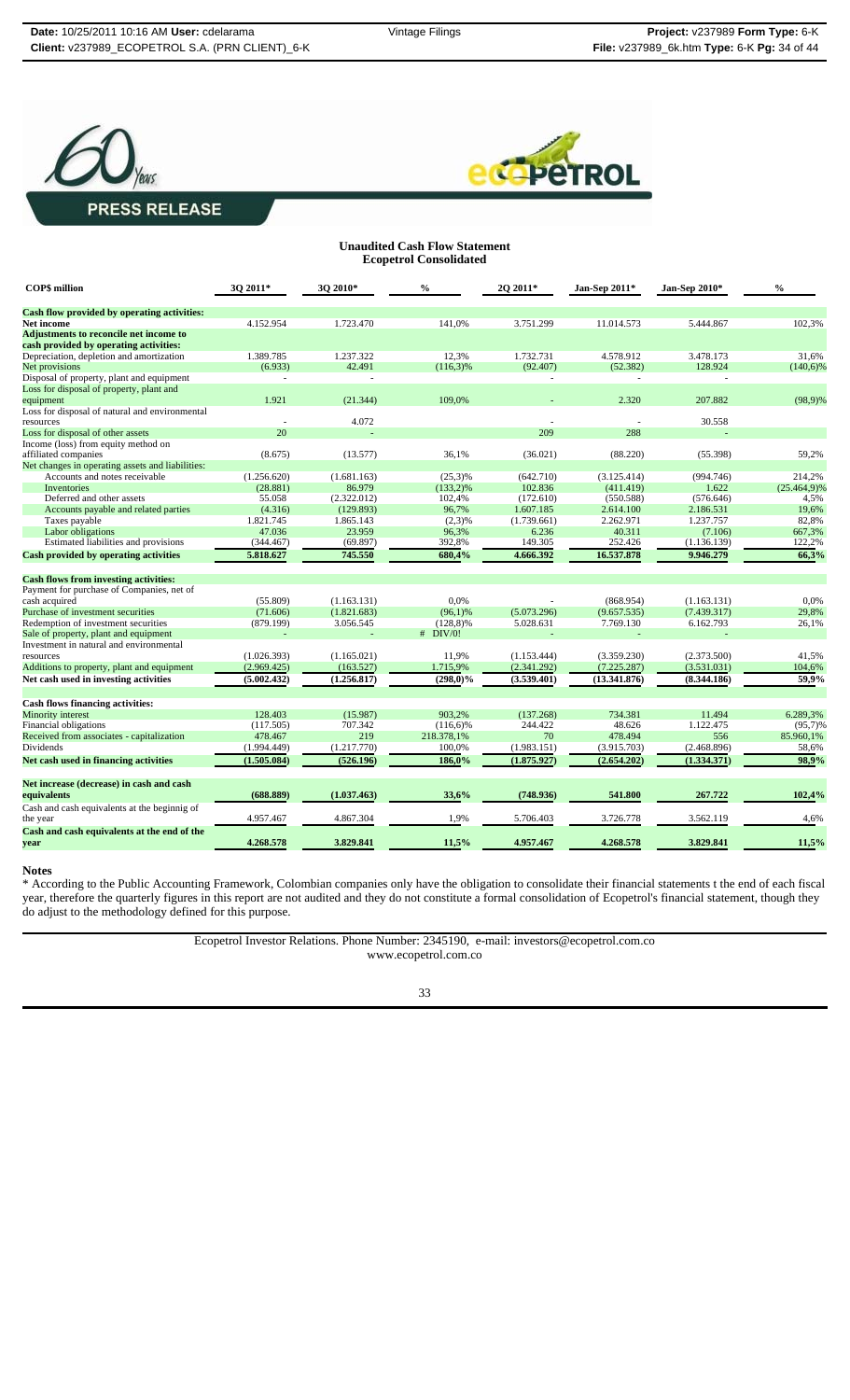



#### **Calculation and Reconciliation of EBITDA Ecopetrol S.A.**

|                                             |             |            |               |             | Jan - Sep   |                 |               |
|---------------------------------------------|-------------|------------|---------------|-------------|-------------|-----------------|---------------|
| <b>COPS Millions</b>                        | 30 2011*    | 30 2010*   | $\frac{6}{6}$ | 2Q 2011*    | $2011*$     | Jan - Sep 2010* | $\frac{0}{0}$ |
| <b>EBITDA CALCULATION</b>                   |             |            |               |             |             |                 |               |
| Operating income                            | 6,214,101   | 2,865,854  | 116.8%        | 5,450,554   | 17,041,437  | 8,757,223       | 94.6%         |
| Plus: Depreciations, depletions and         |             |            |               |             |             |                 |               |
| amortizations                               | 878,204     | 1.086.288  | $-19.2%$      | 1,383,601   | 3,374,318   | 2.937,060       | 14.9%         |
| UNCONSOLIDATED EBITDA                       | 7,092,305   | 3,952,142  | 79.5%         | 6,834,155   | 20,415,755  | 11,694,283      | 74.6%         |
|                                             |             |            |               |             |             |                 |               |
| <b>RECONCILIATION NET INCOME TO</b>         |             |            |               |             |             |                 |               |
| <b>EBITDA</b>                               |             |            | 0.0%          |             |             |                 | 0.0%          |
| Net Income                                  | 4.196.712   | 1.702.356  | 146.5%        | 3.414.331   | 11.015.720  | 5.604.020       | 96.6%         |
| Depreciations, depletions and amortizations | 878,204     | 1.086.288  | $-19.2%$      | 1,383,600   | 3.374.318   | 2.937.060       | 14.9%         |
| Financial income                            | (1,295,202) | (888, 412) | 45.8%         | (1,153,622) | (3,463,650) | (3,058,543)     | 13.2%         |
| Financial expenses                          | 1.366.265   | 920,255    | 48.5%         | 1,684,943   | 4,155,420   | 3,004,504       | 38.3%         |
| Non financial income                        | (354.043)   | (138, 474) | 155.7%        | (277, 949)  | (897, 628)  | (504, 426)      | 78.0%         |
| Non financial expenses                      | 372,128     | 370,007    | 0.6%          | 319,181     | 1,488,791   | 1,556,876       | $-4.4%$       |
| Results in subsidiaries                     | (134, 340)  | 292,978    | $-145.9%$     | (102, 141)  | (573, 179)  | 168,944         | $-439.3%$     |
| Provision for income tax                    | 2,062,581   | 607,144    | 239.7%        | 1,565,811   | 5,315,963   | 1,985,848       | 167.7%        |
| UNCONSOLIDATED EBITDA                       | 7.092.305   | 3,952,142  | 79.5%         | 6.834.154   | 20,415,755  | 11,694,283      | 74.6%         |

|                                                      |             |             |          | <b>Ecopetrol Consolidated</b> |                      |                 |         |
|------------------------------------------------------|-------------|-------------|----------|-------------------------------|----------------------|-----------------|---------|
| <b>COP\$ Millions</b>                                | 3Q 2011*    | 3Q 2010*    | $\%$     | 2Q 2011*                      | Jan - Sep<br>$2011*$ | Jan - Sep 2010* | $\%$    |
| <b>EBITDA CALCULATION</b>                            |             |             |          |                               |                      |                 |         |
| Operating income                                     | 6,625,789   | 2,767,267   | 139.4%   | 5,988,360                     | 18,292,992           | 8,927,257       | 104.9%  |
| Plus: Depreciations, depletions and<br>amortizations | 1,178,258   | 1.296.201   | $-9.1\%$ | 1.698.842                     | 4.281.241            | 3.371.987       | 27.0%   |
| Minority interest                                    | (176, 370)  | (30,512)    | 478.0%   | (116, 157)                    | (505, 146)           | (231, 934)      |         |
| <b>CONSOLIDATED EBITDA</b>                           | 7,627,677   | 4,032,956   | 89.1%    | 7,571,045                     | 22,069,087           | 12,067,310      | 82.9%   |
| <b>RECONCILIATION NET INCOME TO</b><br><b>EBITDA</b> |             |             | $0.0\%$  |                               |                      |                 |         |
| Net income                                           | 4,152,956   | 1,723,470   | 141.0%   | 3,751,299                     | 11,014,573           | 5,444,865       | 102.3%  |
| Depreciations, depletions and amortizations          | 1,178,258   | 1.296.201   | $-9.1%$  | 1.698.842                     | 4.281.241            | 3.371.987       | 27.0%   |
| Financial income                                     | (4,282,750) | (2,272,761) | 88.4%    | (1,301,682)                   | (6,668,981)          | (6,267,294)     | 6.4%    |
| <b>Financial expenses</b>                            | 4,360,585   | 2,419,468   | 80.2%    | 1,860,447                     | 7,441,898            | 6,377,480       | 16.7%   |
| Non financial income                                 | (264, 417)  | (126, 044)  | 109.8%   | (338, 218)                    | (955, 716)           | (535, 821)      | 78.4%   |
| Non financial expenses                               | 391,261     | 414,886     | $-5.7\%$ | 388,841                       | 1,625,065            | 1.664.320       | $-2.4%$ |
| Minority interest on net income                      | 76,484      | 8,590       | 790.4%   | (72, 472)                     | 120,163              | 112,560         | 6.8%    |
| Provision for income taxes                           | 2,191,670   | 599.658     | 265.5%   | 1.700.145                     | 5,715,990            | 2,131,148       | 168.2%  |
| Minority interest on Ebitda                          | (176, 370)  | (30,512)    | 478.0%   | (116, 157)                    | (505, 146)           | (231, 934)      |         |
| <b>CONSOLIDATED EBITDA</b>                           | 7,627,677   | 4,032,956   | 89.1%    | 7,571,045                     | 22,069,087           | 12,067,310      | 82.9%   |

\* Not audited, for illustration purposes only

Ecopetrol Investor Relations. Phone Number: 2345190, e-mail: investors@ecopetrol.com.co www.ecopetrol.com.co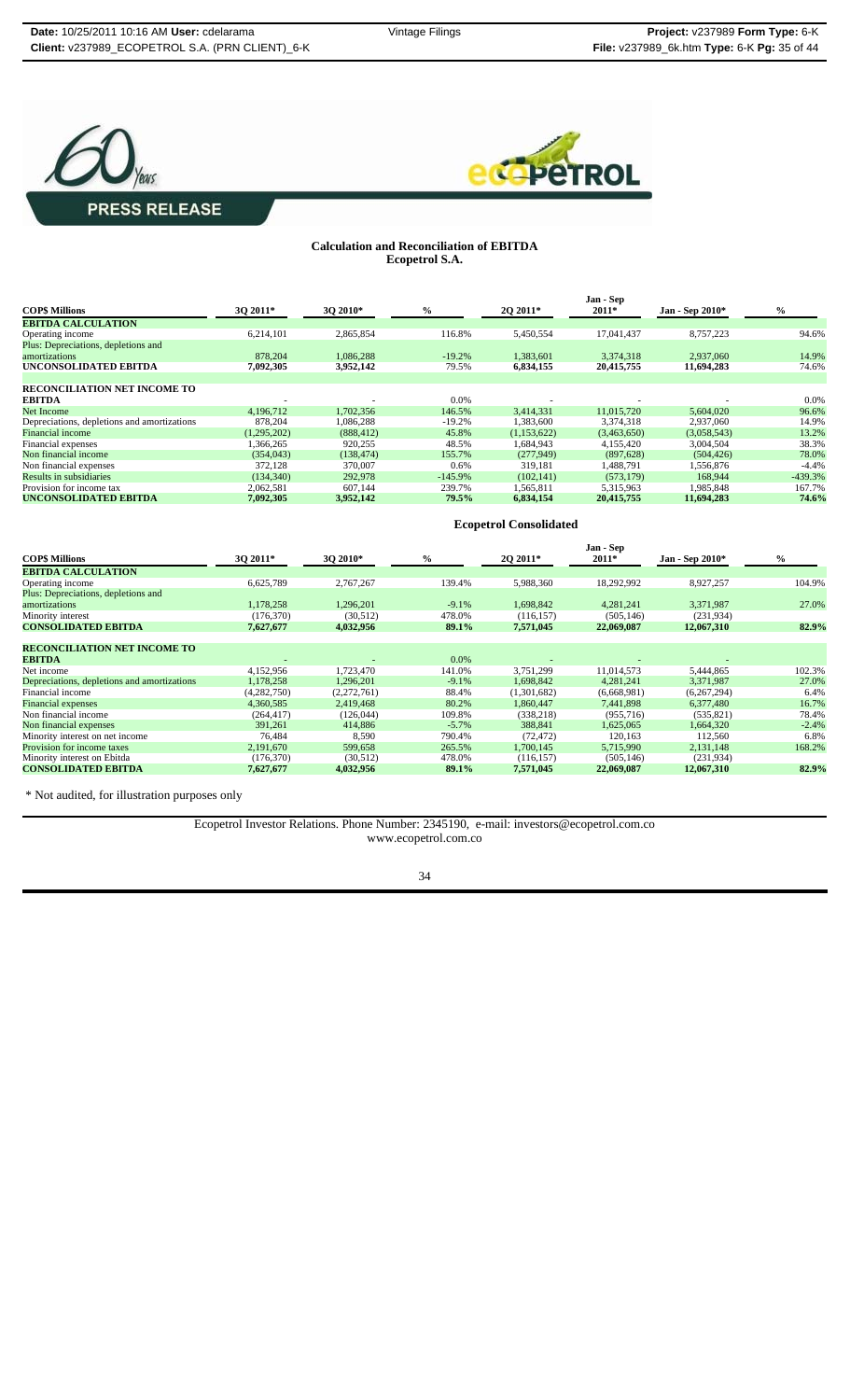



#### **VIII. Subsidiaries results**

Note: Financial statements of subsidiaries are not audited.

## *Exploration and Production*

## **1. Hocol:**

## **Income Statement**

|                            |                |                | <b>Jan-Sep</b> | <b>Jan-Sep</b> |
|----------------------------|----------------|----------------|----------------|----------------|
| (COP\$ Billion)            | <b>30 2011</b> | <b>3Q 2010</b> | 2011           | <b>2010</b>    |
| <b>Local Sales</b>         | 3.3            | 5.6            | 6.2            | 22.9           |
| <b>Export Sales</b>        | 905.9          | 675.2          | 2,694.4        | 1,794.2        |
| Sales of services          |                |                |                |                |
| <b>Total Sales</b>         | 909.2          | 680.8          | 2,700.6        | 1,817.1        |
| <b>Variable Costs</b>      | 574.5          | 458.0          | 1,670.4        | 1,185.6        |
| <b>Fixed Costs</b>         | 117.9          | 65.8           | 322.8          | 213.5          |
| <b>Cost of Sales</b>       | 692.4          | 523.8          | 1,993.1        | 1,399.0        |
| Gross profit               | 216.8          | 157.1          | 707.4          | 418.1          |
| <b>Operating Expenses</b>  | 53.3           | 111.5          | 108.3          | 158.1          |
| <b>Operating Profit</b>    | 163.5          | 45.6           | 599.1          | 259.9          |
| Profit/(Loss) before taxes | 171.5          | 29.5           | 634.3          | 218.5          |
| Income tax                 | 57.2           | (6.1)          | 207.2          | 36.4           |
| Net Income/Loss            | 114.3          | 35.6           | 427.1          | 182.1          |
|                            |                |                |                |                |
| <b>EBITDA</b>              | 243.08         | 101.65         | 820.39         | 430.01         |
| <b>EBITDA</b> margin       | 27%            | 15%            | 30%            | 24%            |

## **Balance Sheet**

| (COP\$ Billion)                           | As of<br>September 30, As of June 30,<br>2011 | 2011    |
|-------------------------------------------|-----------------------------------------------|---------|
| <b>Current Assets</b>                     | 1,125.9                                       | 1,078.6 |
| Long Term Assets                          | 1,473.9                                       | 1,478.1 |
| <b>Total Assets</b>                       | 2,599.8                                       | 2,556.7 |
| <b>Current Liabilities</b>                | 440.1                                         | 547.6   |
| Long Term Liabilities                     | 144.8                                         | 150.7   |
| Deferred taxes                            |                                               |         |
| <b>Total Liabilities</b>                  | 584.9                                         | 698.3   |
| Equity                                    | 2.014.9                                       | 1,858.4 |
| <b>Total Liabilities and Shareholders</b> | 2.599.8                                       | 2,556.7 |

Ecopetrol Investor Relations. Phone Number: 2345190, e-mail: investors@ecopetrol.com.co www.ecopetrol.com.co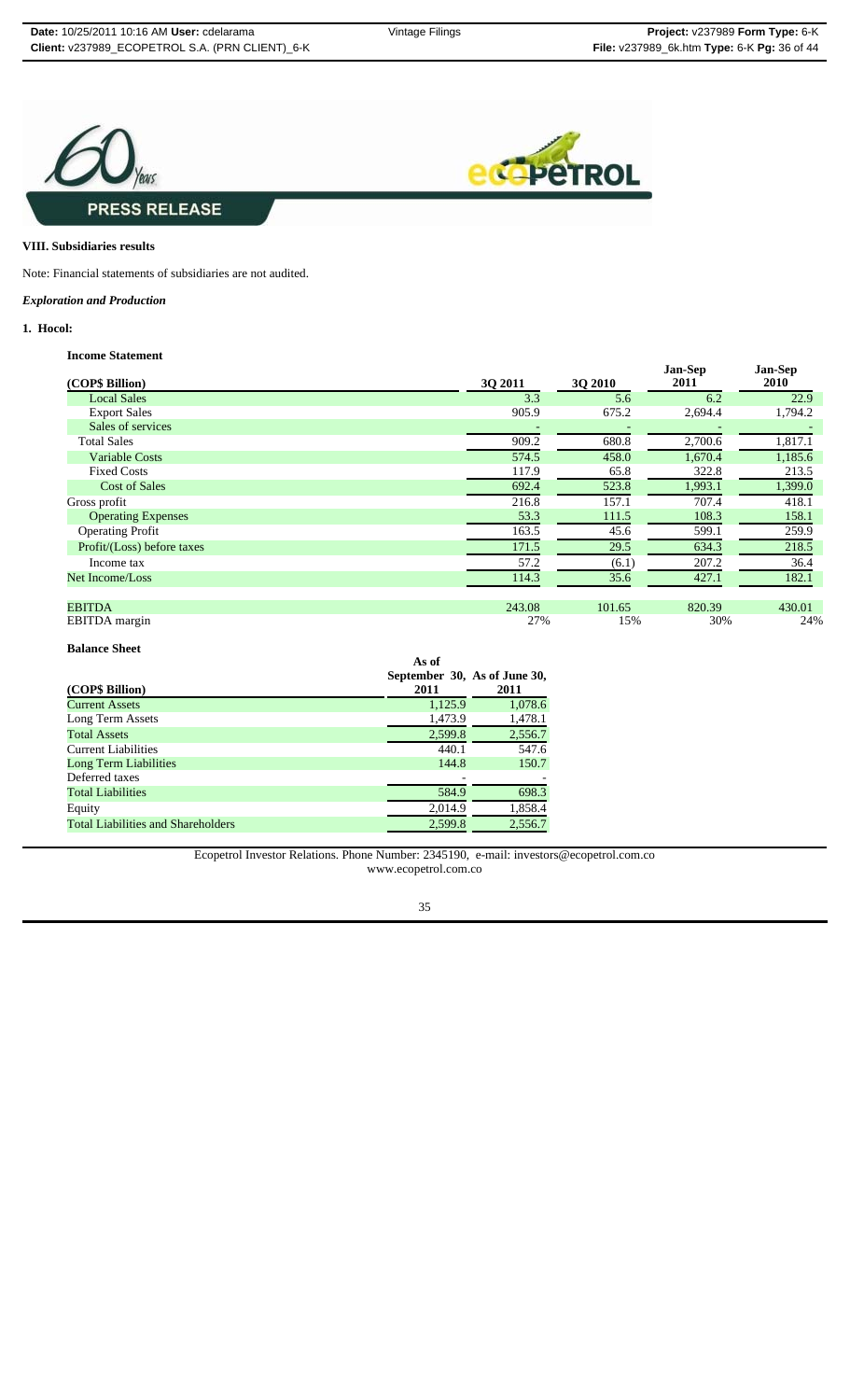



## **2. Savia Peru**

### **Income Statement**

|                            |         |         | <b>Jan-Sep</b> | <b>Jan-Sep</b> |
|----------------------------|---------|---------|----------------|----------------|
| <b>US\$</b> million        | 3Q 2011 | 3Q 2010 | 2011           | 2010           |
| <b>Local Sales</b>         | 66.9    | 51.0    | 267.6          | 199.2          |
| <b>Export Sales</b>        |         |         |                |                |
| Sales of services          | (0.1)   | 7.3     | 5.5            | 8.9            |
| <b>Total Sales</b>         | 66.7    | 58.3    | 273.1          | 208.1          |
| <b>Variable Costs</b>      | 27.8    | 28.1    | 112.3          | 99.4           |
| <b>Fixed Costs</b>         | 9.9     | 7.0     | 36.2           | 29.0           |
| <b>Cost of Sales</b>       | 37.7    | 35.1    | 148.5          | 128.4          |
| Gross profit               | 29.0    | 23.2    | 124.6          | 79.7           |
| <b>Operating Expenses</b>  | 4.5     | 14.3    | 29.5           | 16.3           |
| <b>Operating Profit</b>    | 24.5    | 9.0     | 95.1           | 63.5           |
| Profit/(Loss) before taxes | 22.4    | 20.1    | 93.0           | 63.1           |
| Income tax                 | 1.8     | 2.0     | 12.6           | 13.7           |
| Employee profit sharing    |         |         |                |                |
| Deferred taxes             | 11.1    | 2.0     | 19.1           | 4.0            |
| Minority interest          |         |         |                |                |
| Net Income/Loss            | 9.4     | 16.1    | 61.3           | 45.4           |
|                            |         |         |                |                |
| <b>EBITDA</b>              | 36.0    | 14.3    | 124.6          | 85.8           |
| <b>EBITDA</b> margin       | 54%     | 28%     | 47%            | 43%            |

## **Balance Sheet**

| <b>US\$</b> million                        | As of<br><b>September</b><br>30, 2011 | As of<br><b>June 30,</b><br>2011 |
|--------------------------------------------|---------------------------------------|----------------------------------|
| <b>Current Assets</b>                      | 235.4                                 | 227.7                            |
| Long Term Assets                           | 471.6                                 | 434.0                            |
| <b>Total Assets</b>                        | 707.0                                 | 661.7                            |
| <b>Current Liabilities</b>                 | 192.7                                 | 165.8                            |
| Long Term Liabilities                      | 66.5                                  | 68.5                             |
| Deferred taxes                             | 40.3                                  | 29.1                             |
| <b>Total Liabilities</b>                   | 299.4                                 | 263.5                            |
| Equity                                     | 407.6                                 | 398.2                            |
| Total Liabilities and Shareholders' Equity | 707.0                                 | 661.7                            |

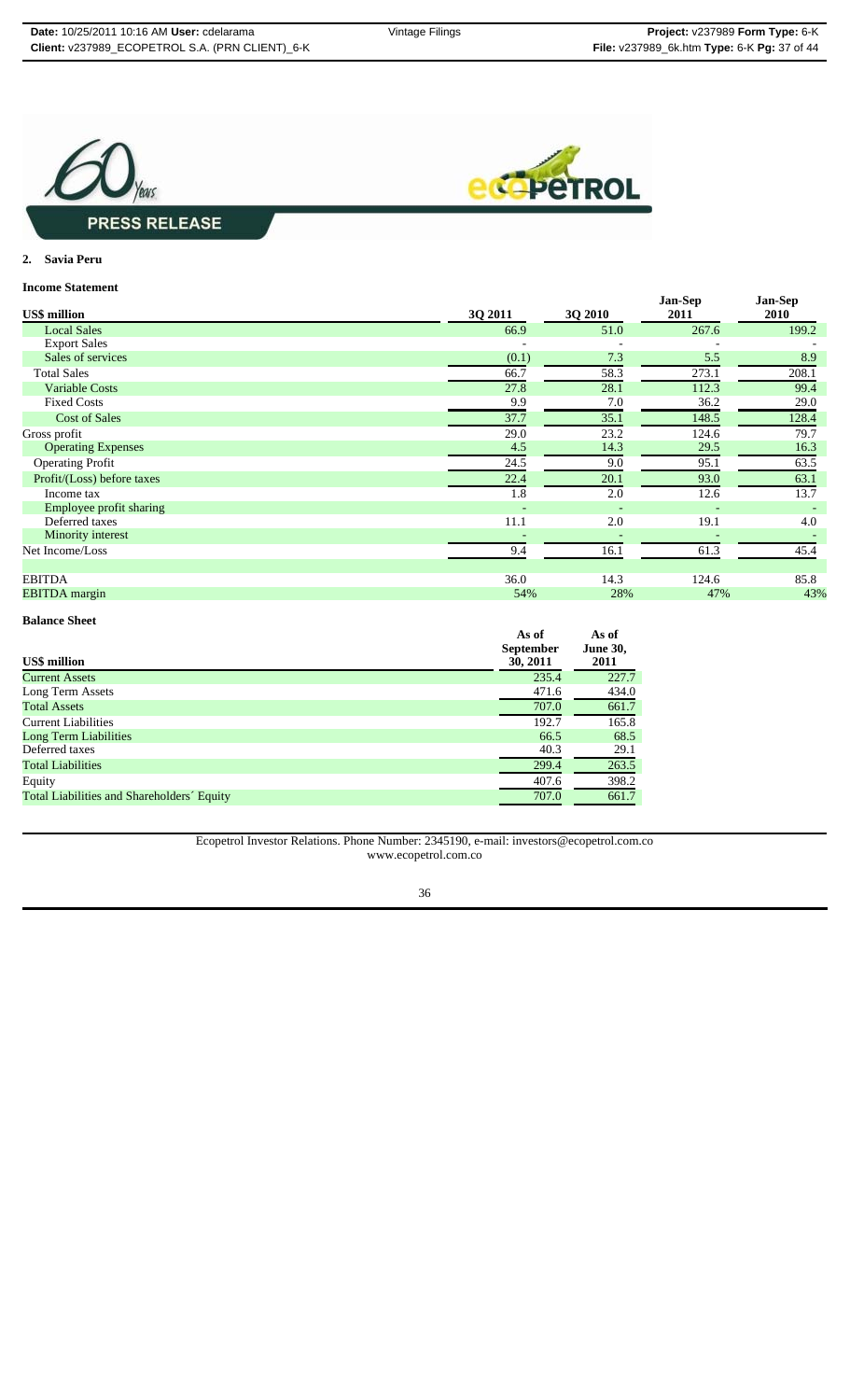



**3. Equión**

## **Income Statement**

| mconne Duauennene          |         |                | <b>Jan-Sep</b> |
|----------------------------|---------|----------------|----------------|
| (COP\$ Billion)            | 3Q 2011 | <b>20 2011</b> | 2011           |
| <b>Local Sales</b>         | 43.3    | 29.1           | 96.9           |
| <b>Export Sales</b>        | 431.8   | 447.7          | 1,295.5        |
| Sales of services          | 1.0     | 0.9            | 2.6            |
| <b>Total Sales</b>         | 476.1   | 477.7          | 1,394.9        |
| <b>Variable Costs</b>      | 256.2   | 280.2          | 704.6          |
| <b>Fixed Costs</b>         | 34.8    | 29.0           | 88.1           |
| <b>Cost of Sales</b>       | 291.0   | 309.2          | 792.7          |
| Gross profit               | 185.1   | 168.5          | 602.2          |
| <b>Operating Expenses</b>  | 22.1    | 119.6          | 147.3          |
| <b>Operating Profit</b>    | 163.0   | 48.9           | 454.9          |
| Profit/(Loss) before taxes | 151.4   | (76.1)         | 334.9          |
| Income tax                 | 63.9    | 62.6           | 174.6          |
| Net Income/Loss            | 87.5    | (138.7)        | 160.3          |
|                            |         |                |                |
| <b>EBITDA</b>              | 101.0   | 40.1           | 279.6          |
| EBITDA margin              | 21%     | 8%             | 20%            |

**Balance Sheet**

| (COP\$ Billion)                            | As of<br><b>September</b><br>30, 2011 | As of June<br>30, 2011 |
|--------------------------------------------|---------------------------------------|------------------------|
| Current Assets                             | 850.9                                 | 702.7                  |
| Long Term Assets                           | 1,126.7                               | 1,107.8                |
| <b>Total Assets</b>                        | 1,977.6                               | 1,810.5                |
| Current Liabilities                        | 763.7                                 | 702.5                  |
| Long Term Liabilities                      | 159.5                                 | 147.3                  |
| Total Liabilities                          | 923.2                                 | 849.8                  |
| Equity                                     | 1,054.4                               | 960.7                  |
| Total Liabilities and Shareholders' Equity | 1,977.6                               | 1,810.5                |

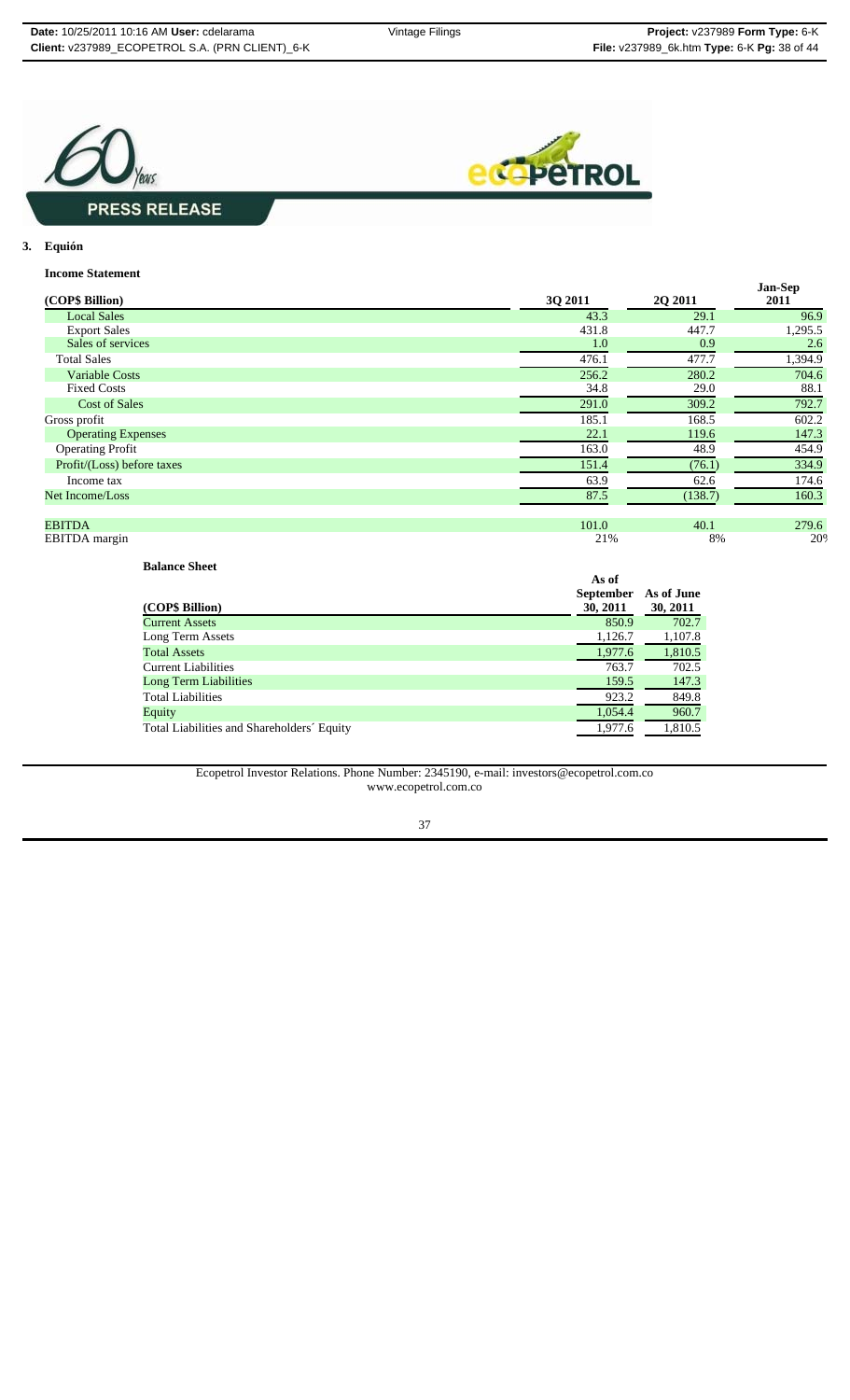



## *Refining and petrochemicals*

**1. Propilco**

| Sales volume (tons)               | 3Q 2011 | 3Q 2010 | jan-sep<br>2011        | jan-sep<br>2010 |
|-----------------------------------|---------|---------|------------------------|-----------------|
| Polypropylene                     | 95,591  | 104,655 | 283,061                | 303,005         |
| Polypropylene marketing for COMAI | 3,549   | 2,493   | 8,622                  | 7,464           |
| <b>Total</b>                      | 99,140  | 107,148 | 291,684                | 310,469         |
| <b>Income Statement</b>           |         |         |                        |                 |
| (COP\$ Billion)                   | 3Q 2011 | 3Q 2010 | <b>Jan-Sep</b><br>2011 | Jan-Sep<br>2010 |
| <b>Local Sales</b>                | 189.4   | 161.8   | 551.5                  | 501.4           |
| <b>Export Sales</b>               | 190.7   | 157.3   | 591.8                  | 489.7           |
| Sales of services                 |         |         |                        |                 |
| <b>Total Sales</b>                | 380.2   | 319.1   | 1,143.3                | 991.1           |
| <b>Variable Costs</b>             | 326.5   | 278.9   | 959.5                  | 866.1           |
| <b>Fixed Costs</b>                | 26.5    | 21.7    | 78.6                   | 63.0            |
| <b>Cost of Sales</b>              | 352.9   | 300.6   | 1,038.1                | 929.1           |
| Gross profit                      | 27.2    | 18.5    | 105.2                  | 62.0            |
| <b>Operating Expenses</b>         | 25.3    | 23.9    | 74.0                   | 69.9            |
| <b>Operating Profit</b>           | 1.9     | (5.4)   | 31.2                   | (7.9)           |
| Profit/(Loss) before taxes        | 8.0     | 10.9    | 34.9                   | 47.9            |
| Income tax                        | 1.2     | 1.6     | 4.9                    | 4.4             |
| Minority interest                 |         |         |                        |                 |
| Net Income/Loss                   | 6.8     | 9.3     | 30.0                   | 43.6            |
|                                   |         |         |                        |                 |
| <b>EBITDA</b>                     | 14.7    | 5.7     | 69.5                   | 23.3            |
| <b>EBITDA</b> margin              | 4%      | 2%      | 6%                     | 2%              |

**Balance Sheet**

| <b>COP\$ Billion</b>                       | As of September<br>30, 2011 | As of<br><b>June 30,</b><br>2011 |
|--------------------------------------------|-----------------------------|----------------------------------|
| <b>Current Assets</b>                      | 686.0                       | 599.2                            |
| Long Term Assets                           | 505.5                       | 506.3                            |
| <b>Total Assets</b>                        | 1,191.5                     | 1,105.5                          |
| <b>Current Liabilities</b>                 | 383.3                       | 303.5                            |
| <b>Long Term Liabilities</b>               | 159.7                       | 160.0                            |
| <b>Total Liabilities</b>                   | 543.0                       | 463.5                            |
| Equity                                     | 648.5                       | 642.0                            |
| Total Liabilities and Shareholders' Equity | 1,191.5                     | 1,105.5                          |

Ecopetrol Investor Relations. Phone Number: 2345190, e-mail: investors@ecopetrol.com.co www.ecopetrol.com.co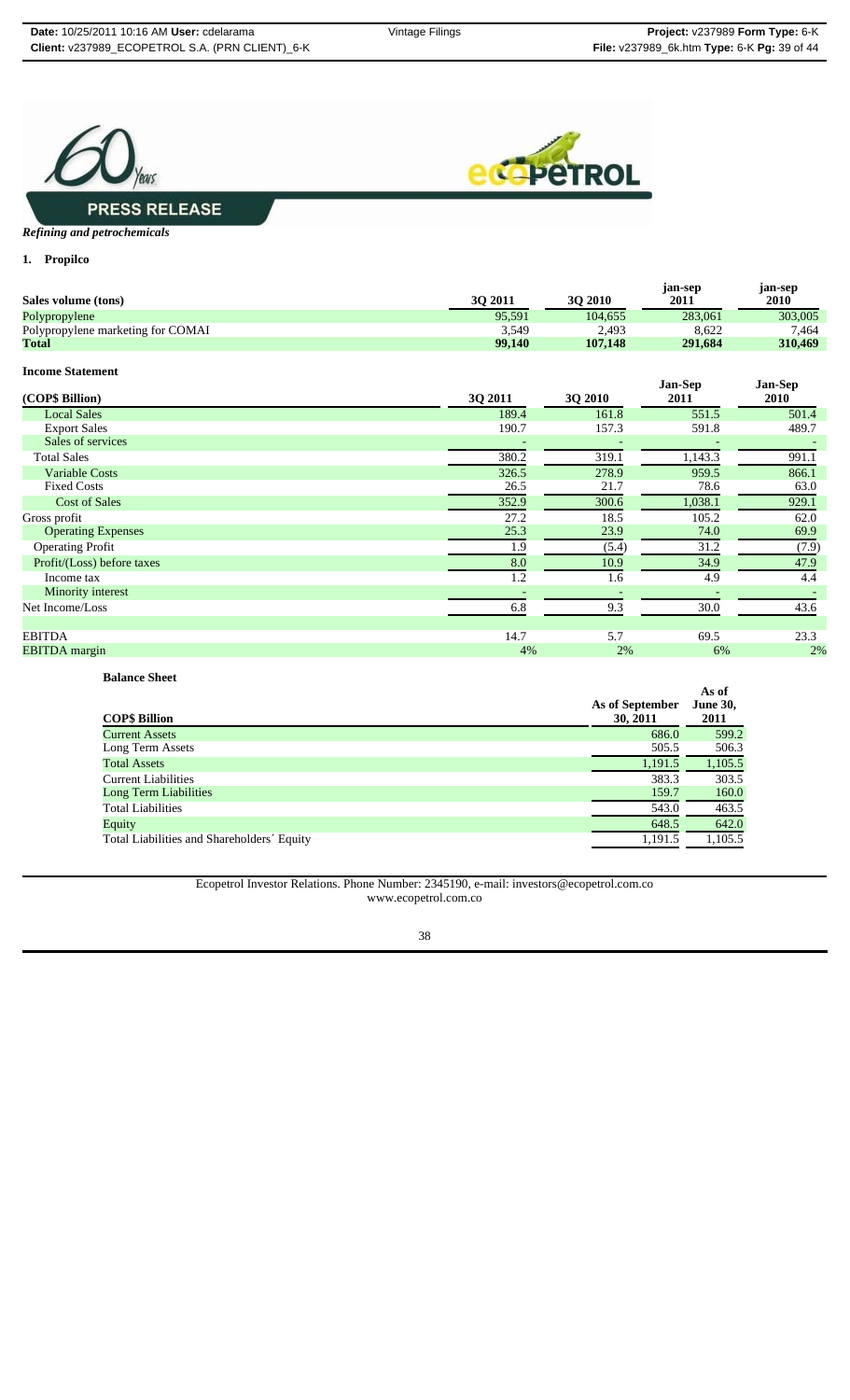



**2. Reficar**

| <b>Sales Volume (MBD)</b> | 30 2011 | 30<br>$2010*$ | <i>s</i> an-sep<br>2011 | jan-sep<br>2010 |
|---------------------------|---------|---------------|-------------------------|-----------------|
| Local                     | 43.4    | 37.2          | 42.2                    | 40.4            |
| International             | 57.1    | 50.3          | 55.4                    | 48.8            |
| <b>Total</b>              | 100.5   | 87.5          | 97.6                    | 89.2            |
|                           |         |               |                         |                 |

\* Reclasified as local sale

## **Income Statement**

| mcome statement            |         |         |                        |                 |
|----------------------------|---------|---------|------------------------|-----------------|
| (COP\$ Billion)            | 3Q 2011 | 3Q 2010 | <b>Jan-Sep</b><br>2011 | Jan-Sep<br>2010 |
| <b>Local Sales</b>         | 871.3   | 618.7   | 2,292.3                | 1,711.9         |
| <b>Export Sales</b>        | 1,060.0 | 695.9   | 2,758.9                | 1,837.1         |
| Sales of services          |         |         |                        |                 |
| <b>Total Sales</b>         | 1,931.2 | 1,314.5 | 5,051.2                | 3,549.0         |
| <b>Variable Costs</b>      | 1,820.0 | 1,274.4 | 4,729.8                | 3,354.3         |
| <b>Fixed Costs</b>         | 61.2    | 39.3    | 169.9                  | 164.8           |
| <b>Cost of Sales</b>       | 1,881.2 | 1,313.7 | 4,899.7                | 3,519.1         |
| Gross profit               | 50.0    | 0.9     | 151.5                  | 29.9            |
| <b>Operating Expenses</b>  | 25.6    | 11.7    | 96.4                   | 40.5            |
| <b>Operating Profit</b>    | 24.4    | (10.8)  | 55.1                   | (10.6)          |
| Non Operating income       | 46.0    | 19.6    | 137.6                  | 50.4            |
| Non Operating expenses     | (41.5)  | (48.6)  | (147.3)                | (80.2)          |
| Profit/(Loss) before taxes | 28.9    | (39.8)  | 45.4                   | (40.4)          |
| Income tax                 | 1.3     | 2.0     | 3.5                    | 5.4             |
| Minority interest          |         |         |                        |                 |
| Net Income/Loss            | 27.6    | (41.8)  | 42.0                   | (45.8)          |
|                            |         |         |                        |                 |
| <b>EBITDA</b>              | 50.8    | 66.2    | 137.1                  | 68.5            |
| <b>EBITDA</b> margin       | 3%      | 5%      | 3%                     | 2%              |

**Balance Sheet** 

| <b>COP\$ Billion</b>                       | As of<br><b>September</b><br>30, 2011 | As of<br><b>June 30,</b><br>2011 |
|--------------------------------------------|---------------------------------------|----------------------------------|
| <b>Current Assets</b>                      | 1,319.3                               | 1,058.5                          |
| Long Term Assets                           | 4,686.5                               | 4,009.5                          |
| <b>Total Assets</b>                        | 6,005.8                               | 5,068.0                          |
| <b>Current Liabilities</b>                 | 2,098.1                               | 1,188.0                          |
| Long Term Liabilities                      | 1,143.6                               | 1,143.5                          |
| <b>Total Liabilities</b>                   | 3,241.7                               | 2,331.5                          |
| Equity                                     | 2,764.1                               | 2,736.5                          |
| Total Liabilities and Shareholders' Equity | 6,005.8                               | 5,068.0                          |

Ecopetrol Investor Relations. Phone Number: 2345190, e-mail: investors@ecopetrol.com.co www.ecopetrol.com.co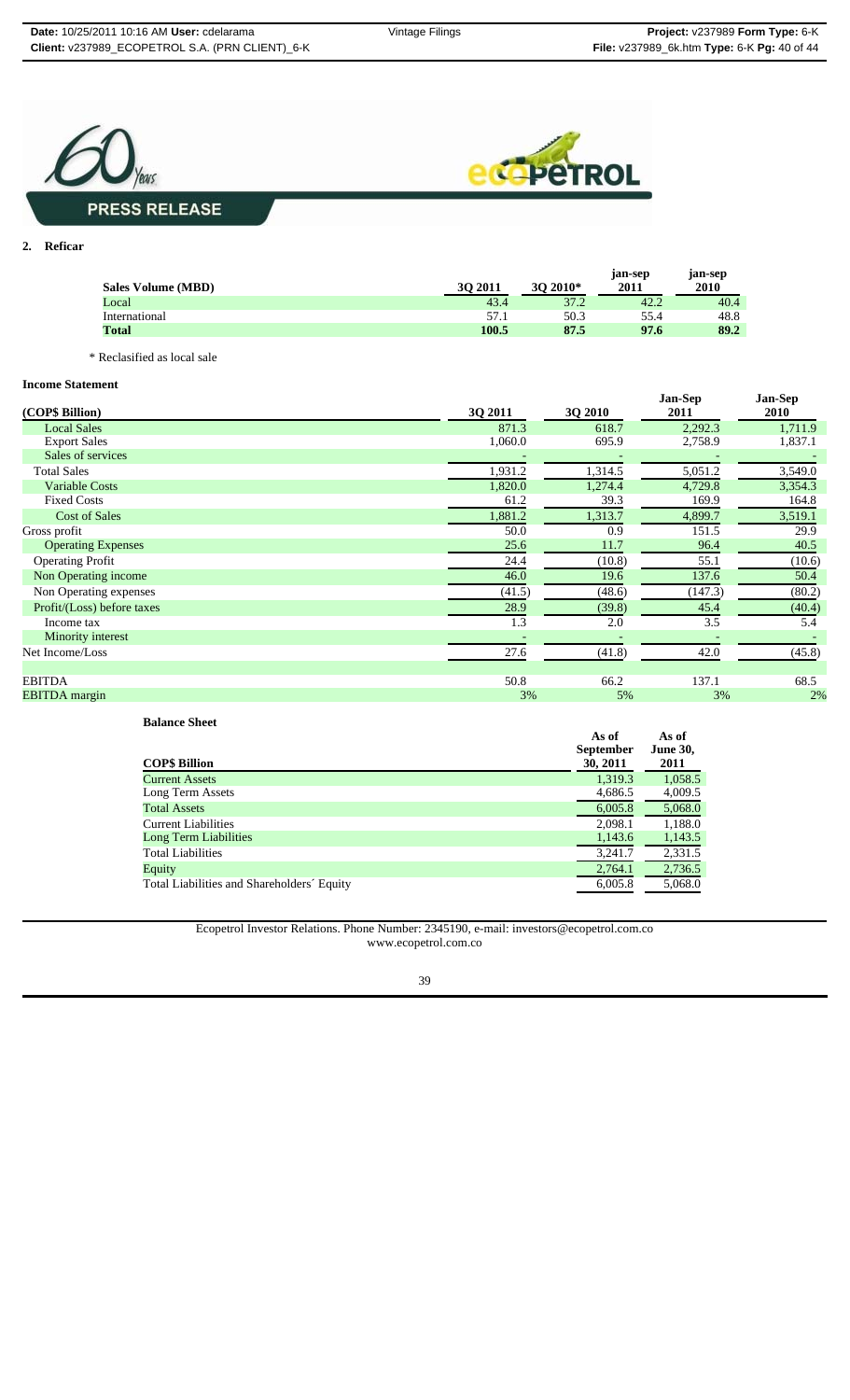



# *Transportation*

## **1. Ocensa**

| <b>Transported volumes (MBOD)</b> | 30 2011 | 30 2010 | jan-sep<br>2011 | jan-sep<br>2010 |
|-----------------------------------|---------|---------|-----------------|-----------------|
| Cusiana-Porvenir                  | 177.1   | 53.3    | 145.1           | 53.3            |
| Porvenir-Vasconia                 | 574.1   | 463.7   | 554.7           | 451.0           |
| Vasconia-Coveñas                  | 381.1   | 269.2   | 356.2           | 272.2           |
| Coveñas-Export Port               | 367.6   | 227.6   | 344.4           | 255.2           |

#### **Income Statement**

| (COP\$ Billion)            | <b>30 2011</b> | <b>3Q 2010</b> | <b>Jan-Sep</b><br>2011 | <b>Jan-Sep</b><br>2010 |
|----------------------------|----------------|----------------|------------------------|------------------------|
| Sales of services          | 226.0          | 234.2          | 718.6                  | 1,044.6                |
| <b>Total Sales</b>         | 226.0          | 234.2          | 718.6                  | 1,044.6                |
| <b>Cost of Sales</b>       | 176.4          | 172.9          | 517.1                  | 486.4                  |
| Gross profit               | 49.6           | 61.3           | 201.4                  | 558.2                  |
| <b>Operating Expenses</b>  | 14.4           | 12.4           | 48.7                   | 33.7                   |
| <b>Operating Profit</b>    | 35.2           | 48.9           | 152.7                  | 524.5                  |
| Profit/(Loss) before taxes | 62.7           | (25.9)         | 96.4                   | 388.7                  |
| Income tax                 | 1.3            | (8.5)          | 4.0                    | 96.1                   |
| Minority interest          |                |                |                        |                        |
| Net Income/Loss            | 61.3           | (17.4)         | 92.5                   | 292.6                  |
|                            |                |                |                        |                        |
| <b>EBITDA</b>              | 84.5           | 30.0           | 283.3                  | 316.0                  |
| <b>EBITDA</b> margin       | 37%            | 13%            | 39%                    | 30%                    |

### **Balance Sheet**

| As of<br>2011 | As of<br><b>June 30,</b><br>2011 |
|---------------|----------------------------------|
| 794.4         | 834.8                            |
| 1,063.2       | 1,115.3                          |
| 1,857.6       | 1,950.1                          |
| 267.7         | 321.4                            |
| 916.9         | 1,017.0                          |
| 1,184.6       | 1,338.4                          |
| 673.0         | 611.7                            |
| 1,857.6       | 1,950.1                          |
|               | September 30,                    |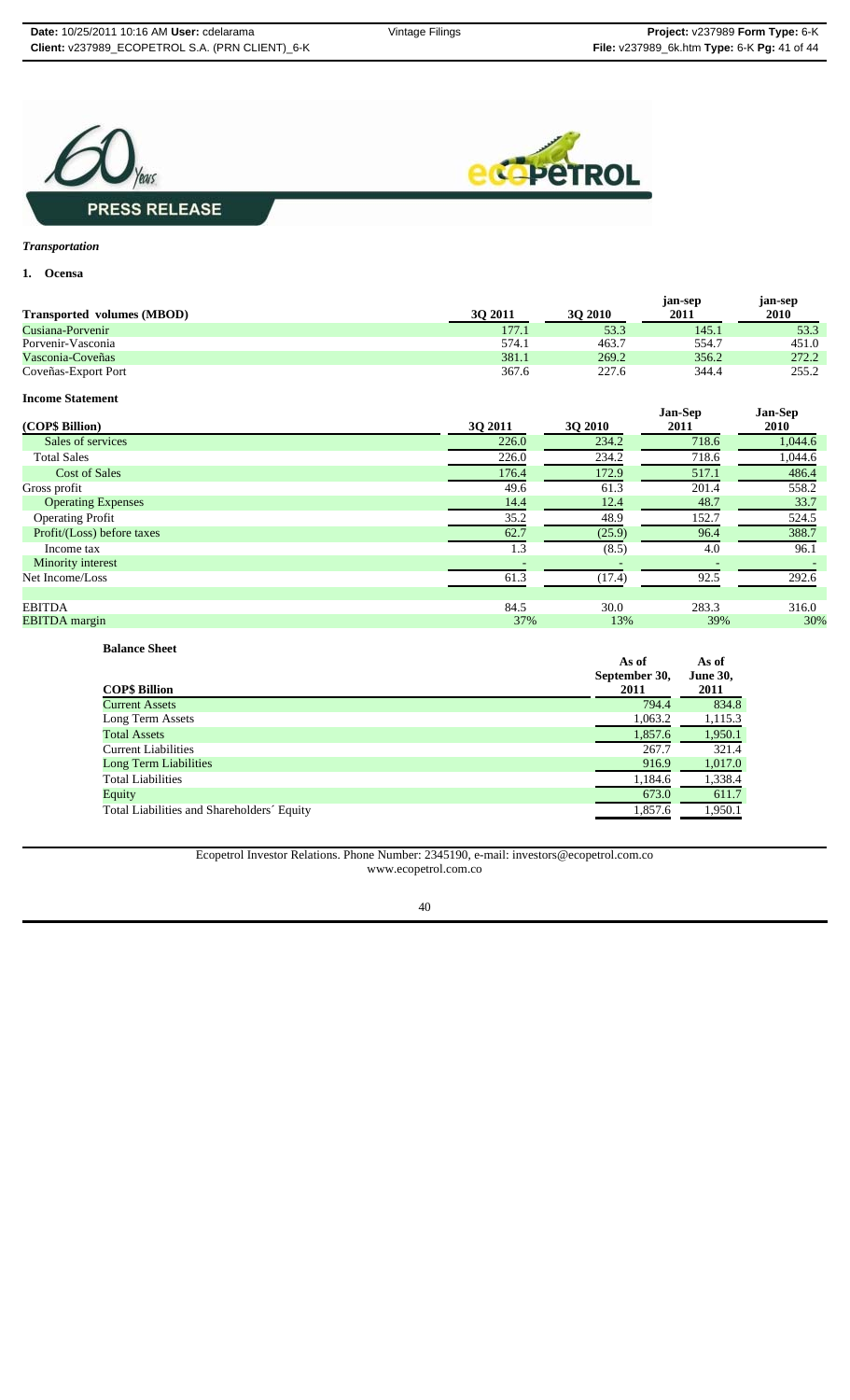



#### **2. ODL**

|                            | 3Q 2011 | 3Q 2010 | jan-sep<br>2011 | jan-sep<br><b>2010</b> |
|----------------------------|---------|---------|-----------------|------------------------|
| Transported volumes (MBOD) | 213.9   | 146.6   | 203.9           | 134.9                  |
| <b>Income Statement</b>    |         |         |                 |                        |
| (COP\$ Billion)            | 3Q 2011 | 3Q 2010 | Jan-sep<br>2011 | Jan-sep<br>2010        |
| Sales of services          | 121.3   | 50.8    | 257.8           | 121.7                  |
| <b>Total Sales</b>         | 121.3   | 50.8    | 257.8           | 121.7                  |
| <b>Variable Costs</b>      | 16.1    | 7.6     | 40.2            | 18.8                   |
| <b>Fixed Costs</b>         | 50.9    | 37.6    | 118.5           | 71.2                   |
| <b>Cost of Sales</b>       | 67.0    | 45.3    | 158.6           | 90.0                   |
| Gross profit               | 54.3    | 5.6     | 99.2            | 31.7                   |
| <b>Operating Expenses</b>  | 3.7     | 2.0     | 10.2            | 4.8                    |
| <b>Operating Profit</b>    | 50.6    | 3.6     | 88.9            | 26.9                   |
| Profit/(Loss) before taxes | 53.5    | (5.4)   | 72.4            | 0.1                    |
| Income tax                 | 1.1     | 1.0     | 3.2             | 3.0                    |
| Minority interest          |         |         |                 |                        |
| Net Income/Loss            | 52.5    | (6.4)   | 69.1            | (2.9)                  |
| <b>EBITDA</b>              | 44.9    | 19.2    | 95.9            | 48.2                   |
| <b>EBITDA</b> margin       | 37%     | 38%     | 37%             | 40%                    |

## **Balance Sheet**

| <b>COP\$ Billion</b>                       | As of<br><b>September</b><br>30, 2011 | As of June<br>30, 2011 |
|--------------------------------------------|---------------------------------------|------------------------|
| <b>Current Assets</b>                      | 400.69                                | 259.25                 |
| Long Term Assets                           | 1,679.74                              | 1,622.46               |
| <b>Total Assets</b>                        | 2,080.43                              | 1,881.71               |
| <b>Current Liabilities</b>                 | 112.26                                | 121.79                 |
| Long Term Liabilities                      | 1,303.81                              | 1,303.81               |
| <b>Total Liabilities</b>                   | 1,416.07                              | 1,425.60               |
| Equity                                     | 664.34                                | 456.11                 |
| Total Liabilities and Shareholders' Equity | 2,080.4                               | 1,881.71               |
|                                            |                                       |                        |

Ecopetrol Investor Relations. Phone Number: 2345190, e-mail: investors@ecopetrol.com.co www.ecopetrol.com.co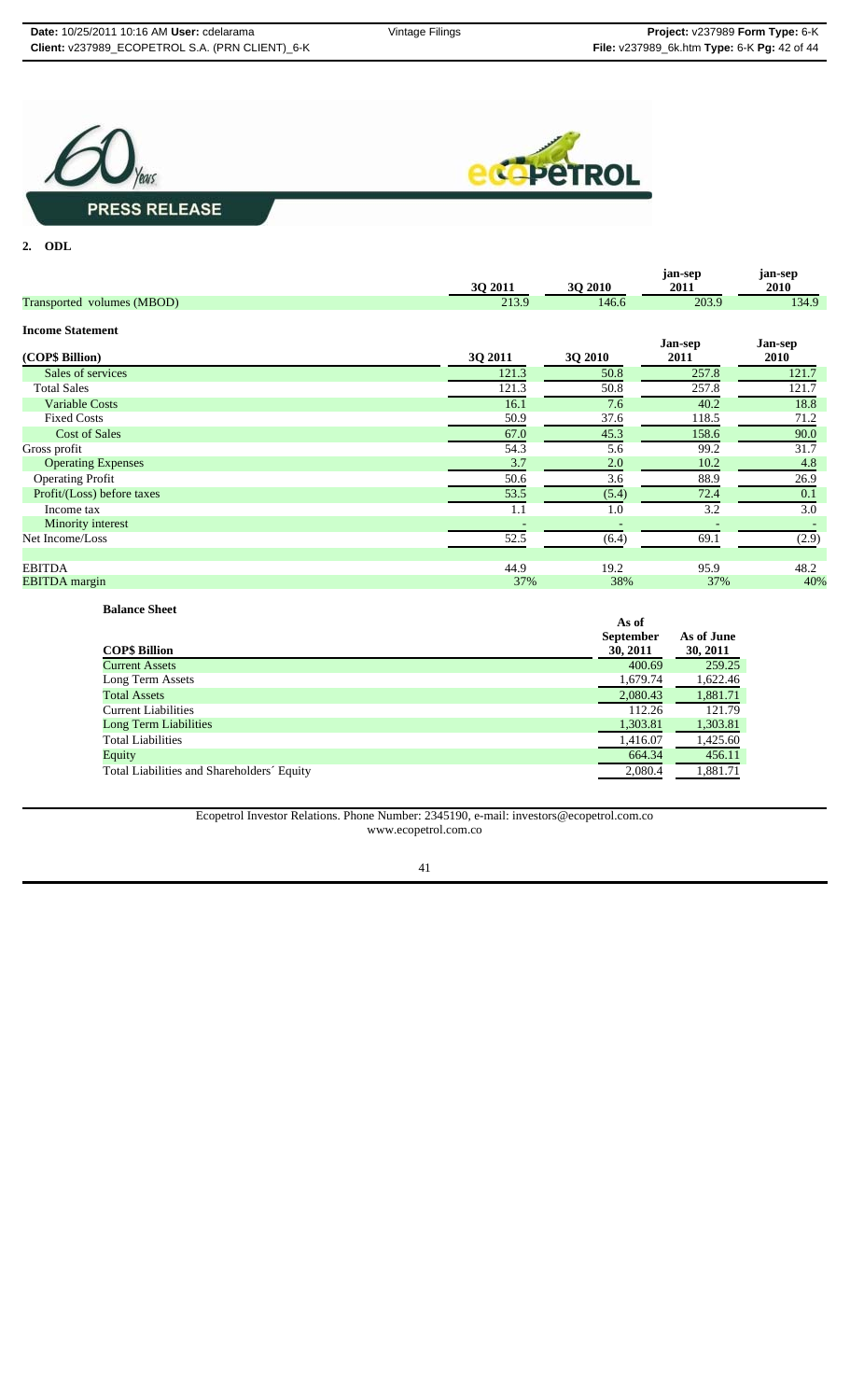



*Biofuels*

## **1. Ecodiesel**

**Income Statement**

| (COP\$ Billion)            | 30 2011                  | 3Q 2010                  | Jan-Aug 2011             | <b>Jan-Aug 2010</b> |
|----------------------------|--------------------------|--------------------------|--------------------------|---------------------|
| Domestic sales             | 49.5                     | 26.5                     | 192.9                    | 26.5                |
| Sales of services          |                          |                          |                          |                     |
| <b>Total Sales</b>         | 49.5                     | 26.5                     | 192.9                    | 26.5                |
| Variable Costs             | 46.4                     | 24.5                     | 178.5                    | 24.5                |
| <b>Fixed Costs</b>         |                          |                          |                          |                     |
| Cost of Sales              | 46.4                     | 24.5                     | 178.5                    | 24.5                |
| Gross profit               | 3.1                      | 2.0                      | 14.4                     | 2.0                 |
| <b>Operating Expenses</b>  | 2.1                      | 0.5                      | 9.1                      | 0.6                 |
| <b>Operating Profit</b>    | 1.0                      | 1.5                      | 5.3                      | 1.4                 |
| Profit/(Loss) before taxes | 0.00                     | $-1.27$                  | 0.00                     | (0.49)              |
| Income tax                 | $\overline{\phantom{a}}$ | $\overline{\phantom{0}}$ | $\overline{\phantom{a}}$ |                     |
| Minority interest          |                          |                          |                          |                     |
| <b>Net Income</b>          | 0.00                     | $-1.27$                  | 0.00                     | $-0.49$             |
|                            |                          |                          |                          |                     |
| <b>EBITDA</b>              | 1.0                      | 1.5                      | 14.3                     | 1.4                 |
| EBITDA margin              | 2%                       | 6%                       | 7%                       | 5%                  |

### **Balance Sheet**

| <b>COP\$ Billion</b>                       | As of September As of June 30,<br>30, 2011 | 2011  |
|--------------------------------------------|--------------------------------------------|-------|
| <b>Current Assets</b>                      | 44.8                                       | 48.2  |
| Long Term Assets                           | 94.1                                       | 94.5  |
| <b>Total Assets</b>                        | 138.9                                      | 142.7 |
| <b>Current Liabilities</b>                 | 58.5                                       | 60.1  |
| <b>Long Term Liabilities</b>               | 59.0                                       | 61.3  |
| <b>Total Liabilities</b>                   | 117.5                                      | 121.3 |
| Equity                                     | 21.4                                       | 21.4  |
| Total Liabilities and Shareholders' Equity | 138.9                                      | 142.7 |

### Ecopetrol Investor Relations. Phone Number: 2345190, e-mail: investors@ecopetrol.com.co www.ecopetrol.com.co